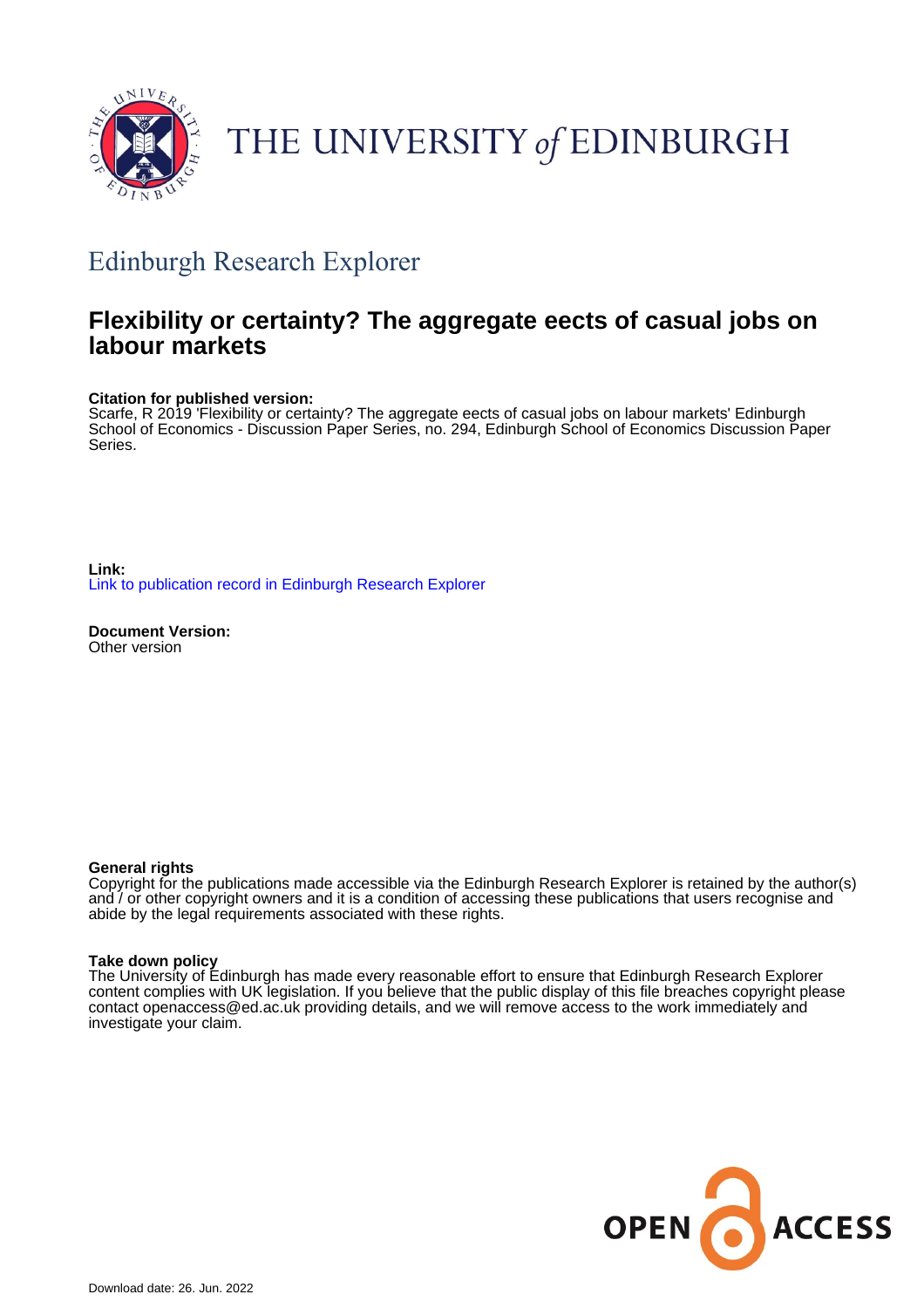

# **Edinburgh School of Economics Discussion Paper Series** Number 294

*Flexibility or certainty? The aggregate effects of casual jobs on labour markets*

> **Rachel Scarfe** (University of Edinburgh)

> > Date December 2019

*Published by* School of Economics University of Edinburgh 30 -31 Buccleuch Place Edinburgh EH8 9JT +44 (0)131 650 8361 <http://edin.ac/16ja6A6>



THE UNIVERSITY of EDINBURGH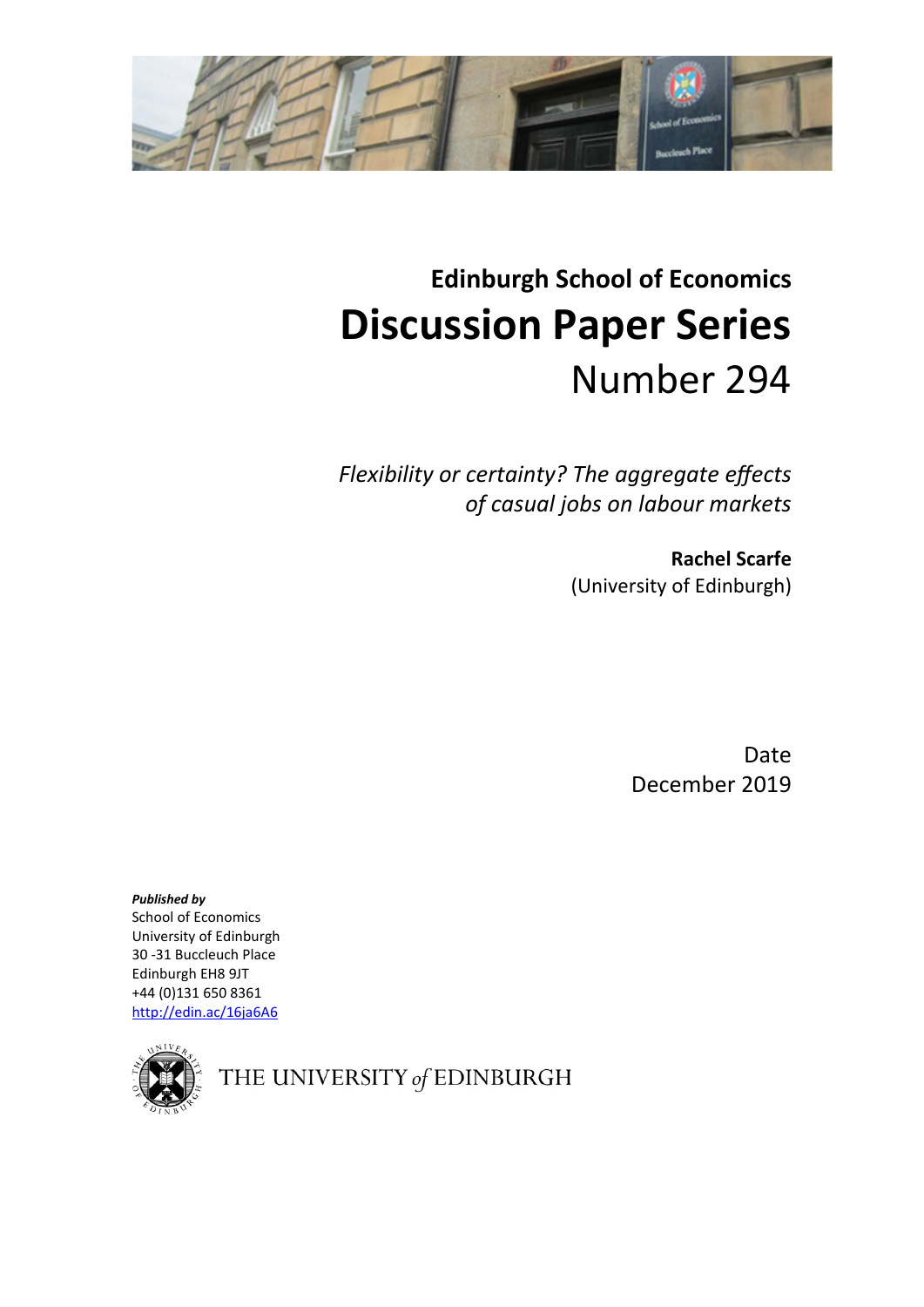# Flexibility or certainty? The aggregate effects of casual jobs on labour markets

Rachel Scarfe<sup>∗</sup>

### August 2019

#### Abstract

There is much debate about the extent to which governments should regulate labour markets. One discussion concerns casual jobs, where firms do not need to guarantee workers certain, fixed, hours of work and instead "call-up" workers as and when needed. These jobs, sometimes known as "zero-hours", "contingent" or "on-demand", provide flexibility for firms to change the size of their workforce cheaply and quickly and for workers to choose whether to supply labour in every period. This flexibility comes at the expense of certainty for both firms and workers. In this paper I develop a search and matching model incorporating casual jobs, which I use to evaluate the effect of labour market policies on aggregate outcomes. I find that a ban on casual jobs leads to higher unemployment, but also to higher production and aggregate worker utility. I also consider the effect of a higher minimum wage for casual jobs. I find that the effects are limited. These results are due to an offsetting mechanism: although higher wages lead to higher unemployment, as firms offer more full-time jobs, the number of workers actually called-up to work increases. Keywords: unemployment; welfare; minimum wages; contingent work; ondemand work; policy

JEL classification: E24; J21; J48; J64

<sup>∗</sup>School of Economics, University of Edinburgh. Email: [rachel.scarfe@ed.ac.uk.](mailto:rachel.scarfe@ed.ac.uk) I am grateful to Mike Elsby, Maia Güell and Carl Singleton for helpful comments and advice as well as participants at the 2019 Scottish Economic Society Conference (Perth), the 2019 Workshop on Zero Hours Contracts: Research, Measurement and Policy (Belfast), and the School of Economics Seminar Series (Edinburgh). I would also like to thank the ESRC for financial support.

This paper uses unit record data from the Household, Income and Labour Dynamics in Australia (HILDA) Survey. The HILDA Project was initiated and is funded by the Australian Government Department of Social Services (DSS) and is managed by the Melbourne Institute of Applied Economic and Social Research. The findings and views reported in this paper, however, are those of the author and should not be attributed to either DSS or the Melbourne Institute.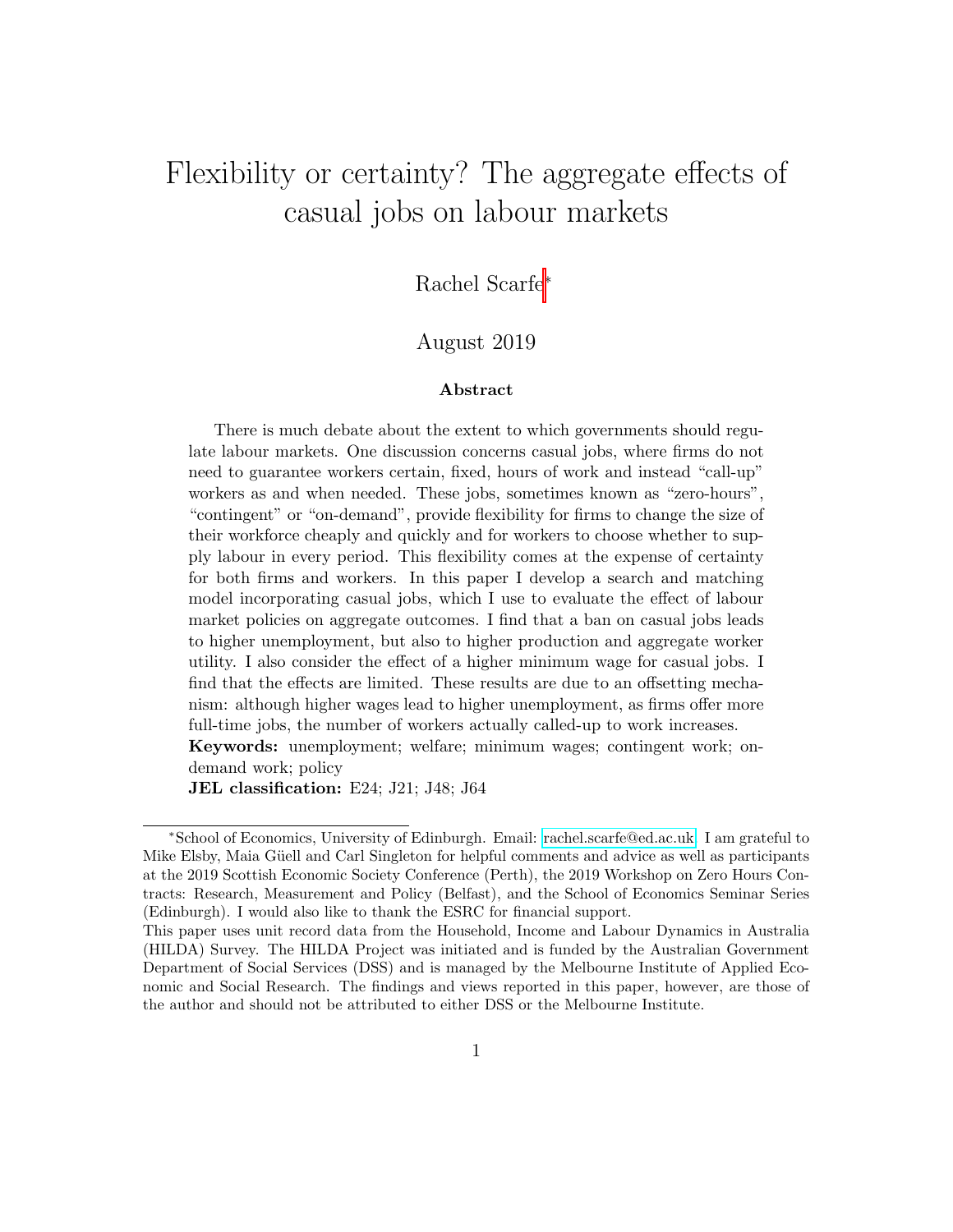# 1 Introduction

From the agricultural day labourers of the nineteenth century to the agency and gigeconomy workers of the modern day, casual work has long been a feature of labour markets around the world. Casual jobs, including "zero-hours", "contingent", "ondemand" or "on-call" jobs, provide flexibility to firms who do not need to guarantee casual workers certain, fixed, hours of work, and so can vary the size of their workforce cheaply and quickly. They also provide flexibility to workers, who are generally not required by law to accept any work they are offered. Both workers and firms therefore face a trade-off. In a casual job, firms can choose whether to "call-up" a worker (i.e. whether to offer them work) and workers can choose whether to supply labour at the beginning of every period. In a standard job, firms must offer work (and pay wages) in every period, and workers must supply labour, unless one party chooses to terminate the employment relationship.

Casual jobs are used around the world. Although exact regulations differ across countries, it is estimated that approximately 4% of British, and 5% of Irish employees have "zero-hours" contracts and 3% of American and 6% of Dutch employees are classified as "on-call" (Datta, Giupponi and Machin, [2018\)](#page-41-0). Other countries which allow this form of casual work include Austria, Australia, Canada, Finland, Norway and New Zealand.<sup>[1](#page-3-0)</sup> There is some evidence that the incidence of casual work is increasing, particularly in the UK (Datta, Giupponi and Machin, [2018;](#page-41-0) Farina, Green and McVicar, [2019\)](#page-41-1) and the Netherlands (Burri, Heeger-Hertter and Rossetti, [2018\)](#page-40-0).

These jobs have proved controversial and are the subject of much policy debate, particularly in the UK, with some commentators calling for an outright ban on casual work. Their proponents consider that their availability increases labour demand, by decreasing the risk firms face that future changes in demand will make extra workers unprofitable. They also consider that they increase labour supply, particularly amongst those with other responsibilities (such as studying or caring for relatives) who do not wish to commit to fixed hours of work. However, their critics argue that uncertainty about the availability of work is detrimental to employees, who would prefer a steadier income. Others consider that the availability of casual workers encourages firms to maintain low productivity jobs, lowering average aggregate productivity. There is also debate about whether casual jobs provide "stepping stones" to regular employment, or whether workers can become "trapped" in them.

<span id="page-3-0"></span> $\overline{1}$  The percentage of workers with casual jobs in Australia is much higher than in other countries. I discuss the Australian case in more detail in Section [2.](#page-7-0)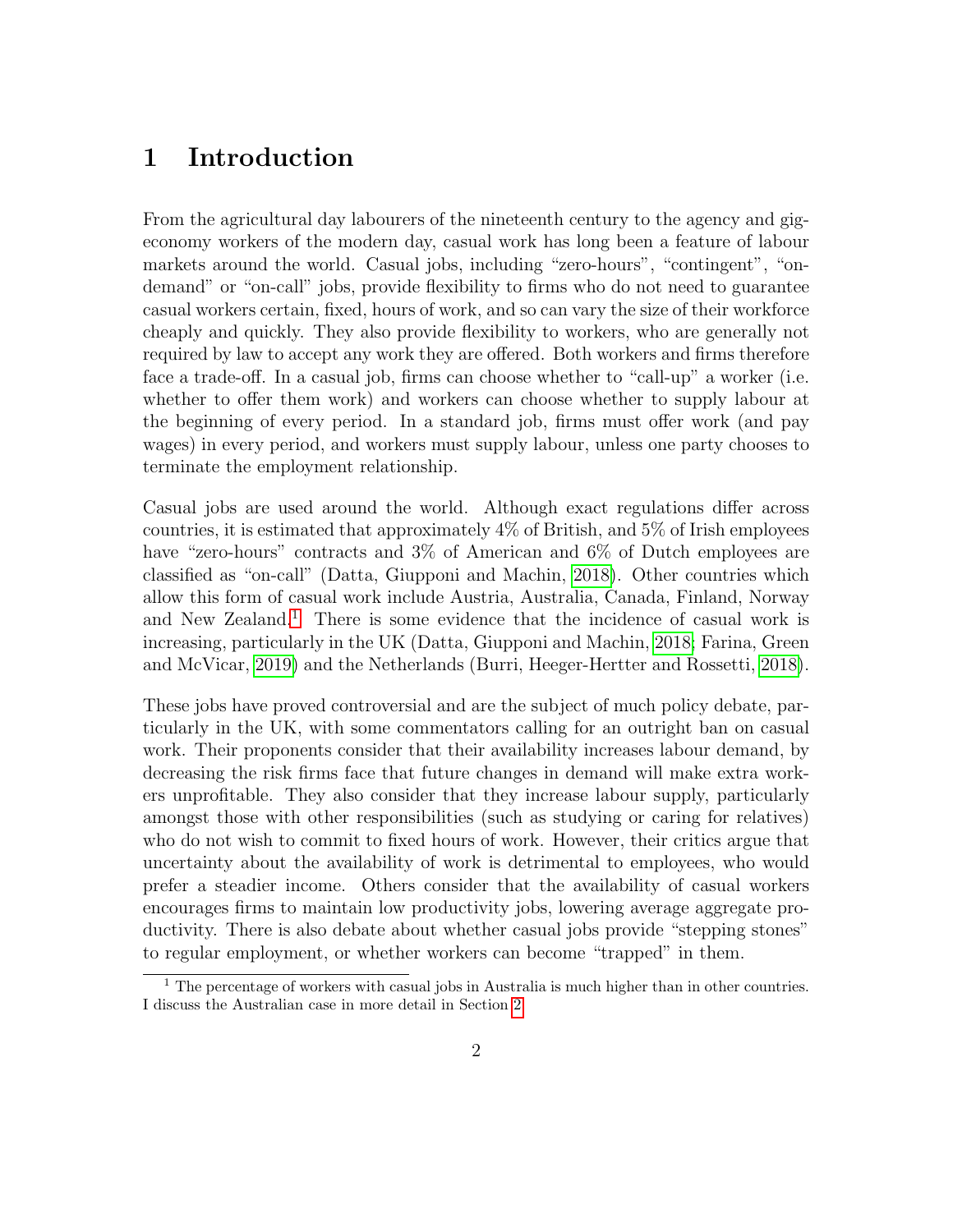In this paper I set out a search and matching model incorporating casual jobs that enables me to compare aggregate outcomes in a "casual" regime (where casual work is legal) with a "standard" regime (where it is banned). The goal of this paper is to fill a gap in the current literature, by analysing the trade-off that both firms and workers face between the certainty of regular jobs and the flexibility of casual jobs. This allows me to consider the following key question: what are the effects of the availability of casual contracts on aggregate production, welfare and unemployment? I also consider the effect of another policy experiment: varying the minimum wage for casual jobs relative to regular jobs. This experiment is based on proposals under discussion in the UK for a higher minimum wage for casual jobs (Taylor, [2017\)](#page-42-0). Some empirical work has suggested that increases in the minimum wage in the UK did cause employers to offer more zero-hours contracts (Datta, Giupponi and Machin, [2018\)](#page-41-0). However, there has not yet been any analysis of the effect of different minimum wages for different types of job.

I model the trade-off that firms face between casual and regular jobs by incorporating uncertain productivity. I assume that firms draw a permanent, match-specific, productivity when they meet a worker and a separate transitory productivity shock at the beginning of each subsequent period. After drawing the permanent productivity the firm must decide whether to offer a regular or casual job. Firms that offer a regular job must pay the worker in every period, regardless of the realisation of the transitory productivity shock. Firms that offer a casual job need only call-up the worker, and pay them a wage, in periods when it is optimal to do so. This structure ensures that the proportion of casual jobs is endogenous, and may change when labour market regulations, including minimum wages, change.

I incorporate different worker preferences for flexibility by assuming there are two types of workers: those who wish to supply labour in every period, and those who prefer the flexibility to turn down work. In regular jobs, all workers are constrained to supply labour in every period. In equilibrium some workers take a casual job who would prefer a regular job, and vice versa. My model therefore allows me to consider "mismatch" between workers and jobs, in a similar way to Albrecht and Vroman [\(2002\)](#page-40-1) and Dolado, Jansen and Jimeno [\(2008\)](#page-41-2). I also incorporate on-thejob search, allowing me to analyse the length of time workers spend in a casual job before finding a regular job. Under certain conditions, I am able to show that there exists a unique reservation value of the permanent productivity component. Firms that draw a permanent productivity value greater than this reservation value will offer workers a regular job and firms that draw a permanent productivity lower than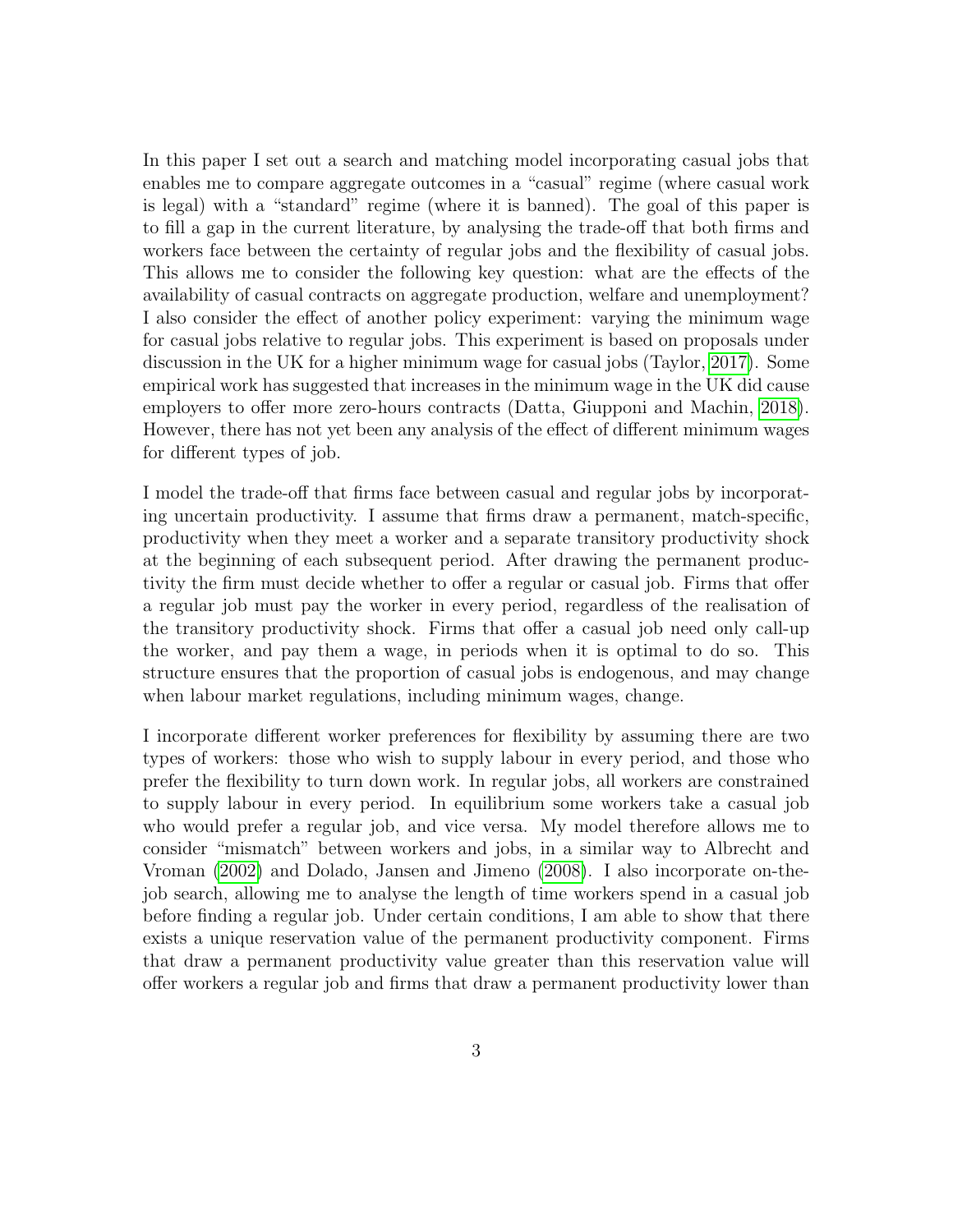the reservation value will offer a casual job. Thus, in equilibrium the two types of contract will coexist.

I solve the model numerically in steady state, and calibrate to moments of Australian data.[2](#page-5-0) I find that in the casual regime, the number of workers actually producing in any one period is lower than in the standard regime, as firms only call-up casual workers in periods when it is profitable to do so. Similarly, since workers are not required to accept offers of work, they only do so when disutility of labour is low. Thus in the casual regime there will be some workers employed in a casual job who are not actually supplying labour and hence producing and earning wages. This offsets lower unemployment in the casual regime so that, aggregate production and worker utility are slightly lower than in the standard regime. In addition, in the casual regime workers search on the job for a match with higher permanent productivity that will offer work more frequently. In a model with search frictions, this makes it harder for unemployed workers to match with a firm. This crowding-out effect further offsets some of the benefits of the casual regime.

I find that the effects of an increase in the minimum wage for a casual relative to a regular job are limited. As the casual minimum wage rises there is an increase in unemployment and decrease in the job-finding rate. This is intuitive: as the minimum wage rises the expected value of a filled job decreases and so firms create fewer vacancies and choose to destroy matches with a very low permanent productivity rather than offering the worker a casual job. Surprisingly, however, there is little change in the measure of workers who are actually working and aggregate production or utility. This is due to the mechanisms described above.

There is some empirical analysis of casual work in Australia (e.g. Buddelmeyer and Wooden [\(2010\)](#page-40-2), I. Watson [\(2005\)](#page-42-1) and I. Watson [\(2013\)](#page-42-2)); of zero-hours jobs in the United Kingdom (Datta, Giupponi and Machin, [2018;](#page-41-0) Farina, Green and McVicar, [2019\)](#page-41-1); and of on-call work in the Netherlands (Burri, Heeger-Hertter and Rossetti, [2018\)](#page-40-0). However, to my knowledge, theoretical analysis of casual work is almost non-existent. An exception is concurrent, ongoing, work by Dolado, Lal´e and Turon [\(2019\)](#page-41-3). They develop a search and matching model incorporating zero-hours contracts and risk adverse workers with heterogeneous labour supply preferences. As wages in the model are fixed, some workers will only take zero-hours jobs and will not work at all if zero-hours jobs are banned. In my model wages are a function of

<span id="page-5-0"></span><sup>&</sup>lt;sup>2</sup> I use Australian data as there are concerns that data from other countries may not capture casual workers accurately.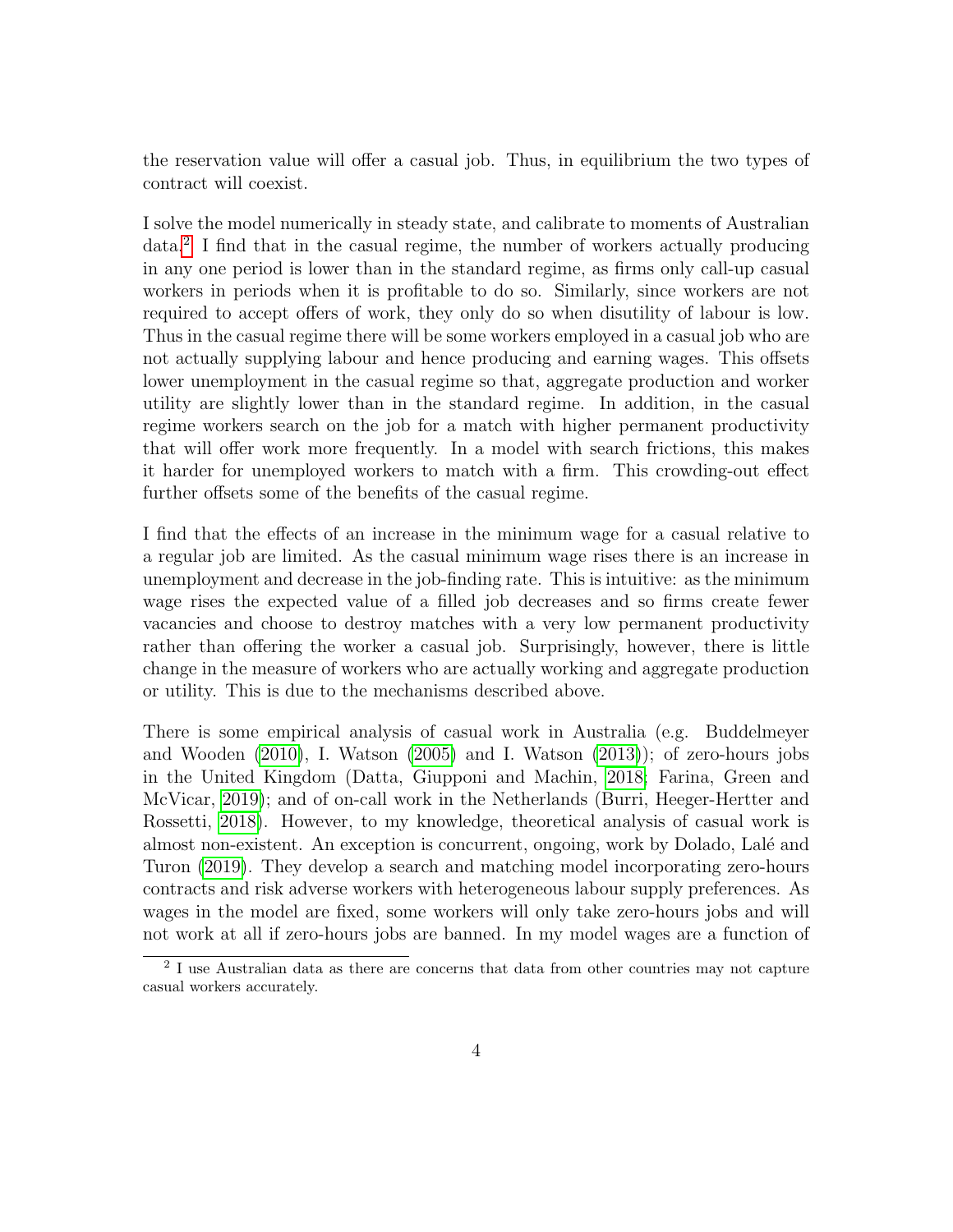productivity, and even workers who prefer flexibility will take a regular job with a wage high enough to compensate for the disutility of labour. In addition, workers in casual jobs can choose whether to supply labour in each period. This allows analysis of the aggregate effects of a ban on casual work by taking account of the disadvantages of regular jobs to workers who prefer flexibility and the disadvantages of casual jobs to firms with a very productive match, who would prefer that the worker always supply labour. In addition, firms draw a permanent match quality and, in equilibrium, firms with a low match quality offer casual jobs. Thus both the coexistence of casual and regular jobs, and mismatch between workers and jobs, is an equilibrium outcome of the model.

There is some empirical analysis of casual work in Australia (e.g. Buddelmeyer and Wooden [\(2010\)](#page-40-2), I. Watson [\(2005\)](#page-42-1) and I. Watson [\(2013\)](#page-42-2)); of zero-hours jobs in the United Kingdom (Datta, Giupponi and Machin, [2018;](#page-41-0) Farina, Green and McVicar, [2019\)](#page-41-1); and of on-call work in the Netherlands (Burri, Heeger-Hertter and Rossetti, [2018\)](#page-40-0). However, to my knowledge, theoretical analysis of casual work is almost nonexistent. An exception is concurrent, ongoing, work by Dolado, Lalé and Turon [\(2019\)](#page-41-3). Like my model, they develop a search and matching model incorporating zero-hours contracts and workers with heterogeneous labour supply preferences. Workers in their model are risk averse, allowing them to consider the negative effect of casual work on workers who dislike uncertainty. However, as wages in their model are fixed, some workers will only take zero-hours jobs and will not work at all if zero-hours jobs are banned. In my model wages are endogenous, and even workers who prefer flexibility will take a regular job if the wage is high enough to compensate for the disutility of labour. In addition, workers in my model with casual jobs can choose whether to supply labour in each period. This allows analysis of the aggregate effects of a ban on casual work by taking account of the disadvantages of regular jobs to workers who prefer flexibility and the disadvantages of casual jobs to firms with a very productive match, who would prefer that the worker always supply labour. In my model, firms are heterogeneous in permanent match quality. As a result, in equilibrium, firms with a low match quality offer casual jobs. Thus both the coexistence of casual and regular jobs and mismatch between workers and jobs are equilibrium outcomes of my model.

This paper is related to models where firms adjust the size of their workforce along the intensive margin rather than along the extensive margin (such as Trapeznikova [\(2017\)](#page-42-3) and Cooper and Willis [\(2009\)](#page-41-4)). It is also related to previous work on nonstandard contracts, which has focused mainly on temporary jobs. In particular,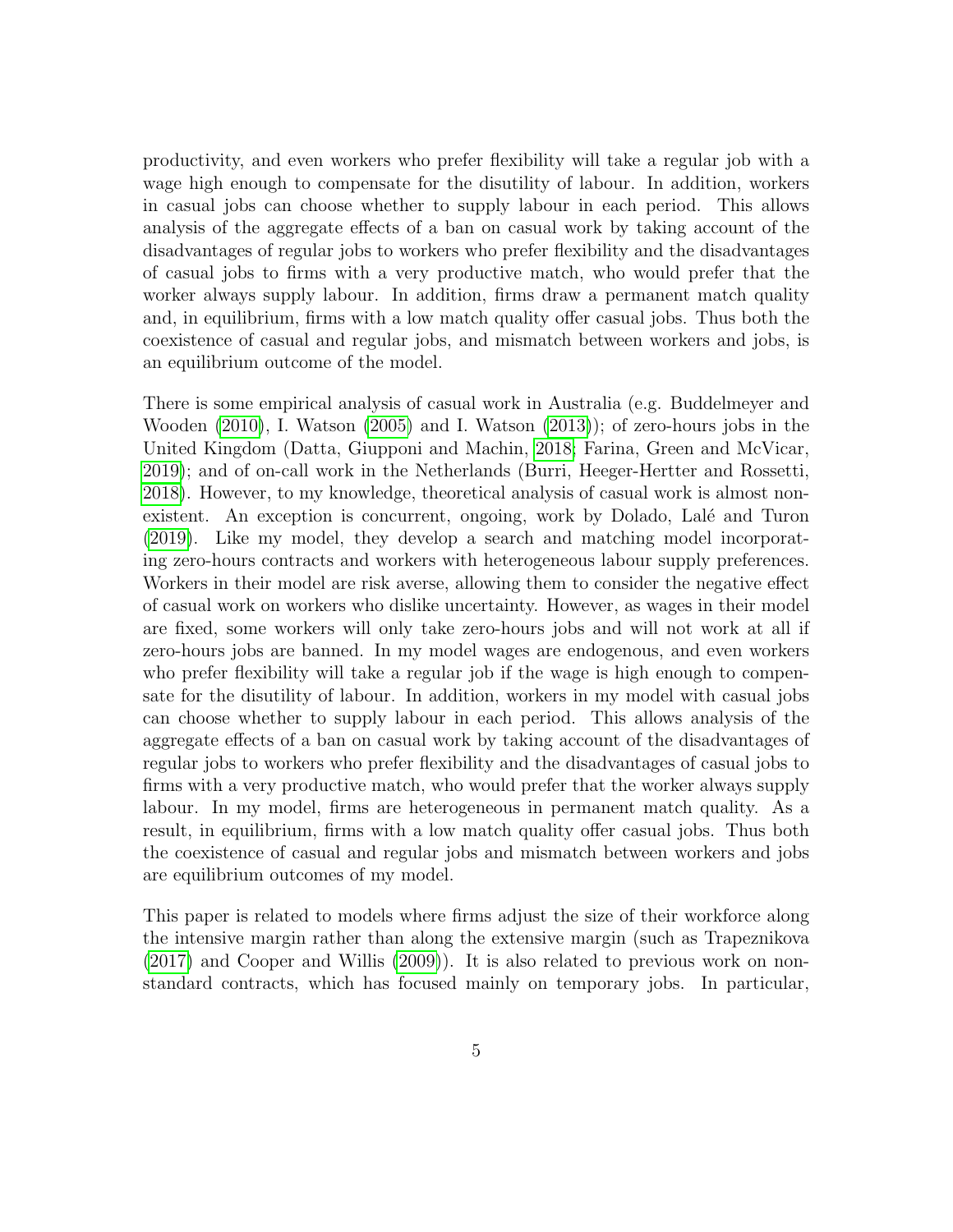Berton and Garibaldi [\(2012\)](#page-40-3), Galdon-Sanchez, Fernández-Villaverde and Alonso-Borrego [\(2004\)](#page-41-5) and Cao, Shao and Silos [\(2010\)](#page-41-6) develop models where firms choose whether to offer permanent or temporary jobs based on match productivity. The model in this paper has two key differences. Firstly, workers have different labour supply preferences, whilst in these papers all workers would prefer permanent or fulltime jobs. Secondly, I focus on the ex-ante choice of contract made by firms facing uncertain demand, rather than an ex-post decision after a productivity shock.

The paper proceeds as follows. Section [2](#page-7-0) discusses available sources of data on casual work, and Section [3](#page-10-0) documents some broad findings about the characteristics of casual workers and jobs. Section [4](#page-15-0) sets out the model, Section [5](#page-30-0) discusses the calibration and Section [6](#page-34-0) presents the results. Section [7](#page-39-0) concludes.

# <span id="page-7-0"></span>2 Data

There are several issues with currently available data on casual work. The percentage of casual workers in most countries is small, and there are concerns that survey data may not capture the full extent of casual work. This is the case in the United Kingdom, where respondents to labour market surveys must self-report that they have a zero-hours contract. As Farina, Green and McVicar [\(2019\)](#page-41-1) discuss, changes in the survey method and low public awareness of zero-hours contracts may have led to under-counting of zero-hours workers in the UK Labour Force Survey. Other countries with small numbers of casual workers do not collect data systematically (e.g. Finland, Norway), or may not have a legal definition that can be used to consistently identify casual workers (e.g. the Netherlands, Canada). Finally, several countries have regulations that differ across states (e.g. the USA), or that have changed significantly in the last few years (e.g. Ireland, New Zealand). As a result, survey data on casual work in most countries may not give an accurate picture.

However, in Australia casual work is a more entrenched, and wider spread, phenomenon than in other labour markets. Since casual work is more widely spread and better understood, data from Australia is less likely to be subject to some of the issues described above. Data about casual work in Australia has been collected since 2001 in the annual Household, Income and Labour Dynamics in Australia Survey (HILDA). This is a panel survey, with information about transitions between different types of work and unemployment. It can therefore provides data moments that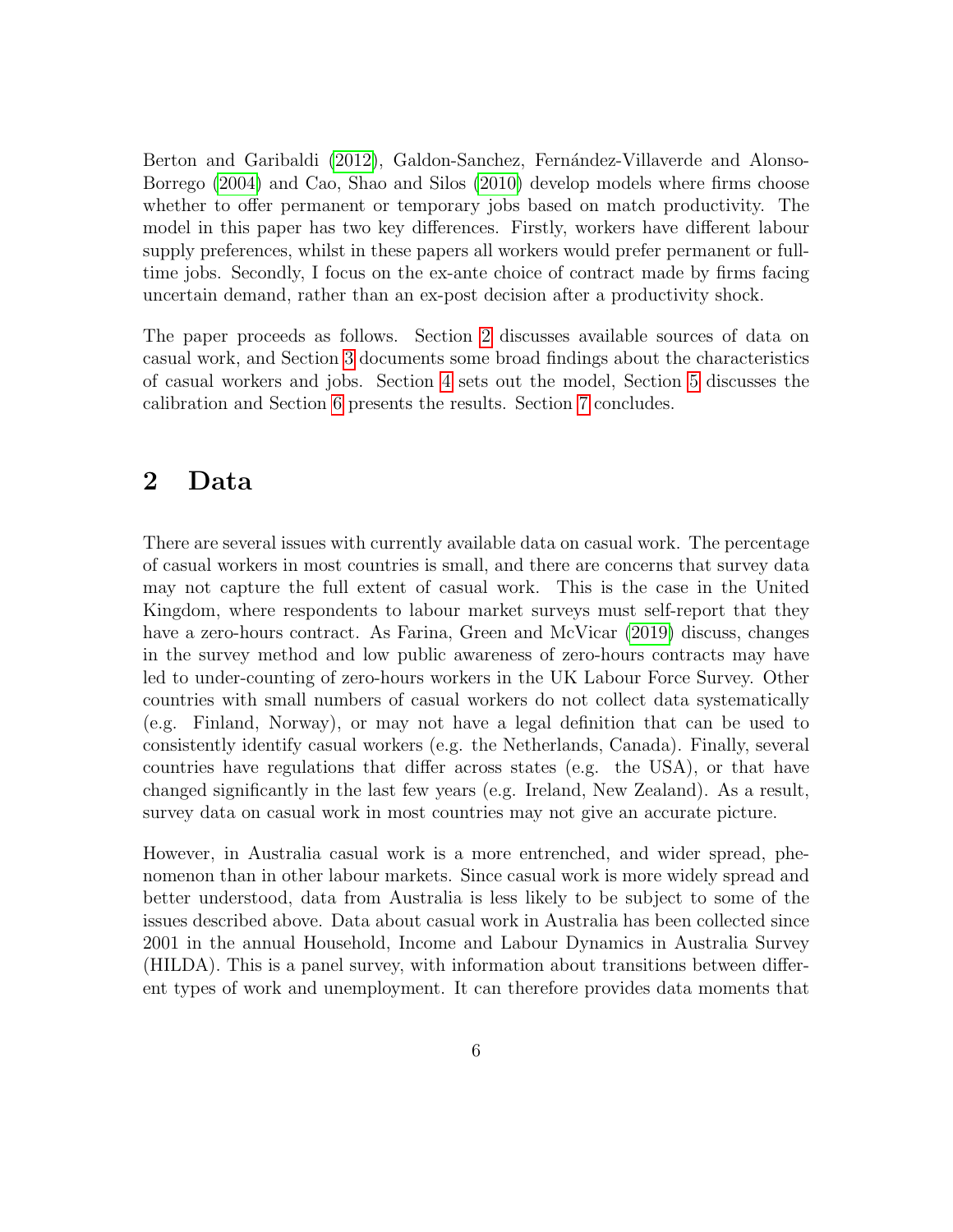can be used to calibrate the model in Section [4.](#page-15-0) A further advantage of the HILDA data compared to other sources is that it includes more questions about workers' labour supply preferences, including preferred hours of work and level of satisfaction with their working schedule.

Although the greater incidence of casual work in Australia may mean that data is more reliable, it could also mean that conclusions from a model calibrated using Australian data may not be applicable to other countries. This is especially likely if the high use of casual contracts in Australia is due to specific labour market regulations, such as firing costs or regulations on the use of other non-standard contracts. However, Australia and the UK are considered to have similar levels of labour market regulation (for example, they score similarly in the OECD's Employment Protection Index). In addition, a comparison of Australian and UK data suggests that casual workers in the UK have similar characteristics to those in Australia.

### 2.1 The Australian HILDA survey

The HILDA survey is an annual household survey, covering all individuals over the age of 15 in each household. Children who were under 15 in the early waves are included when they reach the age of 15. In the first wave of the survey ,in 2001, the sample consisted of 19,194 individuals in 7,682 households. The most recent wave, in 2017, consisted of 23,496 individuals in 9,750 households. During the survey, individuals are asked about the type of job that they hold at each survey date, and how long they have been employed in that job. They are also asked whether they have moved to a new job, and the length of time they have spent unemployed or out of the labour force during the year. I use this information to calculate the mean spell lengths of unemployment, regular and casual jobs. These data moments are used in the calibration of my model.

It is important to define casual work clearly in order to identify casual workers in the data consistently. In Australia, casual work is a legally recognised state, where the worker

(i) has no guaranteed hours of work (ii) usually works irregular hours (but can work regular hours) (iii) doesn't get paid sick or annual leave (iv) can end employment without notice, unless notice is required by a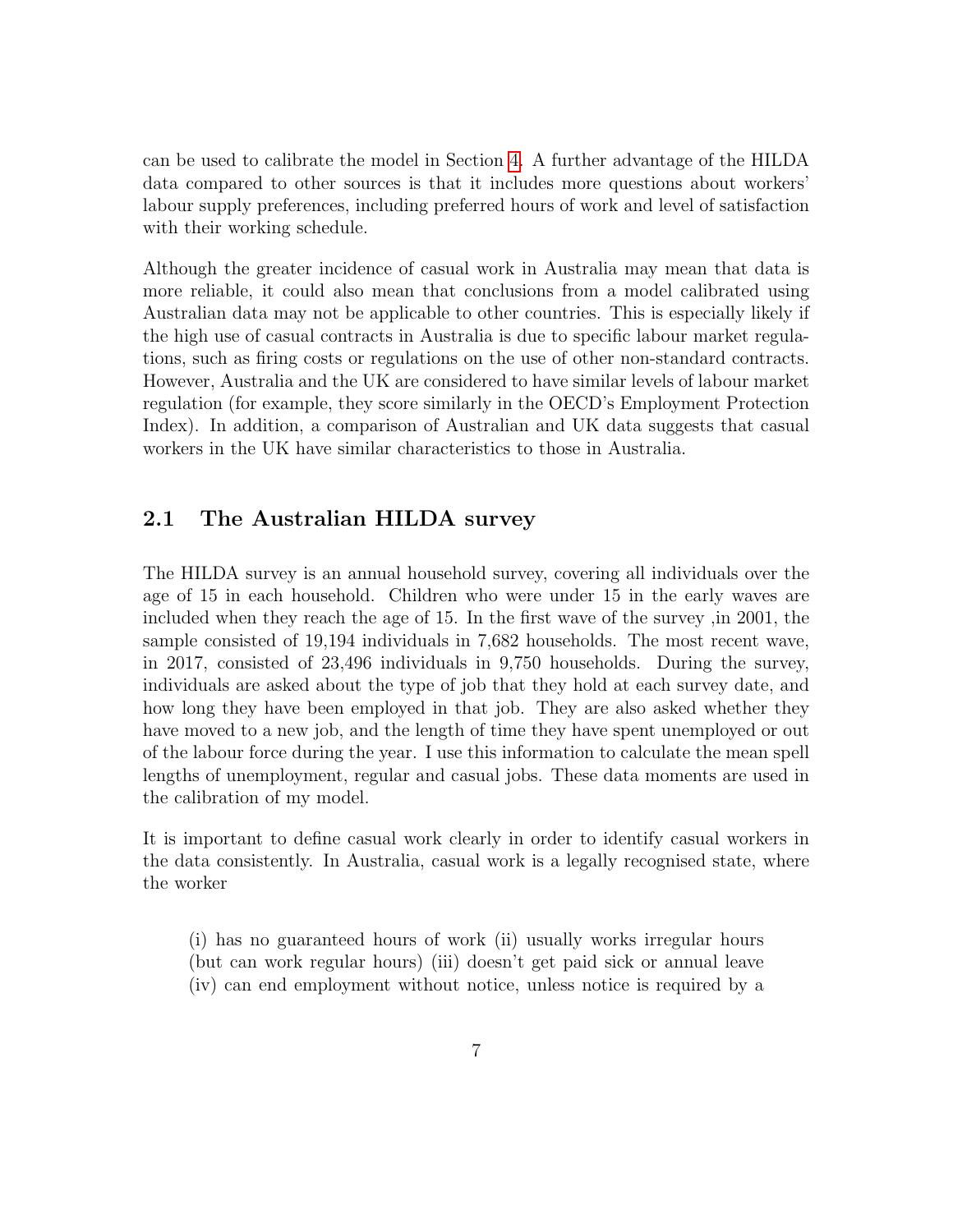registered agreement, award or employment contract (Australian Government, 2015).

To compensate workers for the lack of sick and holiday pay, firms must pay casual workers a "casual-loading", a premium of 15-25% above the wage of regular workers doing the same job. It is therefore possible for firms to designate workers who usually work full-time as "casual" in order to avoid paying for these benefits. This may also benefit a worker, who may prefer to receive the casual-loading instead (see Campbell [\(2018\)](#page-41-7) for a more detailed discussion). Thus someone who works standard, full-time hours may appear as "casual" in the data. In my analysis I distinguish between "regular" workers who are guaranteed certain hours of work (although they may work overtime), and "casual" workers, who are not. I therefore relabel any casual workers who usually work over 35 hours a week, and whose hours do not vary as regular workers. The percentage of casual workers using the definition above (15% of employed workers) is thus slightly lower than the percentage reported in official statistics (between 20-25% over the period of the survey). I include part-time workers in my sample, but exclude those with other types of non-standard jobs, such as flexitime or job sharing, and those who are self-employed.

## 2.2 The UK LFS

I compare Australian data with the data from the UK Labour Force Survey (LFS). The LFS is a quarterly survey, with a sample size of approximately 40,000 households, and covers the employment and personal characteristics of all the individuals in a household. In my sample I include all adults aged 16 or over. Since 2000 the Spring and Autumn editions of the LFS have included a question asking whether or not each individual has a zero-hours contract. They are also asked whether their weekly hours vary.

There was a large increase in respondents with a zero-hours contract between the Spring and Autumn 2013 editions. The ONS attributed this to measurement issues in previous editions, and to the increase in awareness of zero-hours contracts following media coverage (Chandler, [2014\)](#page-41-8). I therefore use data from Autumn 2013 to Autumn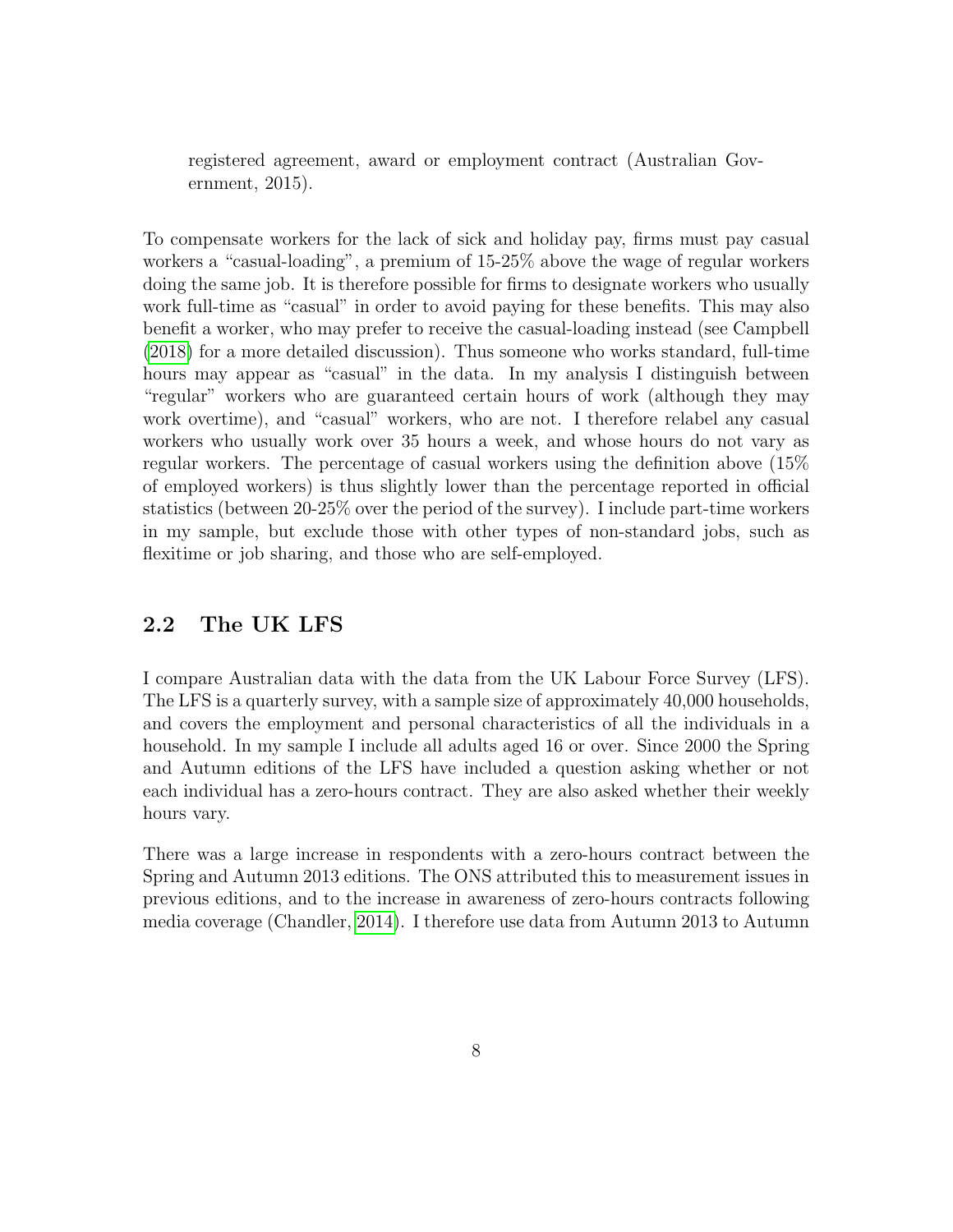2017.[3](#page-10-1) Unlike the HILDA survey, the LFS relies on workers self-identifying as zerohours workers. I once again relabel any casual workers who usually work over 35 hours a week, and whose hours do not vary, as regular workers.

# <span id="page-10-0"></span>3 Descriptive statistics

In this section I compare casual and regular jobs, providing evidence for four key differences between them. First, casual jobs are concentrated in certain industries and occupations, particularly in low-skilled or service occupations and in industries with relatively large and frequent changes in demand. Second, there are differences in the characteristics of casual workers and jobs relative to regular workers and jobs. Casual workers are generally younger, with fewer years of education and shorter job tenure. They work fewer hours and for smaller firms. Third, casual workers are generally paid less than regular workers. Finally, they are more likely to transition to regular work than regular workers are to transition to casual work.

Although calibration of the model uses Australian data, since the incidence of casual work in Australia is much higher than in other countries, it is possible that conclusions drawn from Australian data may not be applicable to other countries. However, the key differences described above are also observed in the UK LFS. This section compares results for both countries, as far as is possible given the different survey designs.

### 3.1 The distribution of casual jobs

Figure [1](#page-11-0) below shows the percentage of all jobs in each industry grouping (panel (A)) and occupation (panel (B)) that are casual. Although there are differences in the level of casual work in Australia and UK, the distribution of casual jobs is similar.<sup>[4](#page-10-2)</sup>

<span id="page-10-1"></span><sup>&</sup>lt;sup>3</sup> It is possible to link some observations into a five-quarter panel. However, as not all questions are asked in each quarter, it is only possible to observe zero-hours workers at two points over the five quarters, and the number of zero-hours workers in this dataset is very small (fewer than 100 workers with zero-hours contracts).

<span id="page-10-2"></span><sup>&</sup>lt;sup>4</sup> In the UK a higher percentage of jobs in the Public Administration, Education and Health group are casual than in Australia. This is due to the higher number of care workers (most of whom have casual jobs) in the UK compared to Australia.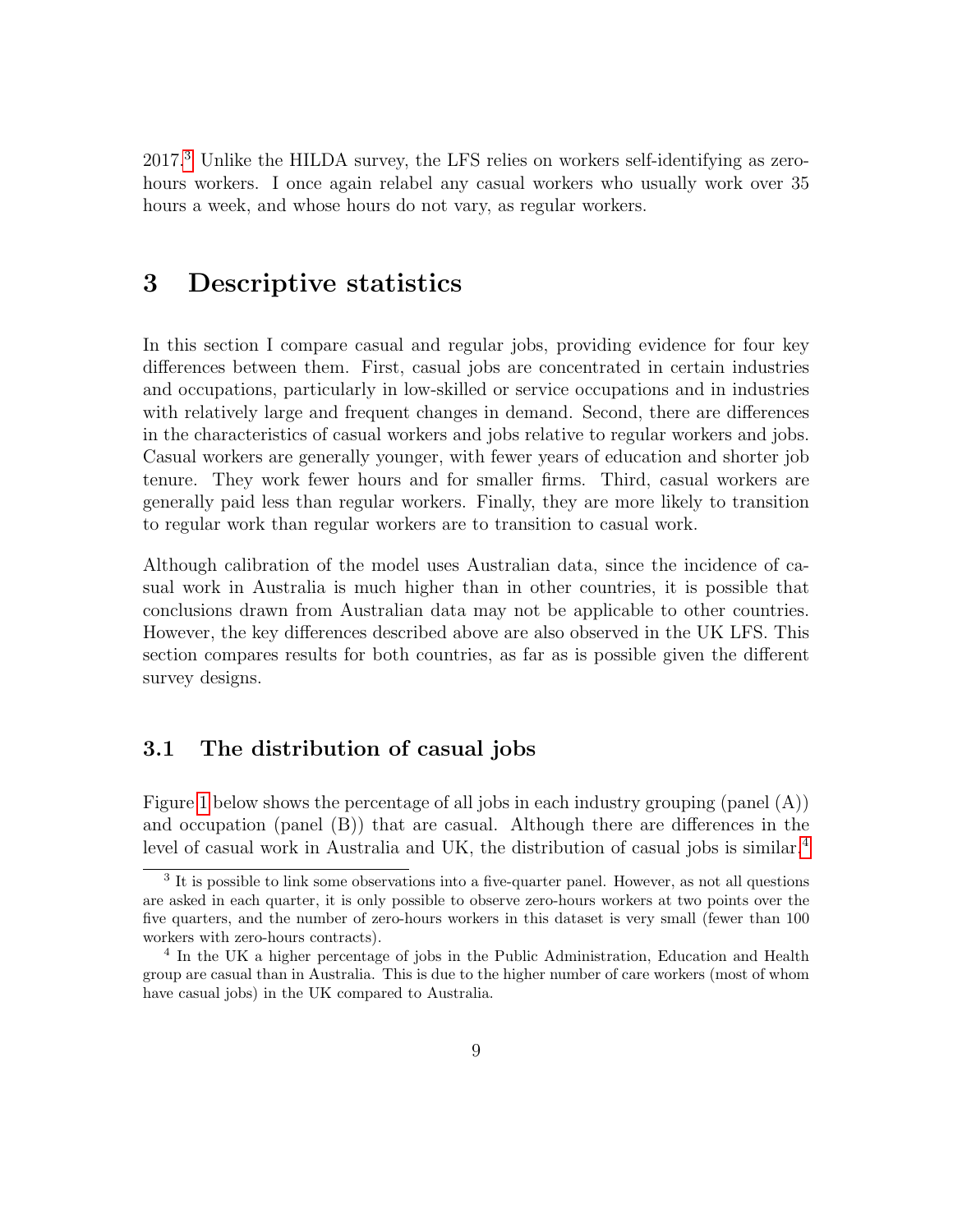In both countries, jobs in the Agriculture and Services industry groups are more likely to be casual. Jobs in Unskilled and Service occupations are also much more likely to be casual. These are industries and occupations that are likely to be subject to relatively large and frequent changes in demand.

<span id="page-11-0"></span>Figure 1: Distribution of casual and regular jobs (% of all jobs that are casual)



(1) Australia





Source: HILDA and LFS survey.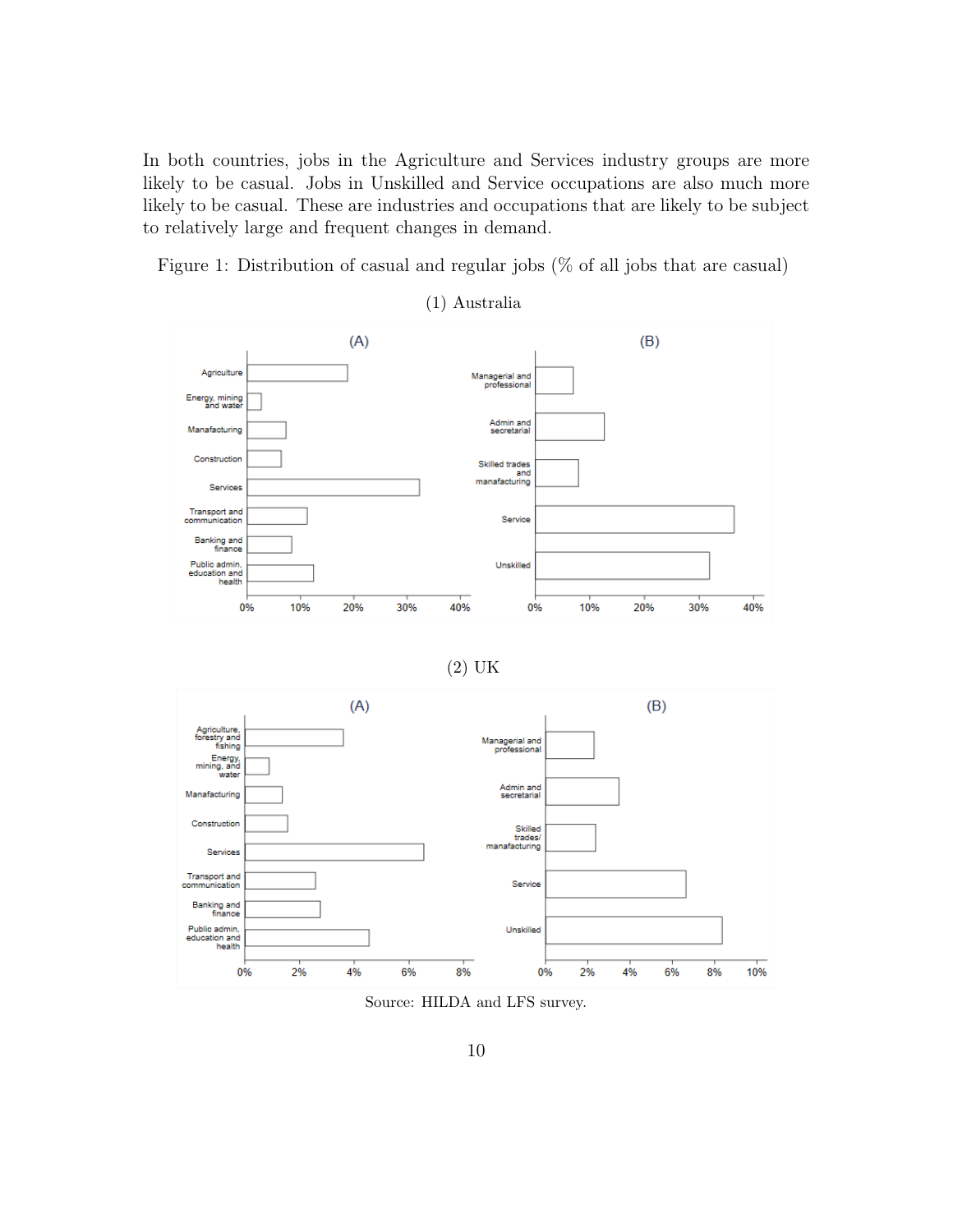### 3.2 Characteristics of casual jobs and workers

Figure [2](#page-13-0) shows some of the characteristics of casual jobs and regular workers. Panels (A) and (B) show the actual usual weekly working hours of casual workers and the number of hours they would like to work. Casual workers generally work fewer hours than others, and are often offered no work at all. However, they would also prefer to work fewer hours in general, suggesting that they may have different labour supply preferences. This is supported by the proportion of casual workers with other commitments: in Australia 24% are currently studying and 16% have another job, compared to 9% and 7% of regular workers respectively.

Panels (C) and (D) show the percentage of casual workers in each age group and with each level of qualification, compared with the percentage of regular workers. They show that casual workers are generally younger, and have fewer years of education than regular workers. These differences are more pronounced in Australia, but are also observable in the UK.

Panel  $(E)$  shows the job tenure (in years) of casual and regular workers.<sup>[5](#page-12-0)</sup> Casual workers generally have much lower tenure in their jobs, perhaps partly because they tend to be younger. Finally, Panel (F) shows the percentage of casual and regular workers split by the size of the firm they work for. As the graph shows, casual jobs are concentrated in smaller firms.

### 3.3 Wages of casual workers

The median hourly wage for a casual worker in Australia in the 16 years of the HILDA survey, at 2001 prices, was AUD 14.71, inclusive of the 25% pay premium for casual jobs. Over the same period, the minimum wage for casual jobs ranged from AUD 13.59 to AUD 15.14. The median wage for regular jobs was AUD 19.21, compared to a minimum wage for regular jobs between AUD 10.87 and AUD 12.11.[6](#page-12-1)

<span id="page-12-0"></span><sup>5</sup> Note that job tenure in Australia and the UK are not comparable. In the UK, unlike in Australia, the LFS only includes information about tenure at current firm, without taking account of job changes within the firm. For this reason, reported tenure in the UK is longer.

<span id="page-12-1"></span><sup>6</sup> These minimum wages are approximate as minimum wages in Australia vary across industries. This figure is the average federal minimum wage at 2001 prices, assuming that the minimum wage for casual jobs is 25% higher than for regular jobs.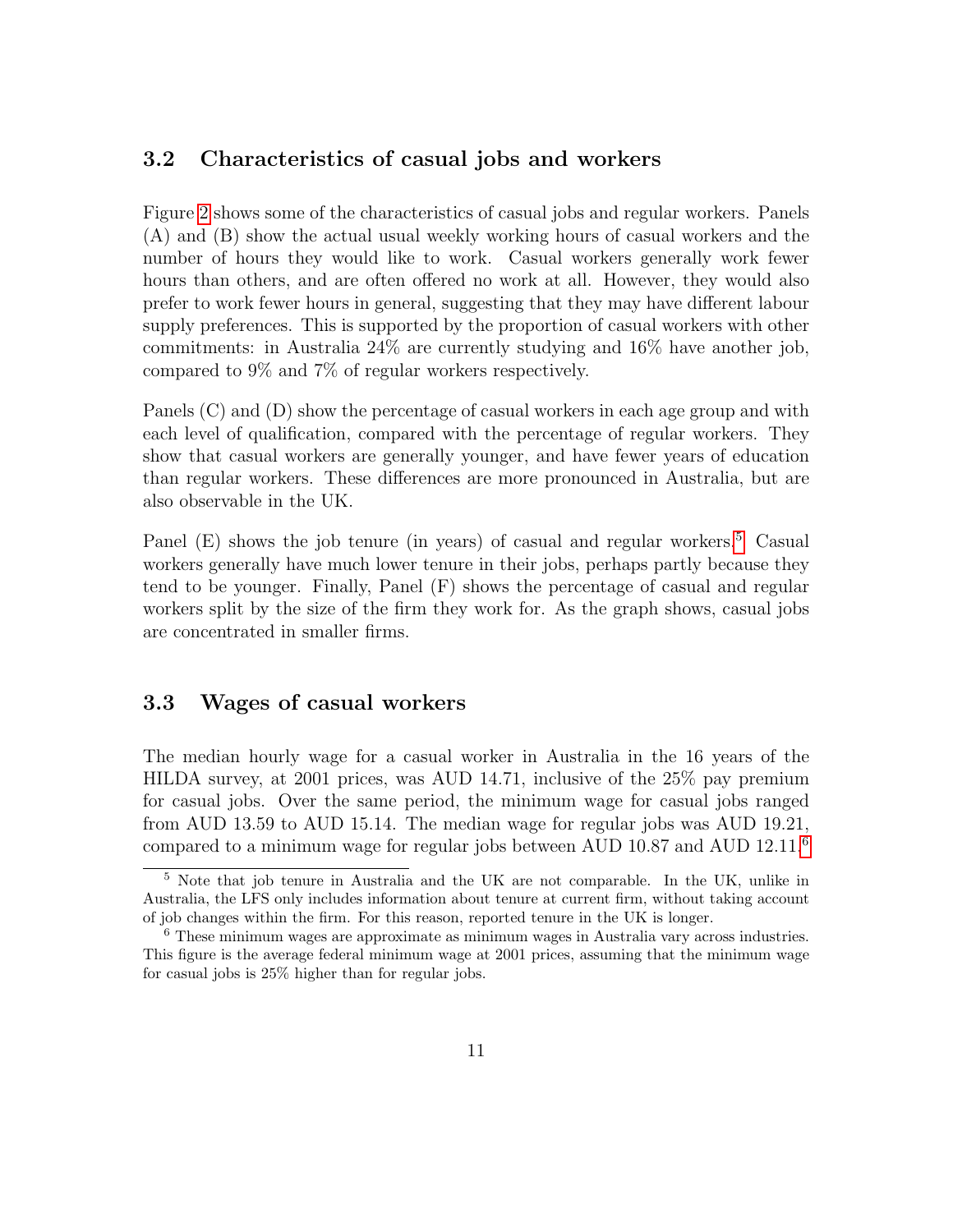<span id="page-13-0"></span>

Figure 2: Characteristics of casual jobs and workers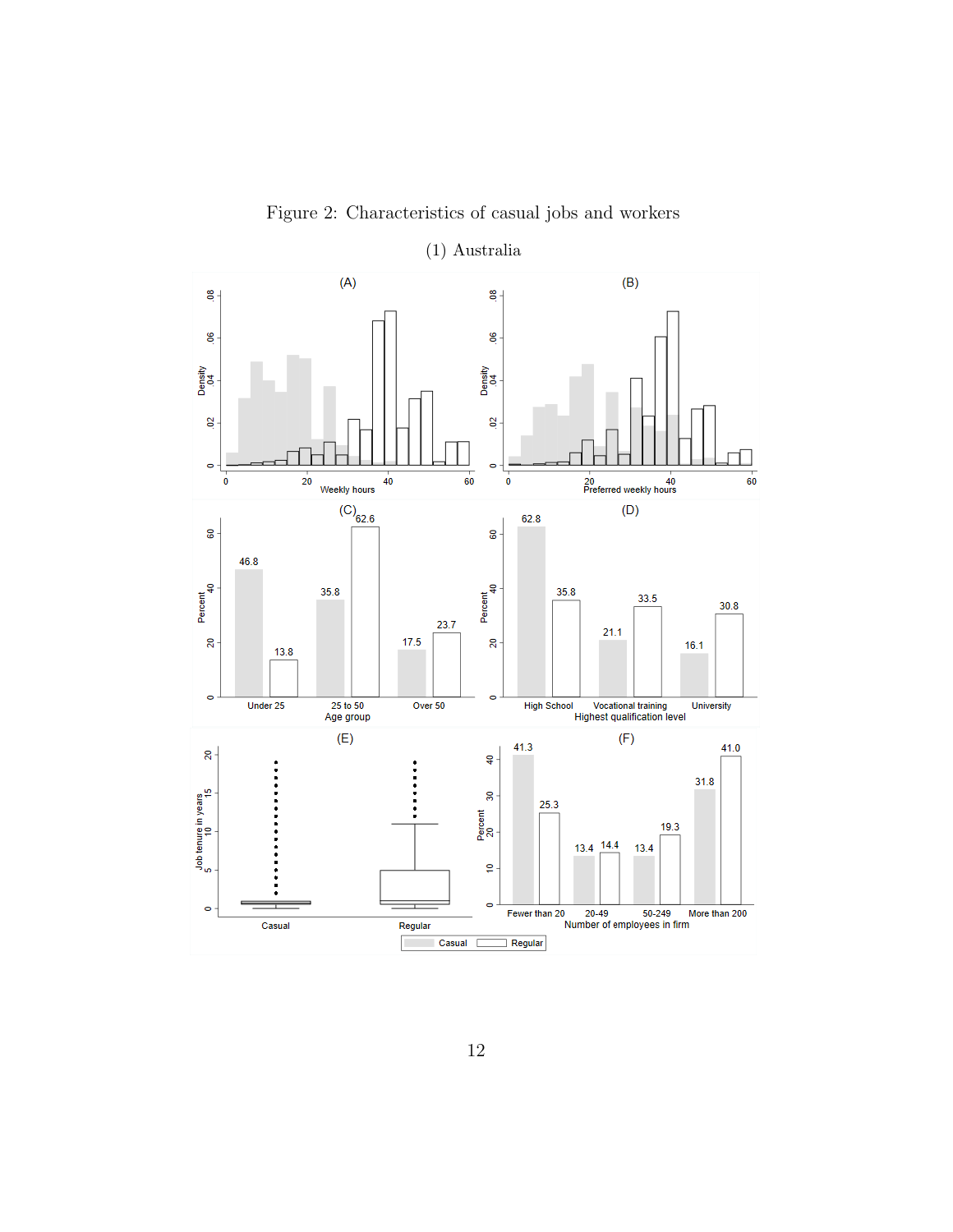

Source: HILDA and LFS survey. Note: for ease of display, Panel (E) excludes workers with a job tenure of more than 20 years. This excludes fewer than 1% of observations.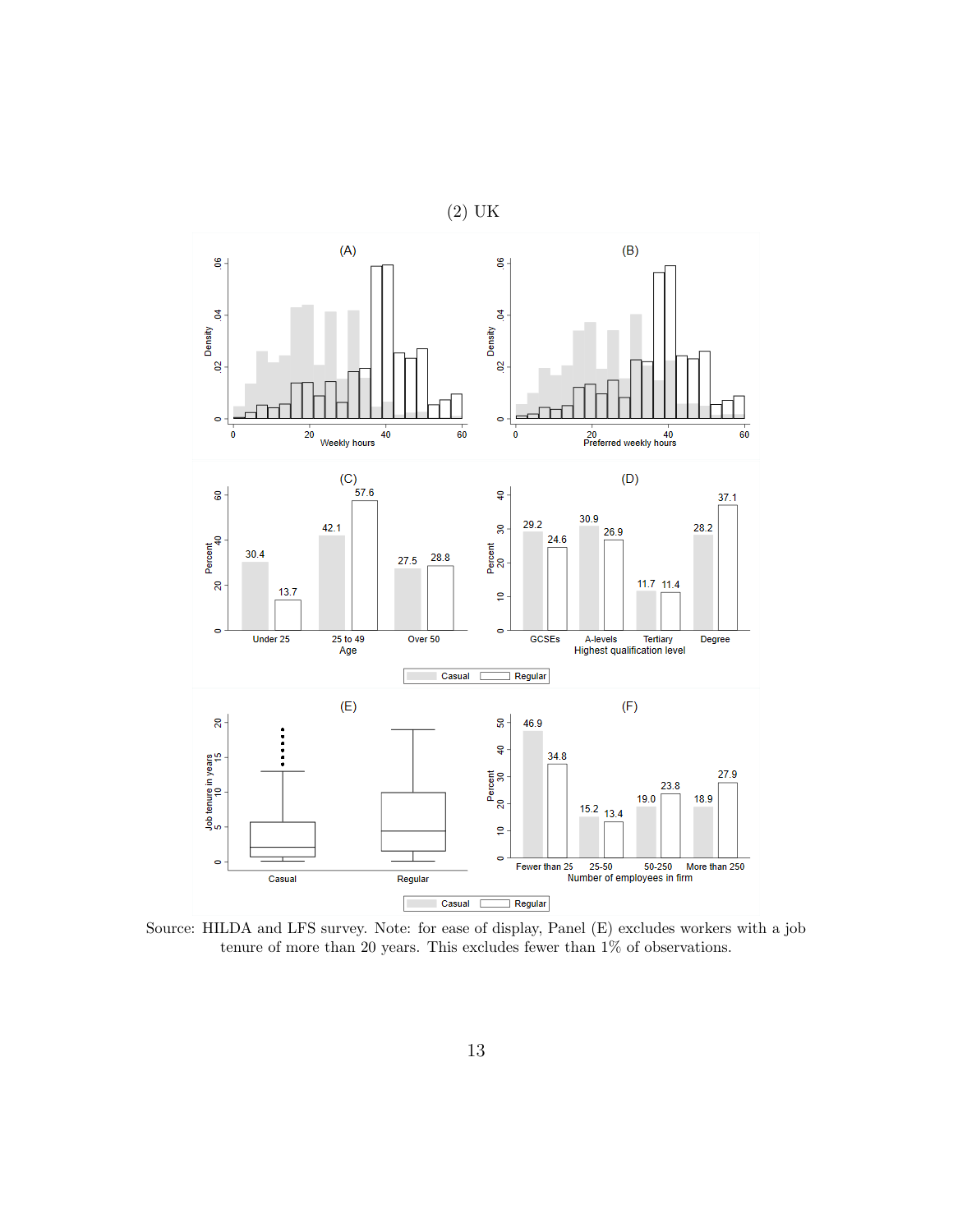The hourly wage in the UK is also lower for casual jobs; the median wage for casual workers was GBP 5.69, compared to GBP 7.60 for regular workers (in 2001 prices). Over the same period, the minimum wage ranged from GBP 4.86 to GBP 5.50.

### 3.4 Labour market transitions of casual workers

The table below shows the workers' average annual transition probabilities in the Australian HILDA survey. 29% of casual workers move to regular jobs within a year, but only 3% move in the other direction. This provides some support for the argument that casual contracts can provide a "stepping stone" to regular jobs.[7](#page-15-1)

| Year $T+1$          | Not in labour<br>force | Unemployed Casual |        | Regular | Total |
|---------------------|------------------------|-------------------|--------|---------|-------|
| Year T              |                        |                   |        |         |       |
| Not in labour force | 88\%                   | $3\%$             | $4\%$  | $5\%$   | 100\% |
| Unemployed          | 26\%                   | 29\%              | $16\%$ | 28\%    | 100%  |
| Casual              | 14%                    | $4\%$             | 54%    | 29%     | 100%  |
| Regular             | $4\%$                  | $2\%$             | $3\%$  | 91\%    | 100%  |
| Total               | 36\%                   | 4%                | $9\%$  | 51%     | 100\% |

Table 1: Average transition probabilities

Source: HILDA survey.

# <span id="page-15-0"></span>4 Model

In this section I introduce a model of the labour market in which firms decide whether to offer regular or casual jobs. I refer to this as the "casual" regime. I also set out a version of the model in which firms can only offer regular jobs, which I refer to as the "standard" regime. In order to compare aggregate unemployment, production and worker utility in the casual and standard regimes, the model should include some key features, reflecting the data discussed in Section [2.](#page-7-0) The aim of this section is to set out a model that incorporates these, whilst remaining as simple and tractable as

<span id="page-15-1"></span><sup>7</sup> Although the LFS does have a panel version, the sample size of casual workers is much smaller.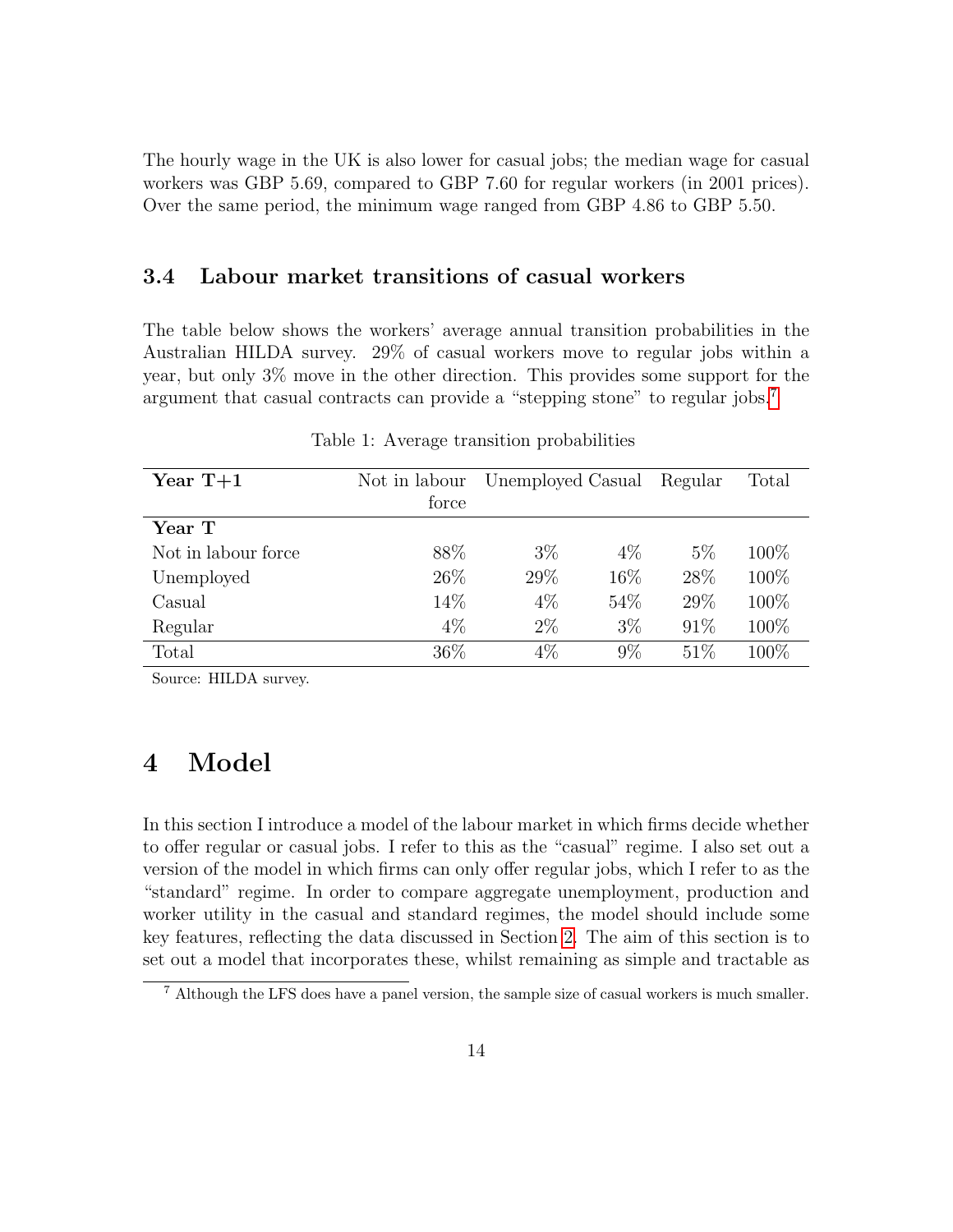possible. The four features are as follows: (1) Casual and regular jobs must coexist in equilibrium; (2) The model must allow for workers to transition from casual to regular jobs; (3) The model must incorporate workers with different labour supply preferences. The data described in Section [2](#page-7-0) suggests that many workers in casual jobs value the flexibility they provide, and prefer their jobs to a regular job. A model that did not incorporate these preferences would underestimate the positive effects of casual jobs; and (4) The data also suggests there is some mismatch between workers and jobs, in the sense that some workers in casual jobs would prefer to work more hours and vice versa. The model equilibrium must allow this mismatch.

### 4.1 Model setup and main assumptions

The model is based on the Mortensen and Pissarides [\(1994\)](#page-41-9) model in discrete time. Firms and workers search in a single labour market, and, on matching with a worker, a firm can offer either a casual or a regular job, denoted  $j = \{c, r\}$ . In a regular job, it must "call-up" the worker in every period (and pay them a wage), unless the job is destroyed. Similarly, the worker must supply labour in every period. In a casual job, the firm can choose whether to call-up the worker at the beginning of each period. If the worker is not called-up then the firm does not need to pay them a wage. If called-up, the worker can choose whether to supply labour or not. Below I explain the assumptions that are necessary in order to ensure that the model incorporates the four features described above.

#### Coexistence of regular and casual jobs

To ensure firms wish to offer both types of job in equilibrium, I assume that the productivity of worker-job match has two components: a permanent productivity component  $(z)$  that is drawn once when the worker and firm match, and a temporary shock to productivity  $(x)$  that is drawn from the same distribution in each period, with no persistence, and which is independent of  $z$ . Total match productivity is xz. This generates a channel of demand for casual contracts amongst firms that draw a low permanent productivity.[8](#page-16-0) The permanent component of productivity has

<span id="page-16-0"></span><sup>&</sup>lt;sup>8</sup> As Galdon-Sanchez, Fernández-Villaverde and Alonso-Borrego [\(2004\)](#page-41-5) note, the productivity shocks can be thought of as the reduced form of other shocks affecting firm profits, such as demand shocks.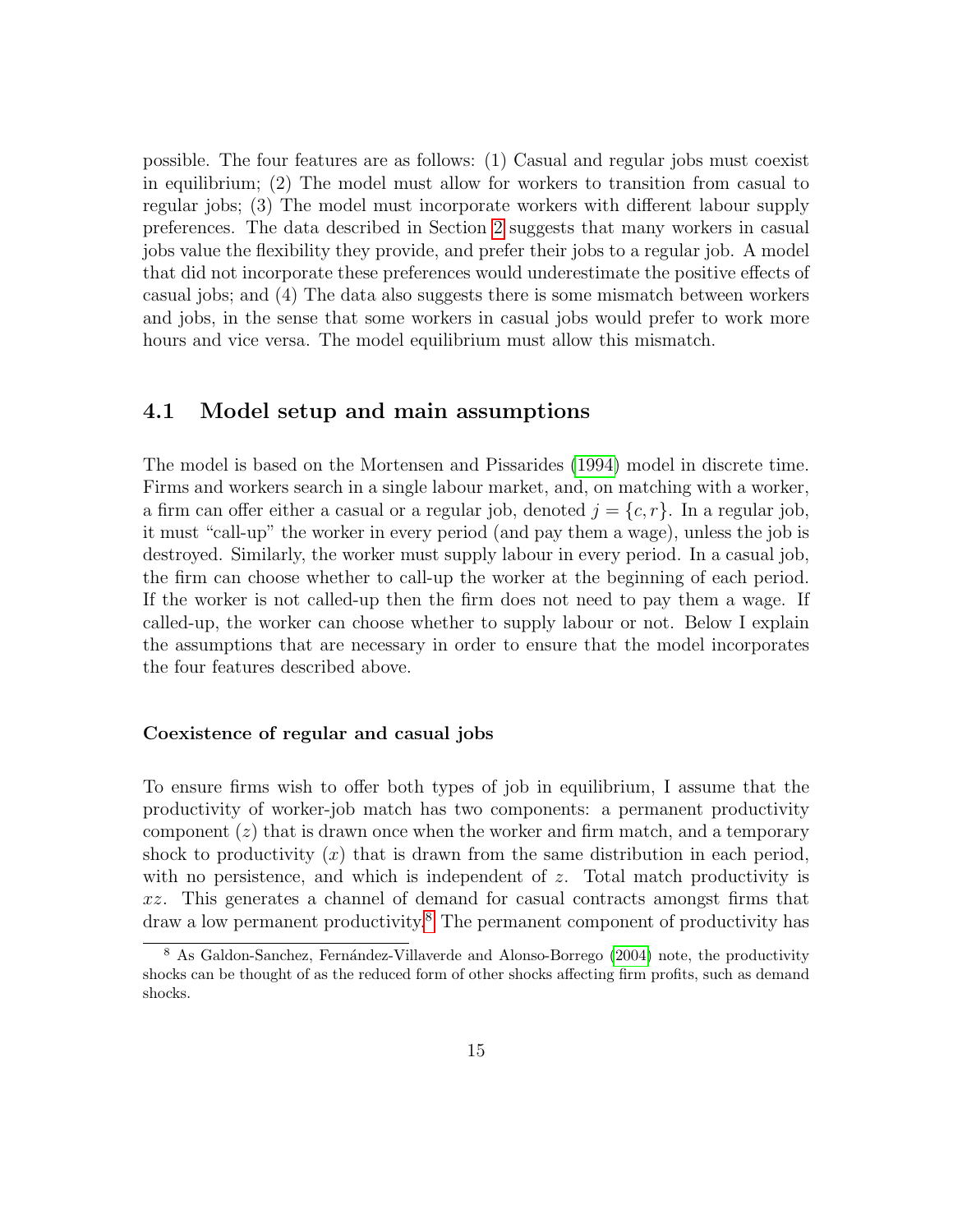distribution  $F(z)$  and bounded support  $[z, \bar{z}]$ , and the temporary component has distribution  $G(x)$  and bounded support  $[\underline{x}, \overline{x}]$ . I assume that the mean of x is one. It acts as a multiplier of the permanent productivity z, so that productivity is "high" in periods when  $x > 1$  and "low" in periods when  $x < 1$ .

#### Transitions

To allow for transitions between different types of job, casual workers can search on the job. Employed workers can only search when they are not called-up to work, so that regular workers do not search. This means that search intensity is in some sense endogenous. For simplicity, I assume that firms are not able to renegotiate with workers who have been offered another job by offering a higher wage or more hours of work.

#### Heterogenous labour supply preferences

I assume that there are two worker types  $i = \{H, L\}$ . "High Labour Supply" (type H) wish to work in all periods as they have no disutility of labour, so that their per-period utility if they are working is given by  $u(w) = w$ , where w is the wage they earn. "Low Labour Supply" (type L) experience shocks to their disutility of labour, so that their per period utility of working is  $u(w) = w - \epsilon$ .  $\epsilon$  is their disutility of labour, and has distribution  $H(\epsilon)$ . It captures any other commitments that workers may have, such as caring or studying commitments. For simplicity I assume that  $\epsilon = \{0, \bar{\epsilon}\}\$  with  $Pr(\epsilon = 0) = \phi$ , where  $w - \bar{\epsilon} < b$ , where w is the wage, and b is the per-period value of unemployment.[9](#page-17-0) Therefore, if type L workers accept a casual job, the probability that they will turn down an offer of work is  $1 - \phi$ <sup>[10](#page-17-1)</sup>. A fraction  $\gamma$ of workers are type L, and workers do not change types. In other respects, workers are ex-ante identical. The cumulative distribution of type  $i$  workers with type  $j$  jobs with permanent match productivity z is denoted  $N_{ij}(z)$ .

<span id="page-17-1"></span><span id="page-17-0"></span><sup>&</sup>lt;sup>9</sup> I discuss further conditions for  $\bar{\epsilon}$  in more detail below.

<sup>&</sup>lt;sup>10</sup> This is a simplifying assumption, in practice it is not certain that casual workers are always able to refuse work without fear of reprisals, as I assume (Ball et al., [2017;](#page-40-4) Taylor, [2017\)](#page-42-0).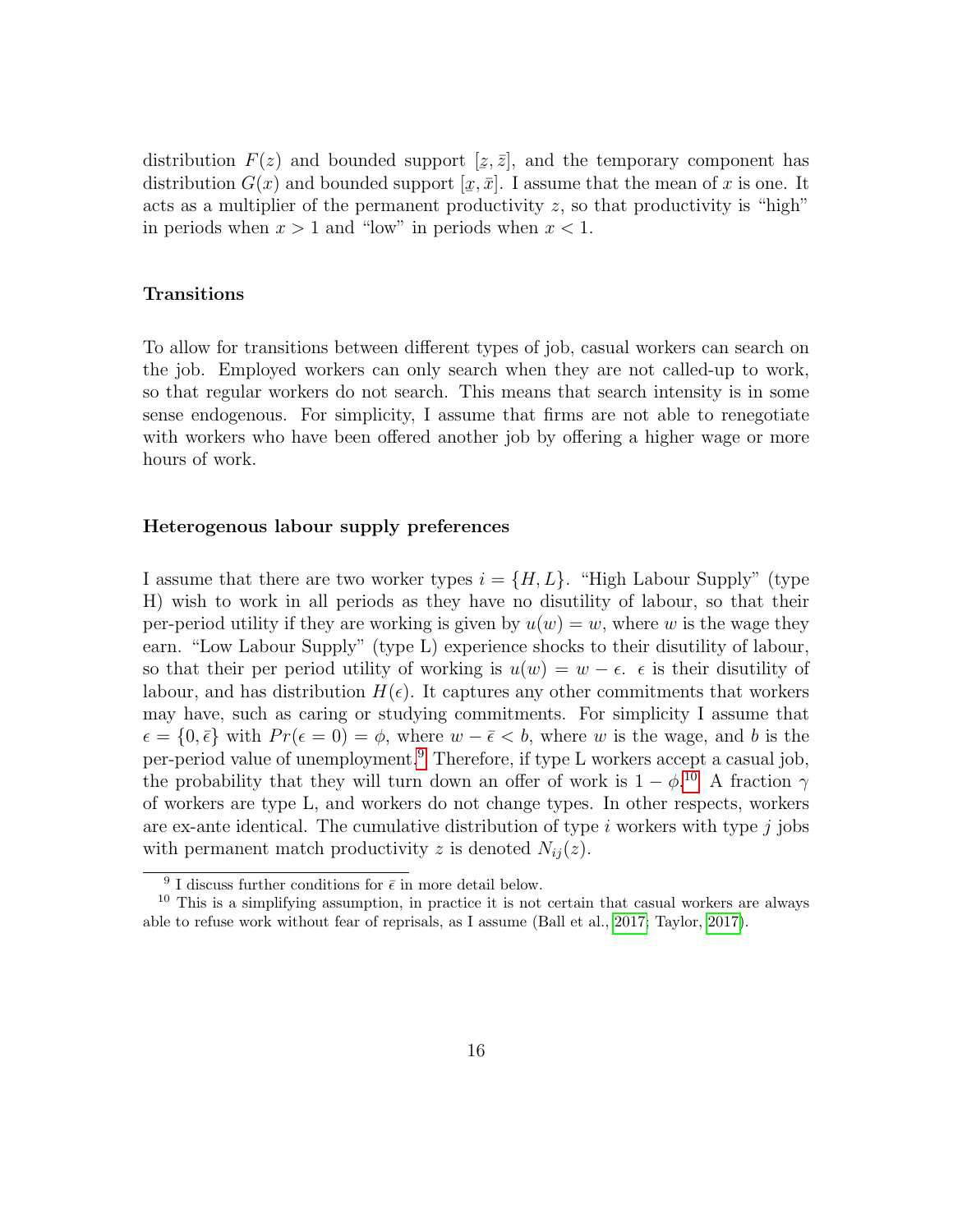#### Mismatch

In the search and matching framework, search frictions generate unemployment. In a single labour market without directed search, if a type H worker is offered a casual job, they may accept in order to avoid unemployment, although they would prefer a job where they are called-up in every period. Similarly, a type L worker may accept a regular job, although they would prefer the flexibility of a casual job. In this model workers search in a single labour market, so that workers who prefer one type of job may accept the other type if it is the first job they are offered.

#### Wage determination

In order to simplify the model as much as possible, I make some further assumptions. I assume that wages are set by bargaining between firm and worker over the surplus from a match, after learning z. How to model wages in a search model with on-thejob search is an open question, as higher wages both decrease the firm's markup and decrease turnover.<sup>[11](#page-18-0)</sup> I follow Hall and Milgrom, [2008,](#page-41-10) who show that a breakdown in negotiations will lead to a delay of production rather than a permanent suspension, so that workers and firms share the expected flow surplus from a match. I also assume that there is a minimum wage ے<br>ا w for both types of job i.e.  $w(z) = \max\{nz + \}$  $(1 - \eta)b$ , ¯  $w$ }.

In this setting there is a further complication as workers must make decisions about which type of job to accept based on two dimensions: expected hours of work and wages. This specification ensures that, provided that  $\psi$  is large enough, an unemmages. This specification ensures that, provided that  $\frac{w}{x}$  is harge enough, an unom-<br>ployed type H worker will take the first job offered whether regular or casual. It also ensures that a type H worker will always prefer a regular job to a casual job.<sup>[12](#page-18-1)</sup> I assume that a firm is not able to renegotiate the wage if the worker is offered another job. Therefore a worker will always quit if they are offered a job with a higher z.

Finally, I assume that there is no endogenous job destruction. This is equivalent to assuming that there is a firing cost large enough that the firm will never wish to fire a worker.

<span id="page-18-0"></span><sup>&</sup>lt;sup>11</sup> As a result, the set of feasible payoffs to firm and worker is non-convex (Shimer, [2006\)](#page-42-4).

<span id="page-18-1"></span><sup>&</sup>lt;sup>12</sup> In Online Appendix A I discuss the choice of  $\psi$  that satisfies these conditions.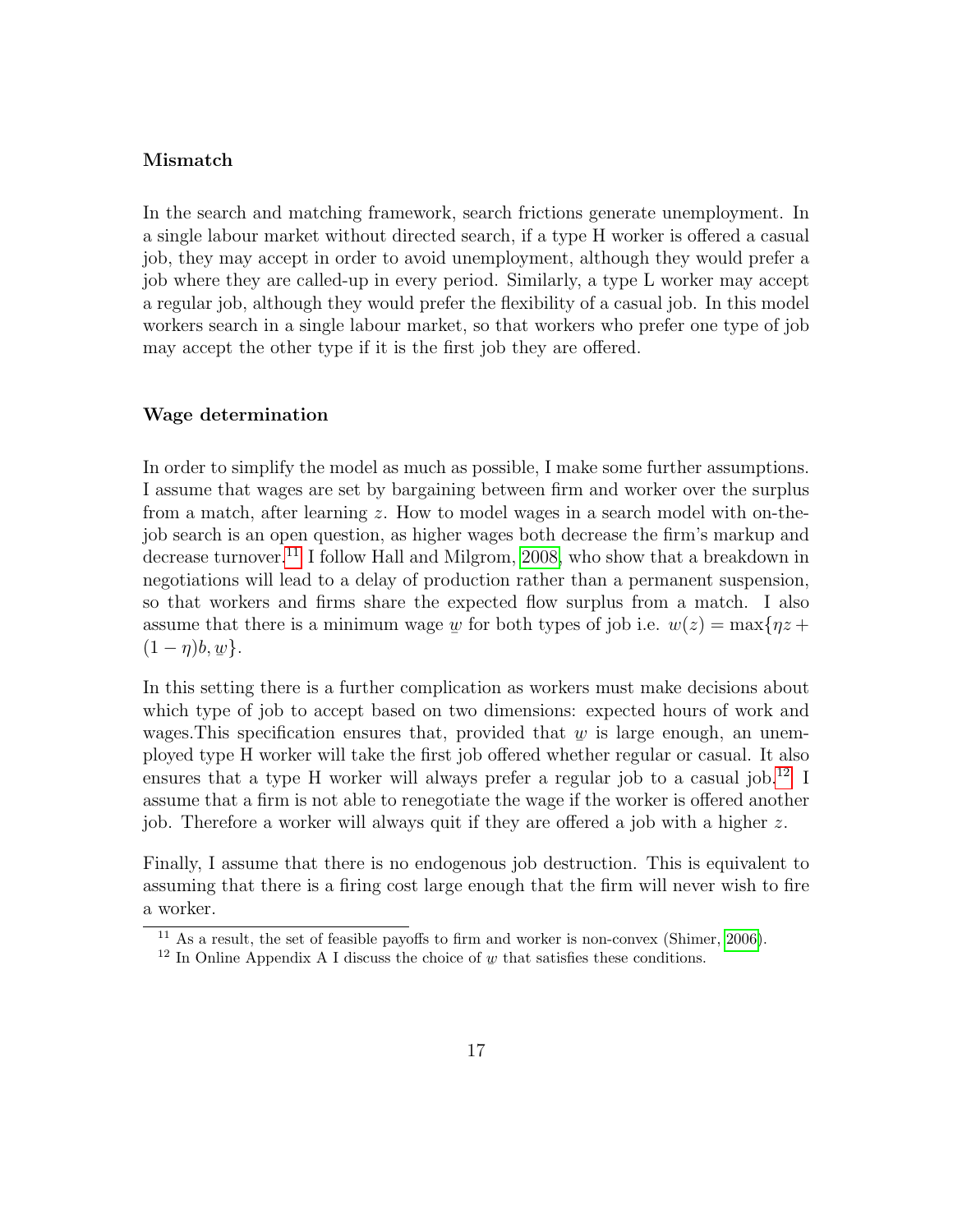#### 4.1.1 Model timing

The model timing is as follows:

- 1. Firms decide whether to pay a cost to enter the labour market.
- 2. Workers and firms meet randomly, subject to a matching function.
- 3. Upon meeting a worker, firms and workers learn the permanent match productivity. Firms observe the type of the worker, and decide whether to offer a casual or regular job.
- 4. Workers decide whether to accept the job they are offered.
- 5. If the worker accepts the job, at the beginning of each subsequent period the temporary productivity shock for the period is drawn. Type L workers learn their disutility of working for the period.
- 6. Production occurs. Regular jobs produce and workers are paid in every period. Casual jobs only produce if it is optimal for both worker and firm to do so. Otherwise the worker is (i) not called-up by the firm, or (ii) decides not to supply labour in this period. In either case, the worker earns  $b$ . Unemployed workers also receive b.
- 7. During the production phase employed workers who are not called up for work can search for a new job in the same labour market as unemployed workers.
- 8. At the end of each period, a job is destroyed with exogenous probability  $\delta$ . Alternatively, a worker searching for another job may match with a new firm, and may quit for a new job.

### 4.2 Workers

Workers and vacancies meet randomly in a single labour market. There is a matching function  $m(v, s)$  which governs the number of matches in the market, where s is the measure of workers searching for a job and  $v$  is the measure of vacancies. I make the standard assumptions that the matching function is increasing in  $s, v$ , concave,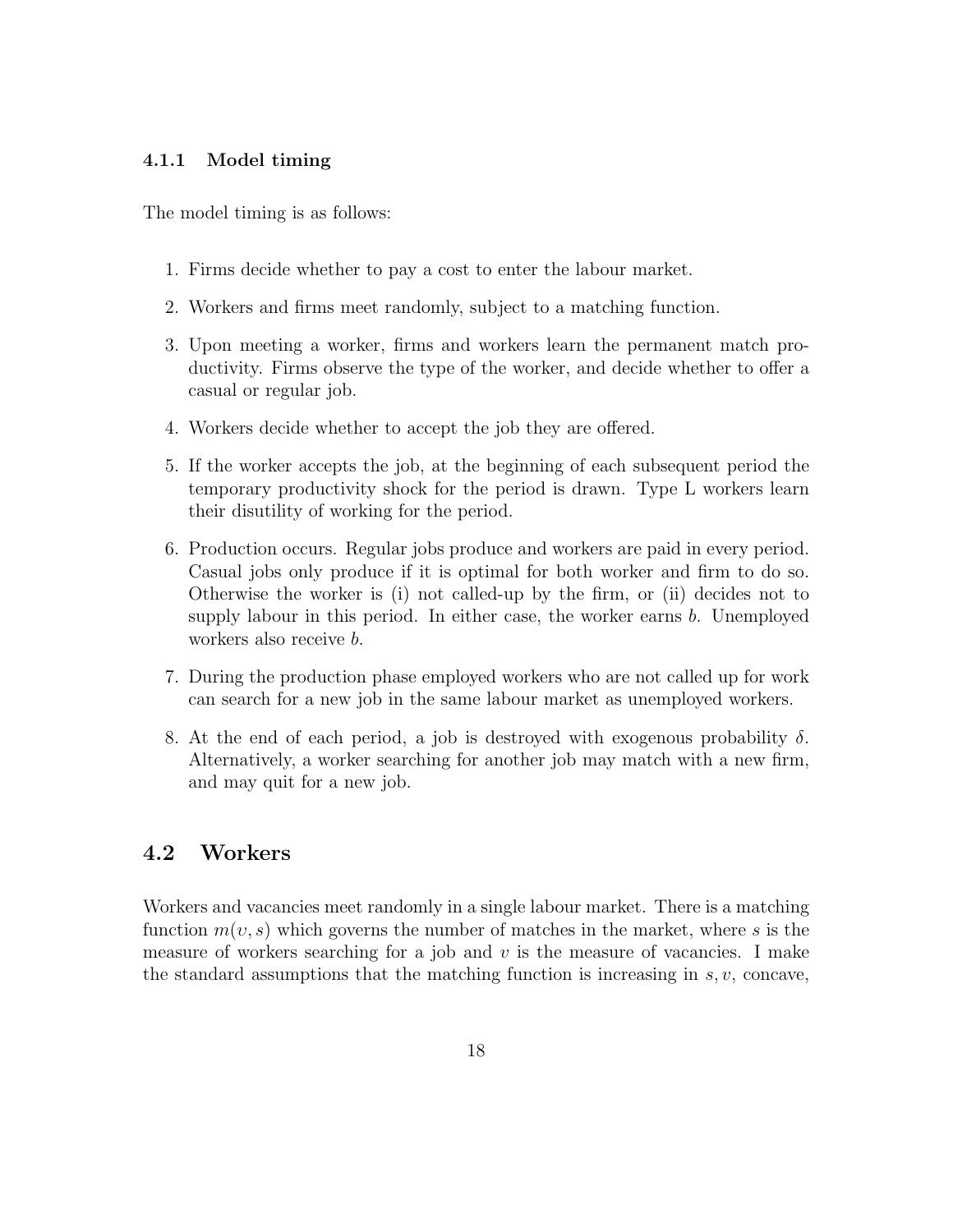and has constant returns to scale. The probability that a firm with a vacancy and a worker match is

$$
q(\theta) = \frac{m(s, v)}{v} = m(\frac{s}{v}, 1)
$$

where  $\theta = v/s$  is the market tightness. The probability that an unemployed worker matches with a vacancy is:

$$
f(\theta) = \frac{m(s, v)}{s} = m(1, \frac{v}{s}) = \theta q(\theta).
$$

#### High labour supply (type H)

In each period unemployed workers earn the value of home production and unemployment benefits, b, and with probability  $f(\theta)$  they match with a firm. The value of unemployment to a type H worker is

$$
U_H = b + \beta \Big( f(\theta) \int_z^{\bar{z}} \int_x^{\bar{x}} \left( \mathbb{1}_{j=r}(z') W_H(r) + \mathbb{1}_{j=c}(z') W_H(c, z', x') \right) dG(x') dF(z') + (1 - f(\theta)p) U_H \Big)
$$
(1)

where  $\mathbb{1}_{j=r}(z)$ ,  $\mathbb{1}_{j=c}(z)$  are indicator functions that equal one if the firm offers the worker a regular or casual job respectively.<sup>[13](#page-20-0)</sup>  $p = \int_{z}^{\bar{z}}(1_{j=r}(z') + 1_{j=c}(z'))dF(z')$  is the probability that the firm chooses to offer the worker a job. Online Appendix A discusses the minimum wage that ensures a type H worker will always accept a casual job if offered one.

A worker with a regular job will earn  $w(z)$  with certainty in each period. At the end of each period the job is destroyed with probability  $\delta$ . Since regular workers are always working, they do not search on the job. Thus the value of a regular job to a type H worker is

$$
W_H(r, z) = w(z) + \beta((1 - \delta)W_H(r, z) + \delta U_H).
$$
 (2)

The value of a casual job depends on the realisation of  $x$ , as it effects whether the firm calls-up the worker. If the casual worker is called-up then they are unable to

<span id="page-20-0"></span><sup>&</sup>lt;sup>13</sup> Since x is i.i.d and independent of z, these will only depend on z.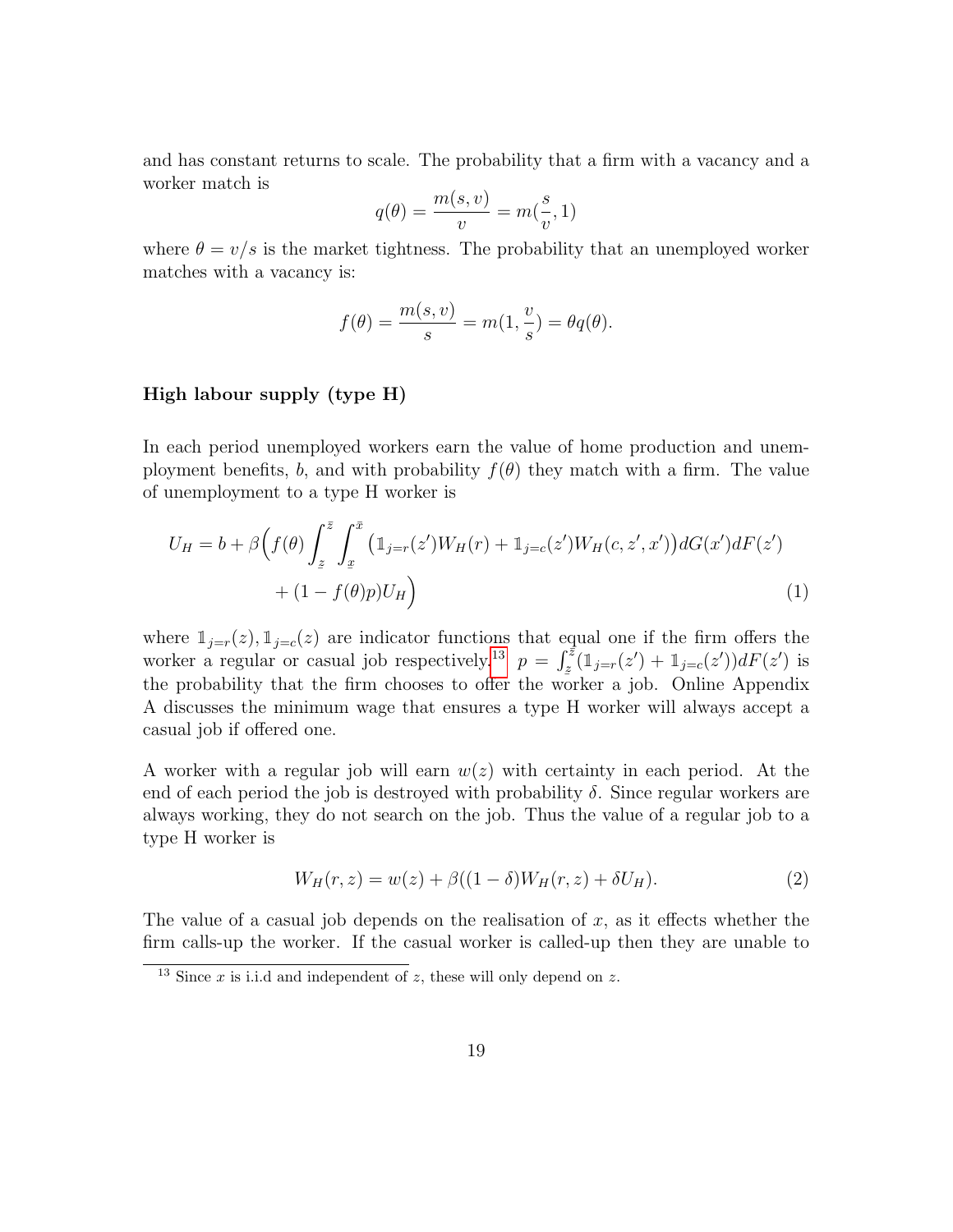search on the job. Otherwise, they earn b and can search on the job. The value of a casual job to the type H worker is:

$$
W_H(c, z, x) = \begin{cases} w(z) + \beta((1 - \delta) \int_x^{\bar{x}} W_H(c, x', z) dG(x') + \delta U_H) & \text{if called-up to work }; \\ b + \beta(f(\theta)\Psi(z) + (1 - \delta - f(\theta)) \int_x^{\bar{x}} W_H(c, x', z) dG(x') \\ + \delta U_H) & \text{else.} \end{cases}
$$
(3)

 $\Psi(z)$  is the expected value of a match with a new firm, given by

$$
\Psi(z) = \int_{z}^{\bar{z}} \int_{x}^{\bar{x}} \left( \mathbb{1}_{j=r}(z') \max\{W_H(r, z), W_H(c, z, x')\} + \mathbb{1}_{j=c}(z') \max\{W_H(c, z', x'), W_H(c, z, x')\} \right) dG(x') dF(z'). \tag{4}
$$

#### Low labour supply (type L)

The value of unemployment to a type L worker is

$$
U_L = b + \beta \Big( \phi f(\theta) \int_z^{\bar{z}} \int_x^{\bar{x}} \int_0^{\bar{\epsilon}} \left( \mathbb{1}_{j=r}(z') \max\{W_L(r, z, \epsilon'), U_L\} + \mathbb{1}_{j=c}(z') W_H(c, z', x', \epsilon') \right) dH(\epsilon') dG(x') dF(z') + (1 - f(\theta)p) U_L \Big)
$$
(5)

where  $p$  again denotes the probability that the firm chooses not to dispose of the vacancy after matching with the worker. Note that a type L worker may turn down a regular job if the wage is not sufficiently high to compensate for the disutility of labour. The value of a regular job to a type L worker depends on the realisation of  $\epsilon$ , so that

$$
W_L(r, z, \epsilon) = w(z) - \epsilon + \beta \Big( (1 - \delta) \int_0^{\bar{\epsilon}} W_L(r, z, \epsilon') dH(\epsilon') + \delta U_L \Big). \tag{6}
$$

As long as  $\bar{\epsilon} > w$ , a type L worker in a casual job will only agree to work in periods when their disutility of labour in that period is low, i.e. if  $\epsilon = 0$ . If  $\epsilon = \bar{\epsilon}$  then the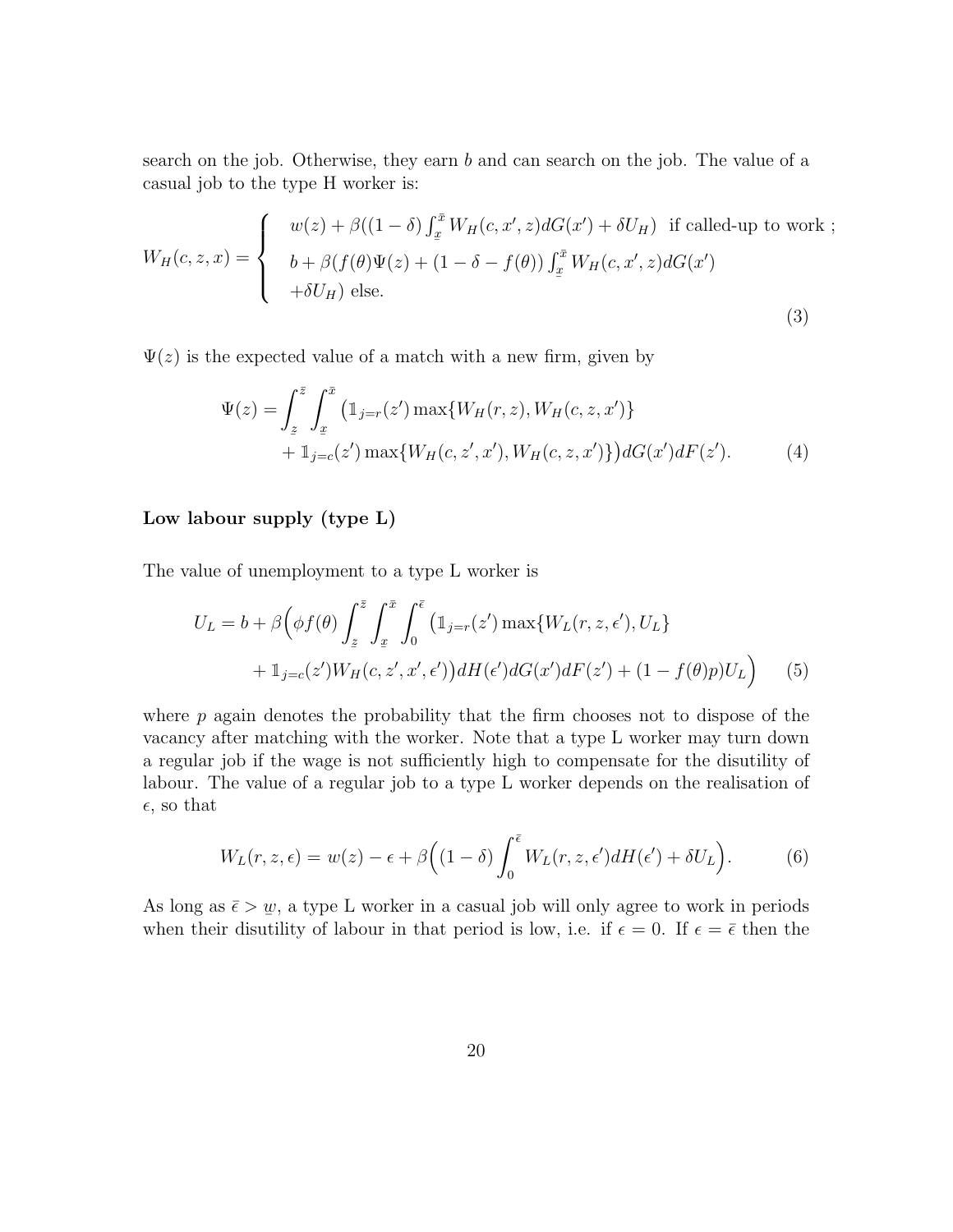type L worker will turn down an offer of work so that

$$
W_L(c, z, x, \epsilon) = \begin{cases} w(z) + \beta((1 - \delta) \int_x^{\bar{x}} \int_0^{\bar{\epsilon}} W_L(c, z, x', \epsilon') dH(\epsilon') dG(x') \\ + \delta U_L) & \text{if the worker is called-up and if } \epsilon = 0; \\ b + (\phi f(\theta) \Psi(z) + (1 - \delta - \phi f(\theta)) \int_x^{\bar{x}} \int_0^{\bar{\epsilon}} W_L(c, z, x', \epsilon') dH(\epsilon') dG(x') \\ + \delta U_L) & \text{else.} \end{cases}
$$
(7)

 $\Psi(z)$  is again the expected value of a match with another firm, given by

$$
\Psi(z) = \int_{z}^{\bar{z}} \int_{x}^{\bar{x}} \int_{0}^{\bar{\epsilon}} (\mathbb{1}_{j=r}(z') \max\{W_L(r, z, \epsilon'), W_L(c, z, x', \epsilon')\} + \mathbb{1}_{j=c}(z') \max\{W_L(c, z', x', \epsilon'), W_L(c, z, x', \epsilon')\} dH(\epsilon') dG(x') dF(z').
$$
\n(8)

<span id="page-22-1"></span>**Proposition 1** If the minimum wage  $\underline{w}$  is high enough, then (i) an unemployed type  $H$  worker will always accept a regular job; and (ii) for a given z, a type H worker will always prefer a regular job to a casual job.

See Online Appendix A for a proof. As a result, a firm that meets an employed type H worker may be able to poach them from their current firm if it can offer them a regular job, even if it draws a match quality z below the z of their current match. To simplify the exposition, in what follows I restrict attention to scenarios where all casual jobs are paid the minimum wage. If this is the case, then a type H worker will prefer a regular job to a casual job, regardless of the match productivity  $z$  of the current or new match.<sup>[14](#page-22-0)</sup>

<span id="page-22-2"></span>**Proposition 2** The expected value of a casual job to both types of worker after learning z is weakly increasing in z.

See Online Appendix A for a proof. Thus, a firm that meets an employed worker and draws a higher z than their current match will always be able to poach the worker.

<span id="page-22-0"></span><sup>14</sup> Relaxing this assumption does not change the qualitative results that follow.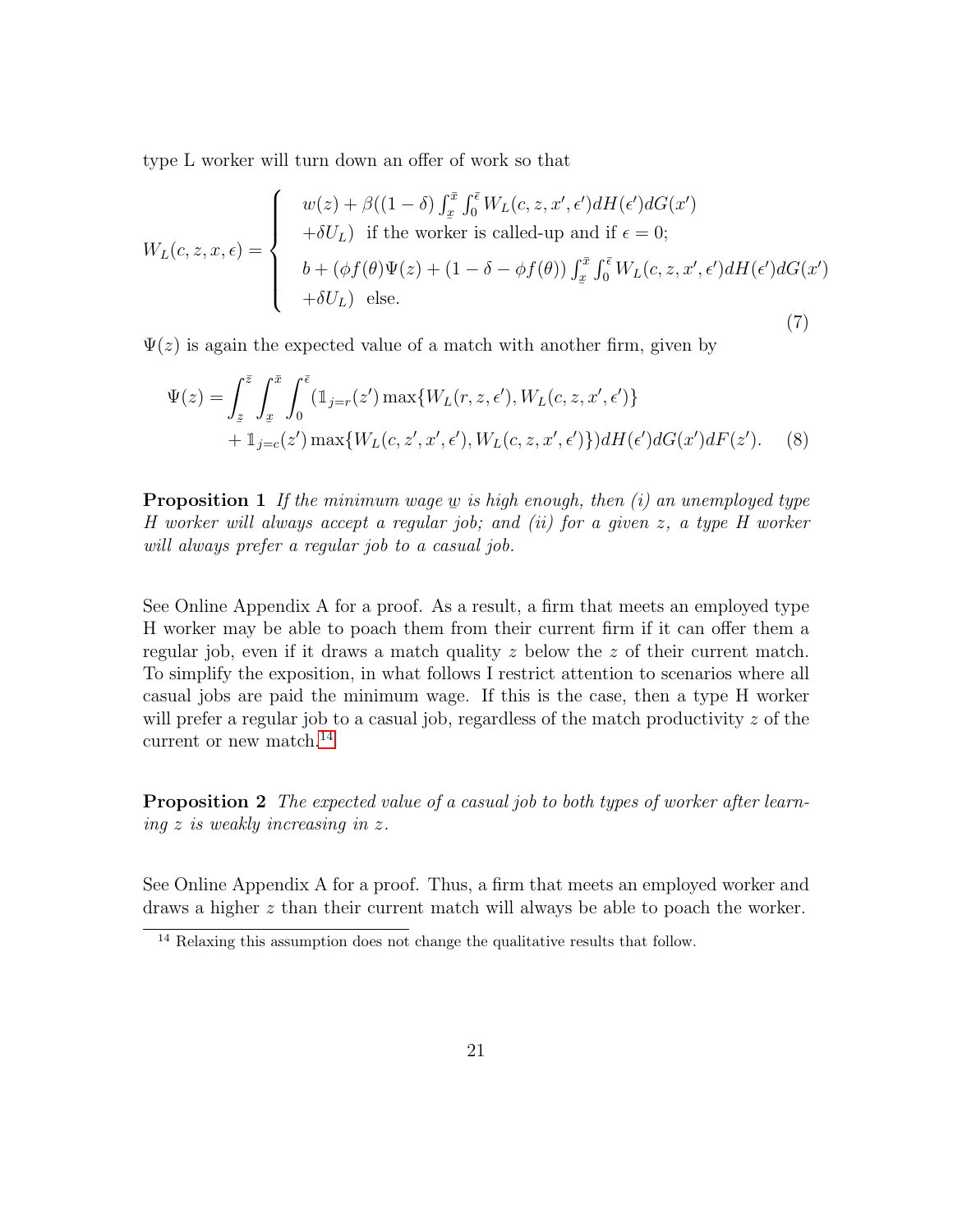### 4.3 Firms

A firm can post a vacancy with per-period cost k. With probability  $q(\theta)$  the firm matches with a searching worker. After matching, the firm draws permanent productivity z. The value of a vacancy to a firm is therefore

$$
V = -k + \beta \left( q(\theta) \int_{\tilde{z}}^{\tilde{z}} \left( u_H \Omega_{Hu}(z') + u_L \Omega_{Lu}(z') + \int_{\tilde{z}}^{\tilde{z}} s_H(z) \Omega_{Hc}(z, z') dz + \int_{\tilde{z}}^{\tilde{z}} s_L(z) \Omega_{Lc}(z, z') dz \right) dF(z') + (1 - q(\theta))V \right).
$$
 (9)

 $s_i(z) = (1 - \mathbb{1}_{work}(z))n_{ic}(z)$  is the measure of type i workers in a casual job who are searching for another job, where  $\mathbb{1}_{work}(z)$  is an indicator function that equals one if the firm chooses to call up the casual worker, leaving them no time to search, and zero otherwise. I assume free disposal of matches before the firm offers the worker a job so that if a firm draws a very low  $z$ , it can dispose of the match and create a new vacancy in the next period without paying any extra costs beyond k.

 $\Omega$  captures the firm's decision about the type of job to offer the worker. An unemployed type H worker will take either type of job, so that

<span id="page-23-0"></span>
$$
\Omega_{Hu}(z') = \int_x^{\bar{x}} \max\{J_H(c, z', x'), J_H(r, z', x'), V\} dG(x')
$$
\n(10)

An unemployed type L worker will always accept a casual job, and may accept a regular job, depending on the wage, relative to  $\bar{\epsilon}$ .

$$
\Omega_{Lu}(z') = \begin{cases}\n\int_{\underline{x}}^{\overline{x}} \int_0^{\overline{\epsilon}} \max\{J_L(c, z', x', \epsilon'), J_L(r, z', x'), V\} dH(\epsilon') dG(x') \\
\text{if } \int_0^{\overline{\epsilon}} W_L(r, z', \epsilon') dH(\epsilon') \ge U_L; \\
\int_{\underline{x}}^{\overline{x}} \int_0^{\overline{\epsilon}} \max\{J_L(c, z', x', \epsilon'), V\} dH(\epsilon') dG(x')\n\end{cases} \tag{11}
$$

If the firm meets a type H worker in a casual job, it will offer the worker a job that induces them to quit their current position, if possible. Since the value of a casual job to the worker is increasing in  $z$ , a worker will always quit for a job with a higher z. By Proposition [1,](#page-22-1) an employed type H worker will also quit a casual job if offered a regular job.

$$
\Omega_{Hc}(z, z') = \begin{cases}\n\int_{x}^{\bar{x}} \max\{J_H(r, z', x'), V\} dG(x') & \text{if } z' < z \\
\int_{x}^{\bar{x}} \max\{J_H(c, z', x'), J_H(r, z', x'), V\} dG(x') & \text{else.}\n\end{cases}
$$
\n(12)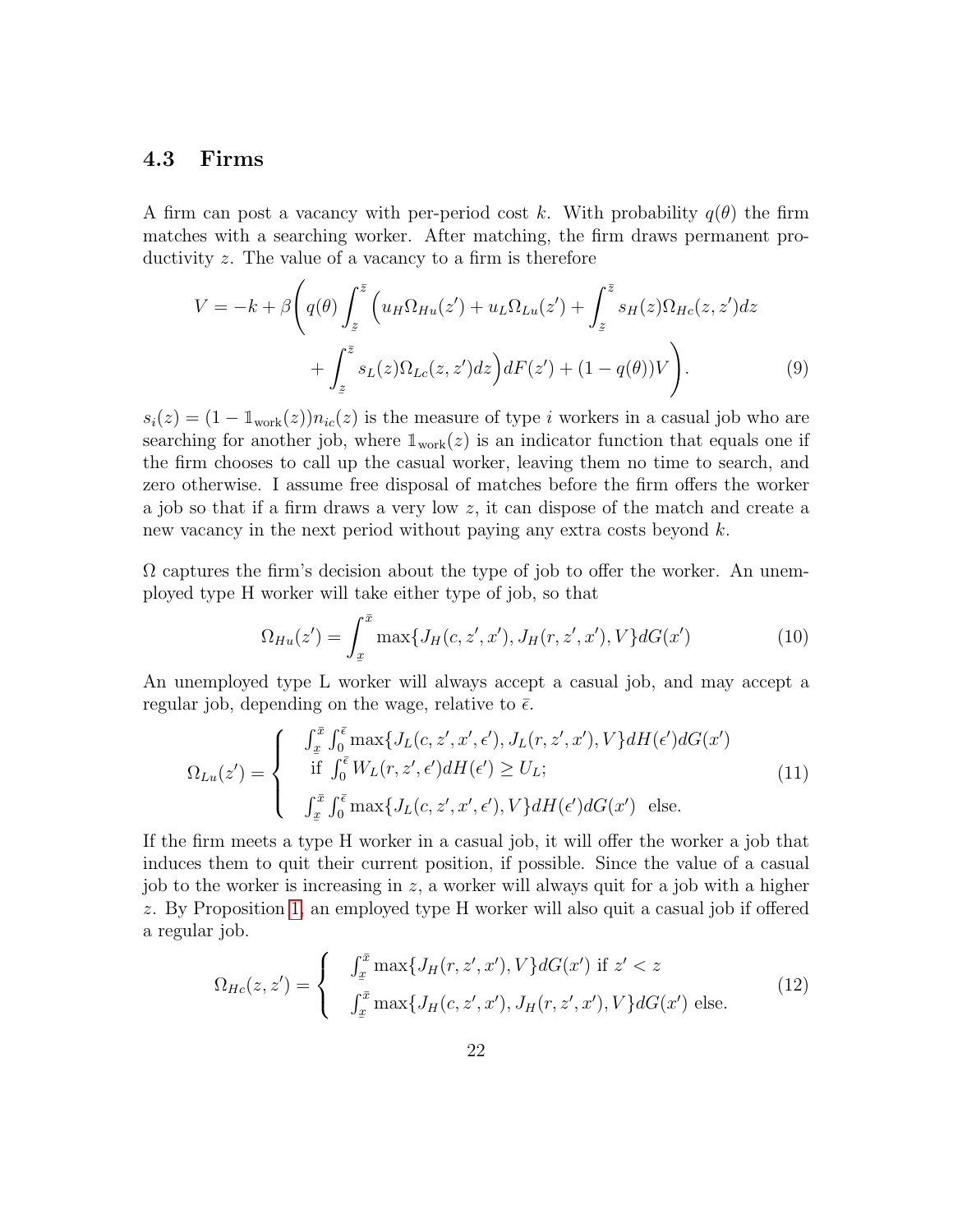If the firm meets a type L worker in a casual job, it will again offer a job that induces them to quit their current position. A type L worker will always quit for a casual job with a higher z. They may quit for a regular job, depending on the wage and value of  $\bar{\epsilon}$ .

$$
\Omega_{Lc}(z') = \begin{cases}\n\int_{x}^{\bar{x}} \int_{0}^{\bar{\epsilon}} \max\{J_{L}(c, z', x', \epsilon'), J_{L}(r, z', x'), V\} dH(\epsilon') dG(x') \\
\text{if } \int_{0}^{\bar{\epsilon}} W_{L}(r, z', \epsilon') dH(\epsilon') \ge \int_{x}^{\bar{x}} \int_{0}^{\bar{\epsilon}} W_{L}(c, z', x', \epsilon') dH(\epsilon') dG(x'); \\
\int_{x}^{\bar{x}} \int_{0}^{\bar{\epsilon}} \max\{J_{L}(c, z', x', \epsilon'), V\} dH(\epsilon') dG(x') \text{ if } z' \ge z; \\
V \text{ else.} \n\end{cases} \tag{13}
$$

The value of a filled regular job is the same for both types of worker

<span id="page-24-3"></span><span id="page-24-1"></span>
$$
J_i(r, z, x) = zx - w(z) + \beta \left( \delta V + (1 - \delta) \int_x^{\bar{x}} J_i(r, z, x') dG(x') \right) \tag{14}
$$

The values of a casual job filled with a type H and L worker are

$$
J_H(c, z, x) = \begin{cases} zx - w(z) - k_c + \beta(\delta V + (1 - \delta) \int_x^{\bar{x}} J_H(c, z, x') dG(x')) \\ \text{if worker called-up } \\ -k_c + \beta((\delta + f(\theta)(1 - F(\hat{z}_r)))V \\ + (1 - \delta - f(\theta)(1 - F(\hat{z}_r))) \int_x^{\bar{x}} J_H(c, z, x') dG(x')) \text{ else} \end{cases}
$$
(15)

and

$$
J_L(c, z, x, \epsilon) = \begin{cases} zx - w(z) - k_c + \beta(\delta V + (1 - \delta)) \\ \int_x^{\bar{x}} \int_0^{\bar{\epsilon}} J_L(c, z, x', \epsilon') dH(\epsilon') dG(x') \text{ if worker called-up and } \epsilon = 0; \\ -k_c + \beta(\delta + f(\theta)(1 - F(z)))V + (1 - \delta - f(\theta)(1 - F(z))) \\ \int_x^{\bar{x}} \int_0^{\bar{\epsilon}} J_L(c, z, x', \epsilon') dH(\epsilon') dG(x') \text{ else.} \end{cases}
$$
(16)

 $k_c$  is the (small) administrative cost of a casual job that must be paid, even if the firm does not call-up the worker.<sup>[15](#page-24-0)</sup>

<span id="page-24-4"></span><span id="page-24-2"></span><span id="page-24-0"></span><sup>&</sup>lt;sup>15</sup> This could be a cost to manage a more complicated schedule, for example.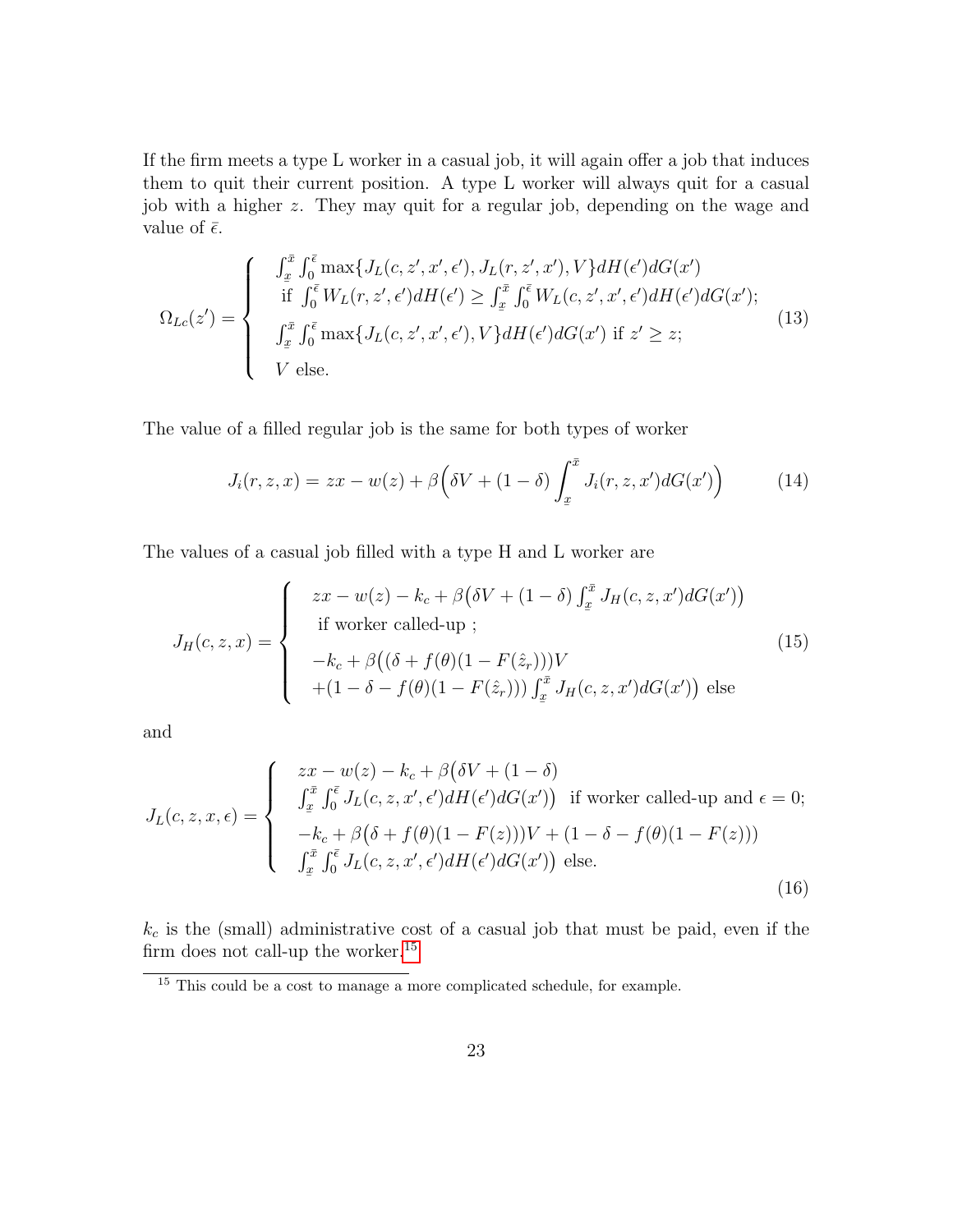**Proposition 3** The expected value of a casual job to the firm is increasing in z.

See Online Appendix A for a proof. This is intuitive: as  $z$  increases, the productivity of the job increases. In addition, the firm is more likely to offer work, so the worker will have less time to search for a new job. If the worker does match with a new firm, there is a smaller probability that they will accept the new job.

#### 4.3.1 Reservation productivities

Assuming free entry, the firm will be indifferent between offering a regular or casual job when the following conditions hold

$$
\int_{x}^{\bar{x}} J_H(r, z, x) dG(x) = \int_{x}^{\bar{x}} J_H(c, z, x) dG(x)
$$
\n(17)

$$
\int_{x}^{\bar{x}} J_L(r, z, x) dG(x) = \int_{x}^{\bar{x}} \int_{0}^{\bar{\epsilon}} J_L(c, z, x, \epsilon) dH(\epsilon) dG(x)
$$
\n(18)

In Online Appendix A I show that, given a value for  $\theta$ , there exists an interior value of z which satisfies this condition. Proving uniqueness is only possible after specifying properties of  $F(z)$ , or under certain circumstances, such as in a case with no on-the-job search. I refer to this reservation productivity as  $z_i^*$ . If the firm draws  $z < z_i^*$  then the value of a casual job to the firm is higher, and the firm will offer the worker a casual job. Conversely, if  $z \geq z_i^*$  the firm will offer a regular job, as shown in Figure [3.](#page-26-0)<sup>[16](#page-25-0)</sup> This reservation productivity is decreasing in the market tightness,  $\theta$ , as when  $\theta$  increases workers find jobs more easily and are more likely to quit a casual job. The firm therefore offers more regular jobs in order to retain workers.

For very low  $z$  the value of a casual job is bounded below by zero (as the firm can always choose never to call-up the worker). I assume that in this case the firm will destroy the match.  $\hat{z}_c$  denotes the largest value of z where the firm is indifferent between destroying the match and offering the worker a job. When z is low the value of a regular job can be negative.  $\hat{z}_r$  is the smallest value of z where the value of a regular job is positive.[17](#page-25-1) A firm that meets an employed type H worker in a casual

<span id="page-25-0"></span><sup>&</sup>lt;sup>16</sup> If the firm meets an employed worker its decision about the type of job to offer will depend on the worker's current job.

<span id="page-25-1"></span><sup>&</sup>lt;sup>17</sup> Note that  $\hat{z}_r = \underline{w}/E[x]$ .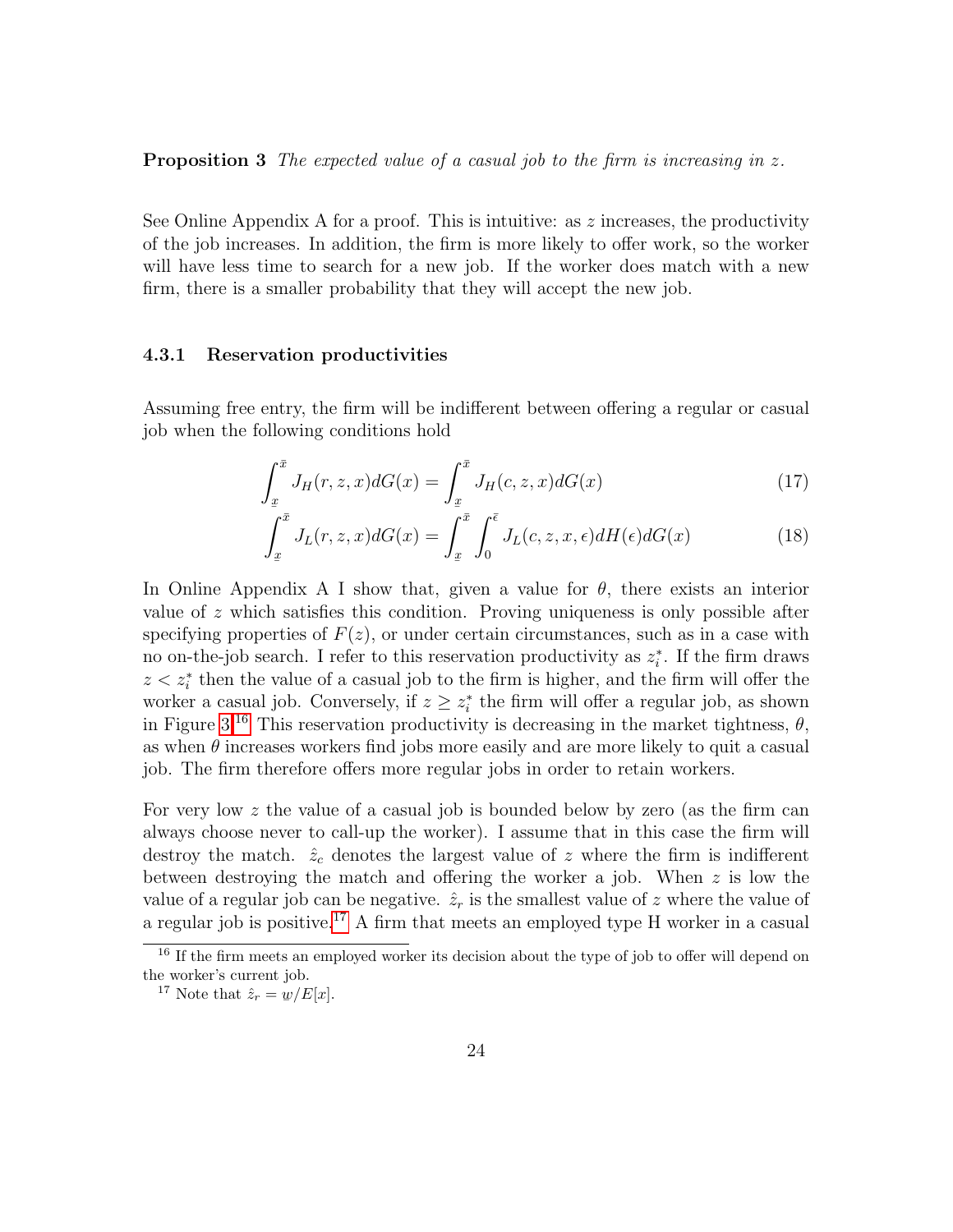<span id="page-26-0"></span>job and draws  $z \geq \hat{z}_r$  can offer the worker a regular job in order to poach them from their current firm.[18](#page-26-1)



Figure 3: Reservation productivity  $z^*$ 

# 4.4 Equilibrium

An equilibrium consists of a market tightness  $\theta^*$ , steady state stocks  $\{u_H^*, u_L^*\}$ , distributions  $\{N_{He}^*(z), N_{He}^*(z), N_{Le}^*(z), N_{Le}^*(z)\}\$  and reservation productivities  $z_H^*, z_L^*, \hat{z}_c, \hat{z}_r$ that satisfy the following conditions:

- 1. For each  $z$ , the flow of type H and L workers into casual jobs with productivity  $z$  is equal to the flow out of casual jobs with productivity  $z$ .
- 2. For each  $z$ , the flow of type H and L workers into regular jobs with productivity z is equal to the flow out of regular jobs with productivity z.
- 3. After meeting an unemployed worker of type i, a firm that draws  $z = z_i^*$  is indifferent between posting a casual or regular job.
- 4. A firm that draws  $z = \hat{z}_c, z = \hat{z}_r$  is indifferent between offering the worker a casual or regular job respectively, and destroying the match.

<span id="page-26-1"></span><sup>&</sup>lt;sup>18</sup>  $\hat{z}_r \geq \hat{z}_c$ , as the value of a casual job to the firm is bounded below by zero, but the value of a regular job is not.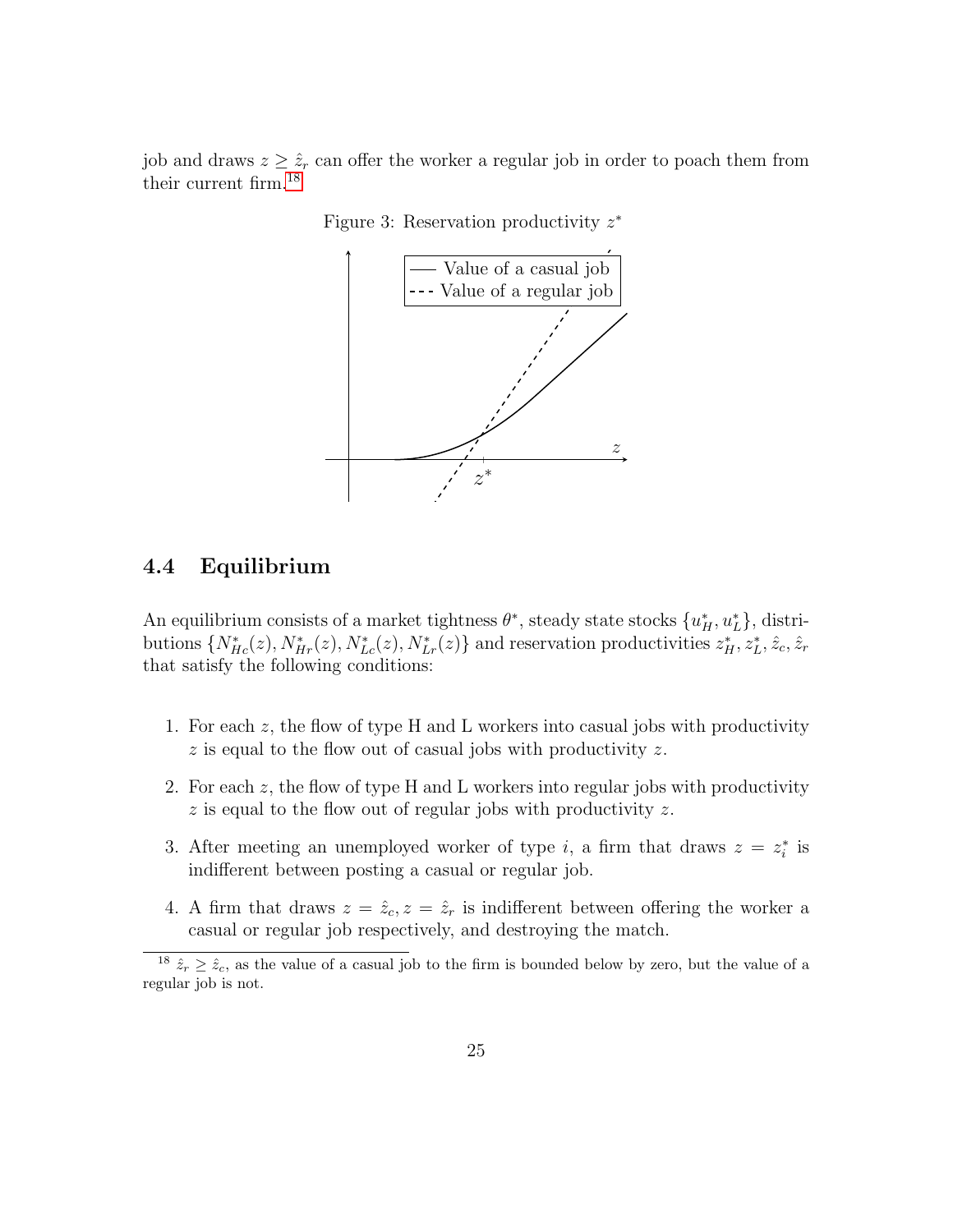#### 5. Free entry implies that  $V = 0$ .

From Equation [\(9\)](#page-23-0), the equilibrium  $\theta^*$  must solve

<span id="page-27-0"></span>
$$
k = \beta \left( q(\theta) \int_{\hat{z}_c}^{\bar{z}} \int_x^{\bar{x}} \left( u_H \Omega_{Hu}(z') + u_L \Omega_{Lu}(z') + \int_{\hat{z}_c}^{\bar{z}} s_H(z) \Omega_H(z, z') dz + \int_{\hat{z}_c}^{\bar{z}} s_L(z) \Omega_{Lc}(z, z') dz \right) dG(x') dF(z') \right). \tag{19}
$$

Since the right-hand side of Equation [\(19\)](#page-27-0) is decreasing in  $\theta$ , and the left-hand side is constant, then there must exist an equilibrium value  $\theta^{*}$ .<sup>[19](#page-27-1)</sup> However, as well as appearing explicitly in  $q(\theta)$ , the values  $J_H(c, z, x)$ ,  $J_L(c, z, x, \epsilon)$  and the stocks  $u_i, S_i(z)$  are also functions of  $\theta$ . As Albrecht, Navarro and Vroman [\(2009\)](#page-40-5) note, proving uniqueness in a model with heterogeneous workers (which requires that the right-hand side of Equation [\(19\)](#page-27-0) decreases monotonically) is more difficult. From the definition of the matching function  $q(\theta)$  is monotonically decreasing in  $\theta$ . Similarly, from Equations [\(15\)](#page-24-1) to [\(16\)](#page-24-2), it is clear that  $J_H(c, z, x)$ ,  $J_L(c, z, x, \epsilon)$  are monotonically decreasing in  $\theta$ . Intuitively,  $u_i, s_i(z)$  are decreasing in  $\theta$ , since more workers will find jobs in a tighter market and there will be fewer workers searching for a job. However, as I discuss below, solving for  $u_i, s_i(z)$ , and thus proving uniqueness, requires a functional form for  $F(z)$ .

Given  $\theta^*$ , it is possible to find  $z^*$  from Equations [\(14\)](#page-24-3) to [\(16\)](#page-24-2), and thus recover the stocks  $u_i$  and distributions  $N_{ij}(z)$ . The algorithm for finding  $\theta^*$  is set out in Appendix [B.](#page-46-0)

#### 4.4.1 Worker stocks in steady state

The steady state distributions of workers employed in a casual job,  $N_{ic}(z)$ , solve

<span id="page-27-2"></span>
$$
f(\theta) \min\{F(z) - F(\hat{z}_c), F(z_H^*) - F(\hat{z}_c)\}u_H = \delta N_{Hc}(z) + f(\theta)(1 - F(\hat{z}_r))S_H(z)
$$
  

$$
\phi f(\theta) \min\{F(z) - F(\hat{z}_c), F(z_L^*) - F(\hat{z}_c)\}u_L = \delta N_{Lc}(z) + \phi f(\theta)(1 - F(z))S_L(z).
$$
\n(20)

<span id="page-27-1"></span><sup>&</sup>lt;sup>19</sup> The right-hand side tends to zero as  $\theta \to \infty$ . Provided that the expected value of a job after matching with a worker is greater than  $k$  then the right-hand side will tend to a value greater than k as  $\theta \to 0$ .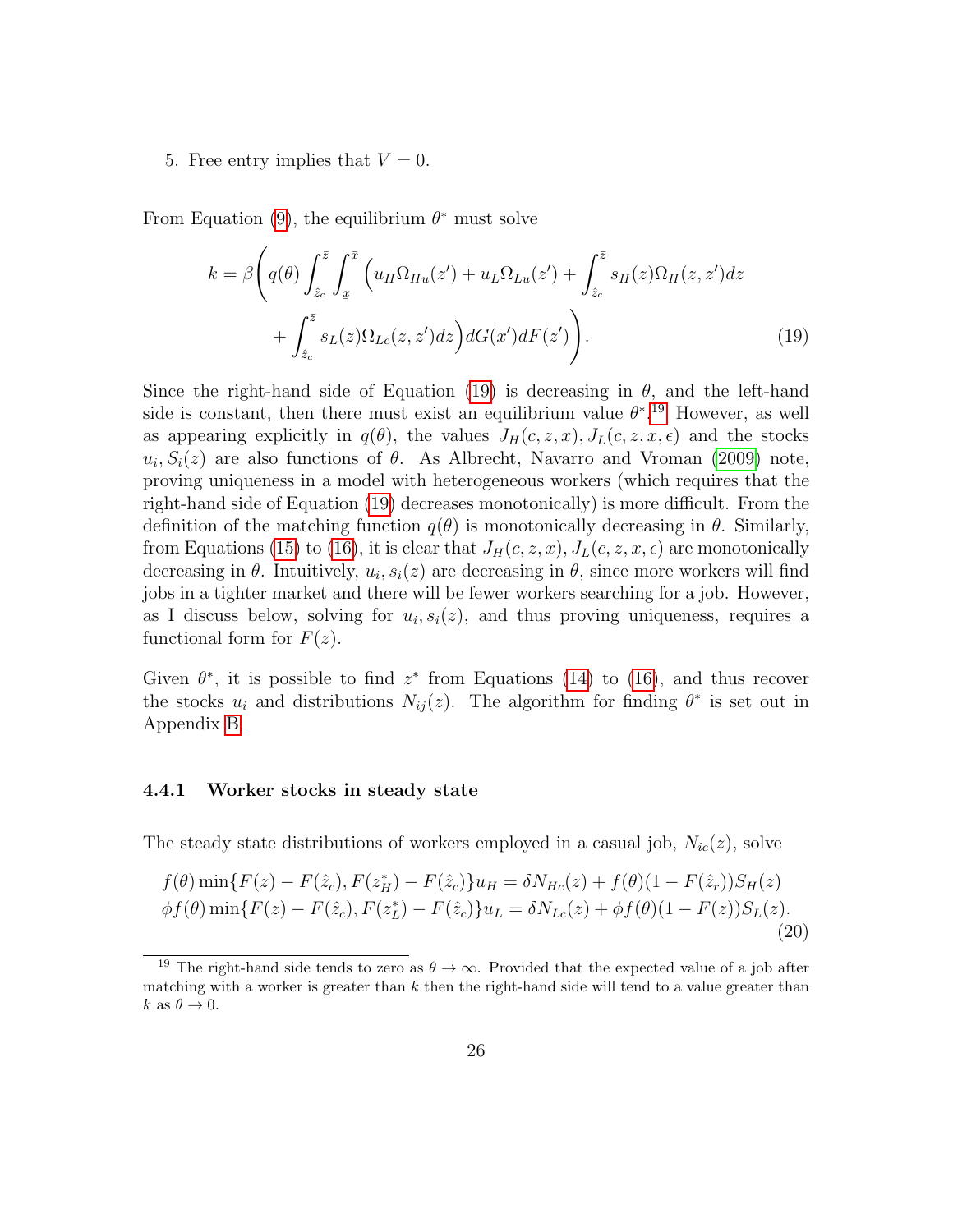where  $S_i(z)$  is the cumulative distribution of searching workers of type *i*. The distributions of workers employed in a regular job,  $N_{ir}(z)$ , solve<sup>[20](#page-28-0)</sup>

$$
f(\theta) \max\{F(z) - F(z_H^*), 0\} u_H + (F(z) - F(\hat{z}_r)) S_H(z) = \delta N_{Hr}(z)
$$
  

$$
\phi f(\theta) \max\{F(z) - F(z_L^*), 0\} u_L = \delta N_{Lr}(z)
$$
 (21)

The steady state measures of unemployed workers solve

<span id="page-28-1"></span>
$$
f(\theta)(1 - F(\hat{z}))u_h = \delta(N_{Hc}(\bar{z}) + N_{Hr}(\bar{z}))
$$
  
\n
$$
\phi f(\theta)(1 - F(\hat{z}))u_l = \delta(N_{Lc}(\bar{z}) + N_{Lr}(\bar{z}))
$$
\n(22)

It is not possible to solve this system of equations analytically without specifying a simple functional form for  $F(z)$ . However, it is possible to solve them numerically by iterating over a grid of values for z, starting with the lowest value at which the firm chooses not to dispose of the vacancy,  $\hat{z}_c$ , at which point  $S_i(\hat{z}_c) = 0$ . I use Equation [\(20\)](#page-27-2) to find  $N_{ic}(z)$  at this value, and find  $S_i(z)$  for the next value of z. This process can be repeated for all values of z on the grid.

In equilibrium there are  $N_{He}(\bar{z})$  type H workers in a casual job who can be considered mismatched, as they would prefer a regular job. All else equal, on-the-job search reduces the extent of mismatch, since type H workers can use a casual job as a stepping-stone to a regular job.

### 4.5 Standard regime

In my policy experiment I compare the labour market outcomes in the "casual" regime described above with a "standard" regime, where casual contracts are banned, and firms can only offer regular, full-time contracts. The timing of the model remains the same: firms first pay a cost  $k$  to create a vacancy and upon matching draw a permanent match productivity z. Workers search for regular vacancies subject to the same matching function,  $m(s, v)$ . However, in this version only unemployed workers search since all employed workers are called-up to work in every period, so  $s = u_H + u_L$ . After matching and drawing z, firms can choose to dispose of the match freely, or offer the worker a regular job. Production happens in every period until the job is destroyed, which happens at the end of each period with probability δ.

<span id="page-28-0"></span> $20$  The equations differ because employed type L workers will not accept a regular job.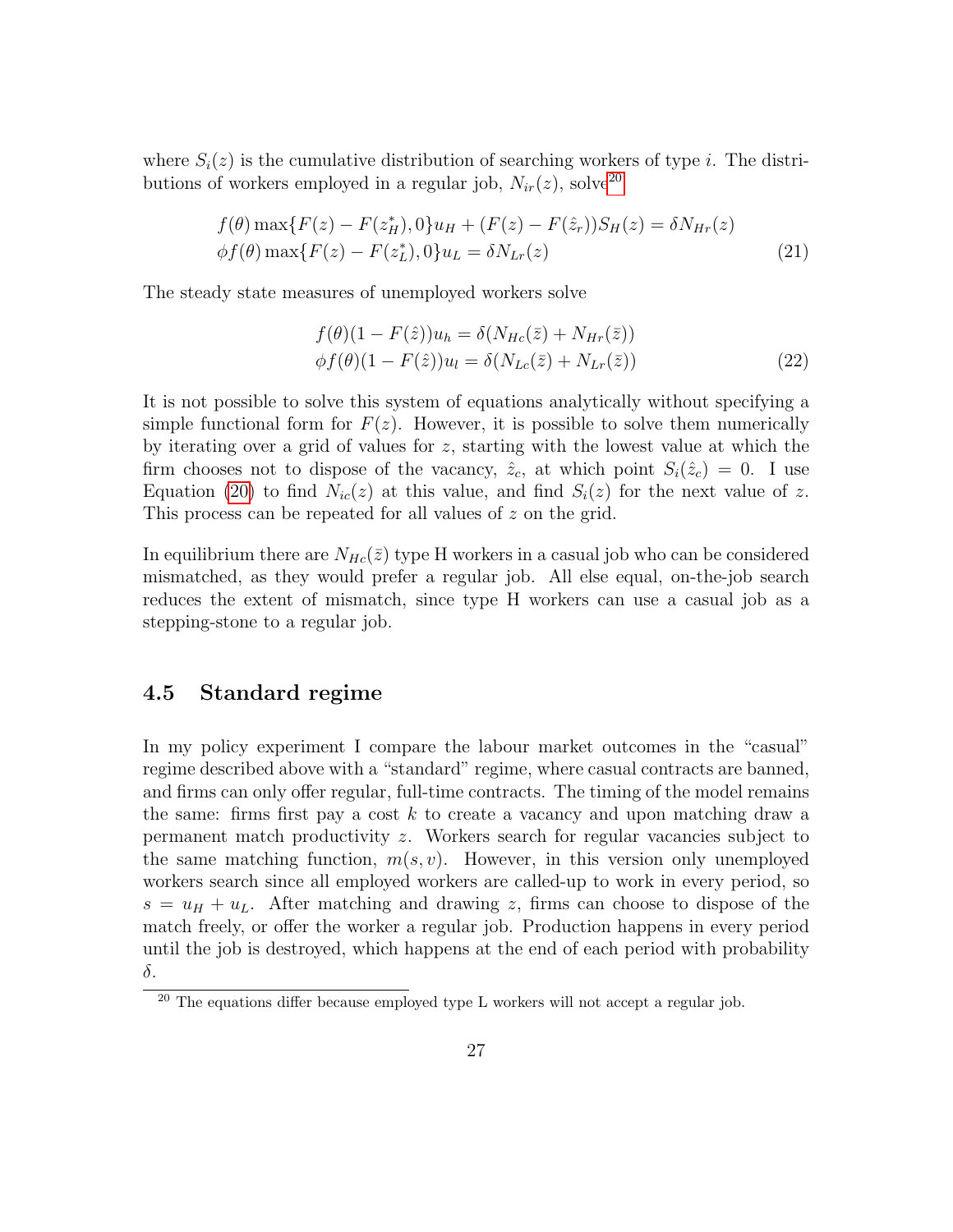#### 4.5.1 Workers

The values of a regular job to a type H and L worker  $are^{21}$  $are^{21}$  $are^{21}$ 

$$
W_H(r) = w(z) + \beta((1 - \delta)W_H(r) + \delta U_H)
$$
\n(23)

$$
W_L(r,\epsilon) = w(z) - \epsilon + \beta((1-\delta)\int_0^{\bar{\epsilon}} W_L(r,\epsilon')dH(\epsilon') + \delta U_L). \tag{24}
$$

### 4.5.2 Firms

The value of a filled regular job to the firm is

$$
J(r, z, x) = xz - w(z) + \beta((1 - \delta) \int_{x}^{\bar{x}} J(r, z, x') dG(x') + \delta V).
$$
 (25)

The value of a vacancy becomes

$$
V = -k + \beta \left( q(\theta) \int_{z}^{\bar{z}} \left( u_H \Omega_{Hu}(z') + u_L \Omega_{Lu}(z') \right) dF(z') + (1 - q(\theta)) V \right) \tag{26}
$$

Once again,  $\Omega$  captures the firms decisions. A type H worker will take any job offered, so that

<span id="page-29-2"></span>
$$
\Omega_{Hu}(z') = \int_x^{\bar{x}} \max\{J(r, z', x'), V\} dG(x'). \tag{27}
$$

A type L worker will only take a job with a wage high enough to offset their disutility of labour, $22$  so that

$$
\Omega_{Lu}(z') = \begin{cases}\n\int_{\underline{x}}^{\overline{x}} \max\{J(r, z', x'), V\} dG(x') & \text{if } z \ge \frac{\overline{\epsilon}}{1 - \phi} + b; \\
V & \text{else.}\n\end{cases}
$$
\n(28)

#### 4.5.3 Equilibrium

An equilibrium in the standard regime consists of steady state values  $\{\theta^*, u_L^*, u_H^*, N_{Hr}(\bar{z}), N_{Lr}(\bar{z}), \hat{z}_r\}$ , that satisfy the following conditions:

<span id="page-29-0"></span> $\overline{a^{21}}$  The condition that ensures a type L worker will take a regular job, rather than choosing to remain unemployed is  $\bar{\epsilon} \leq (w - b)/(1 - \phi)$ .

<span id="page-29-1"></span> $22$  If z is too low, the expected per period value of a job to a type L worker will be below the value of unemployment, b.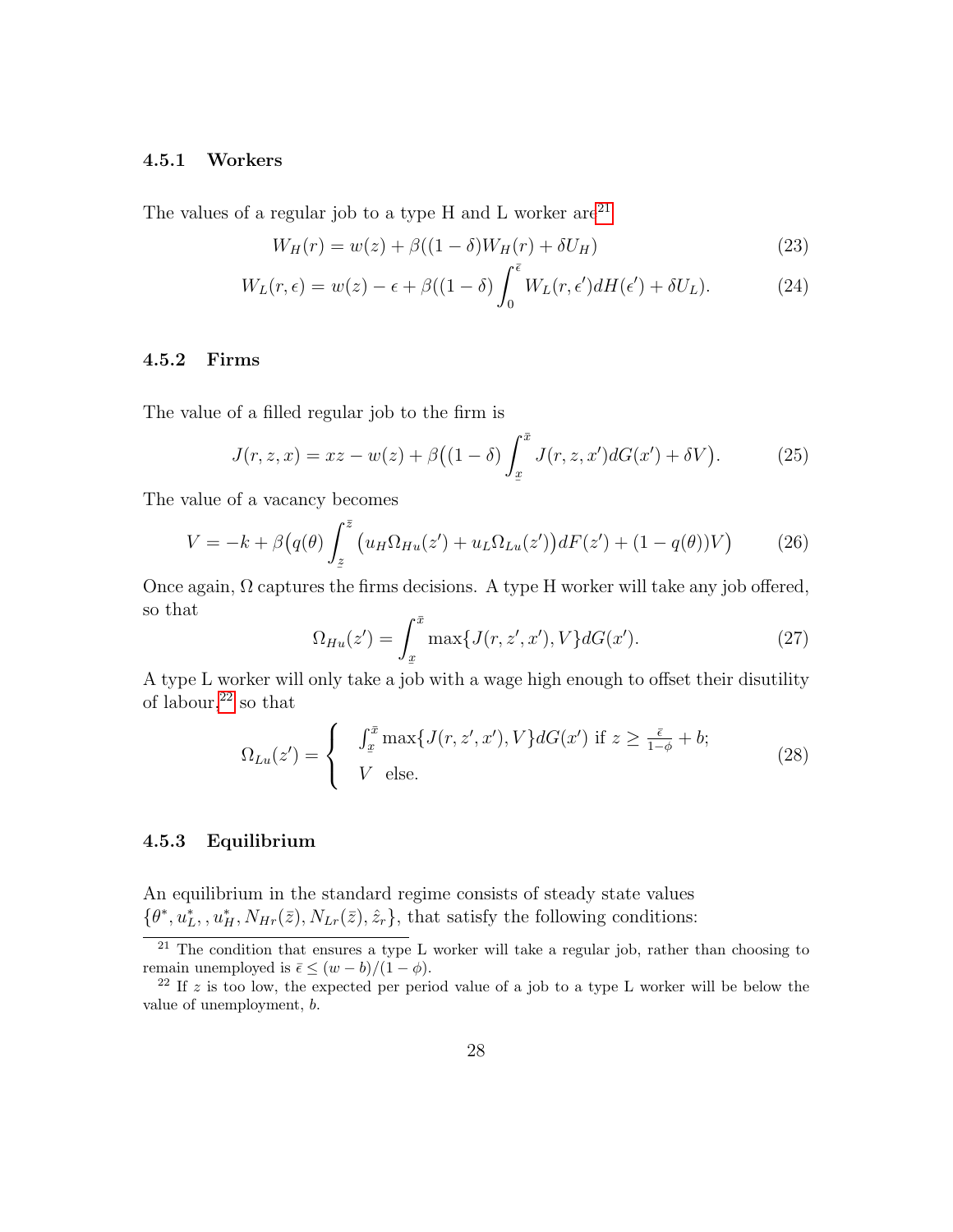- 1. Free entry (i.e.  $V = 0$ ).
- 2. The flow out of unemployment for each type of worker is equal to the flow into unemployment
- 3. A firm that matches with a workers and draws  $z = \hat{z}_r$  is indifferent between destroying the match and offering the worker a regular job.

Rearranging Equation [\(26\)](#page-29-2), the free entry condition becomes

$$
k = \beta q(\theta) \int_{z}^{\bar{z}} \left( u_H \Omega_{Hu}(z') + u_L \Omega_{Lu}(z') \right) dF(z'). \tag{29}
$$

Since  $q(\theta)$  is monotonically decreasing in  $\theta$ , this has a unique solution for the equilibrium  $\theta^*$ . The steady state measure of unemployed workers is

$$
u_H = \frac{\delta(1-\gamma)}{\delta + f(\theta)(1 - F(\hat{z}_r))} \qquad u_L = \frac{\delta\gamma}{\delta + \phi f(\theta)(1 - F(\hat{z}_{Lr}))}.
$$
(30)

where  $\hat{z}_{Lr} = \bar{\epsilon}/(1 - \phi) + b$  The measure of employed workers of each type is

$$
N_{Hr}(\bar{z}) = \frac{f(\theta)(1 - F(\hat{z}_r))u_H}{\delta}
$$

$$
N_{Hc}(\bar{z}) = \frac{\phi f(\theta)(1 - F(\hat{z}_{Lr}))u_L}{\delta}
$$
(31)

# <span id="page-30-0"></span>5 Calibration

In this section I set out an indicative calibration of the model, in order to compare labour market outcomes in the casual and standard regimes. The benchmark economy is calibrated to match features of the Australian data. It is not possible to find closed form results for this model, so instead I solve the model numerically, using the parameters set out below, and the solution algorithm described in Online Appendix B.

I calibrate the model under the assumption that the economy is in steady state. The length of a time period is one week. As labour demand and supply in my model are binary (a worker supplies one unit of labour in each period if they are offered work)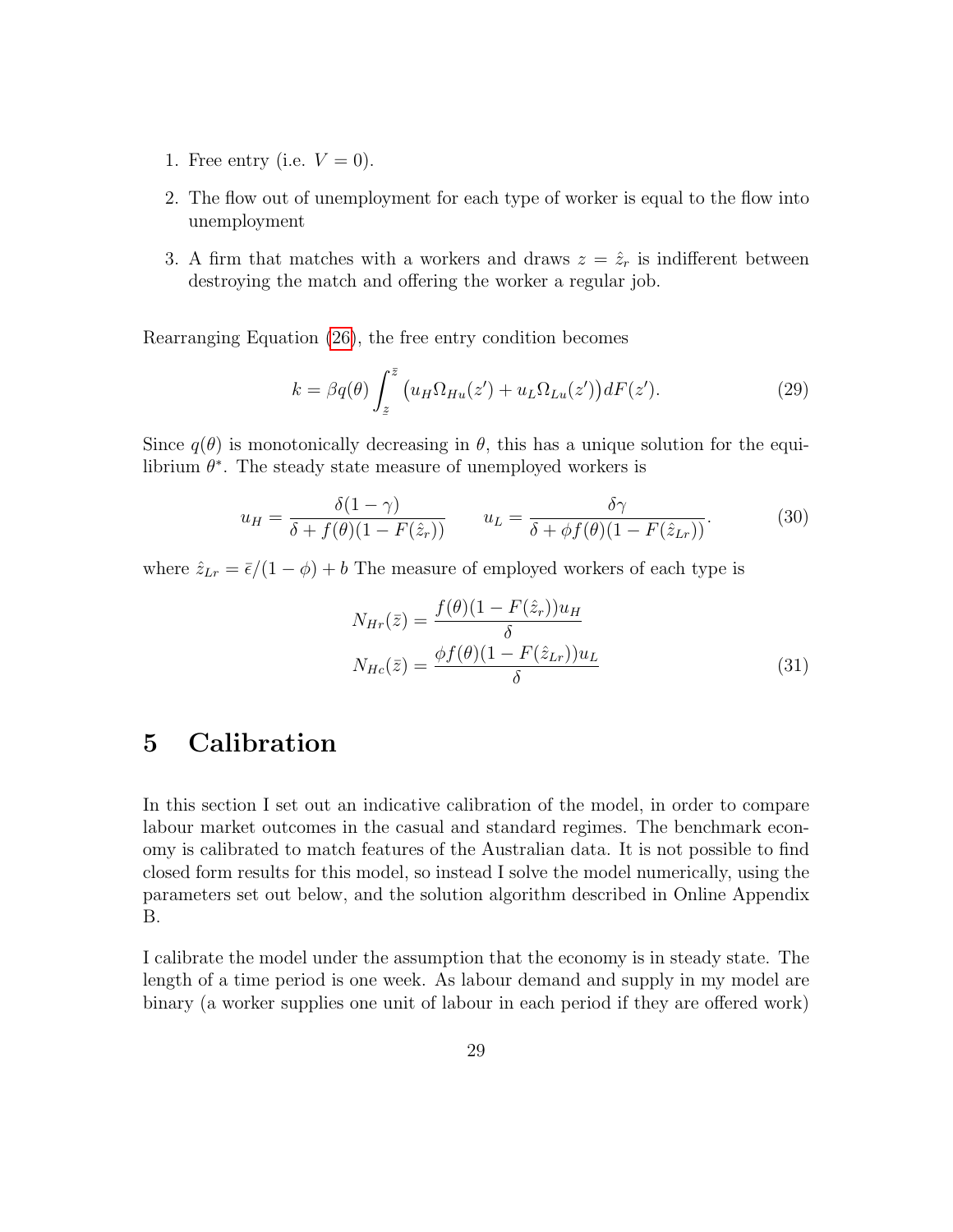it makes sense to choose a shorter period. The HILDA survey includes questions about weekly working hours, and so I use a period length of one week.

With a model in discrete time, it is necessary to ensure that the worker-finding probability  $q(\theta)$  and job-finding probability  $f(\theta)$  are bounded above by one. The standard Cobb-Douglas matching function, which is often used in continuous models, can admit a probability greater than one. I therefore use the matching function suggested by den Haan, Ramey and J. Watson [\(2000\)](#page-41-11):

$$
m(s,v) = \frac{sv}{(s^{\alpha} + v^{\alpha})^{1/\alpha}}.
$$
\n(32)

As required,  $m(s, v)$  is increasing in s, v, concave and has constant returns to scale.

### 5.1 Pre-determined parameters

<span id="page-31-0"></span>Table [2](#page-31-0) summarises pre-determined parameters and their sources.

| Parameter                                                           |         | <b>Value Source</b>                                                               |
|---------------------------------------------------------------------|---------|-----------------------------------------------------------------------------------|
| Weekly interest rate, $r$                                           | $0.1\%$ | Yearly interest rate of 5%                                                        |
| Weekly minimum wage $w$                                             | 1       | Normalised to one                                                                 |
| Per period value of unemploy-<br>ment, $b$                          | 0.22    | Average replacement rate in Aus-<br>tralia (Nickell, Nunziata and<br>Ochel, 2005) |
| Proportion of type L workers, $\gamma$                              | 0.109   | <b>HILDA</b> survey                                                               |
| Probability type L worker wishes $63\%$<br>to supply labour, $\phi$ |         | <b>HILDA</b> survey                                                               |
| Weekly job destruction probabil-<br>ity, $\delta$                   | $0.5\%$ | Average length of a regular job,<br><b>HILDA</b> survey                           |
| Per period cost of a casual job to<br>the firm, $k_c$               | 0.01    |                                                                                   |

Table 2: Pre-determined parameters

An important aspect of the quantitive analysis is the division of workers into two types, H and L, based on their labour supply preferences. The HILDA survey includes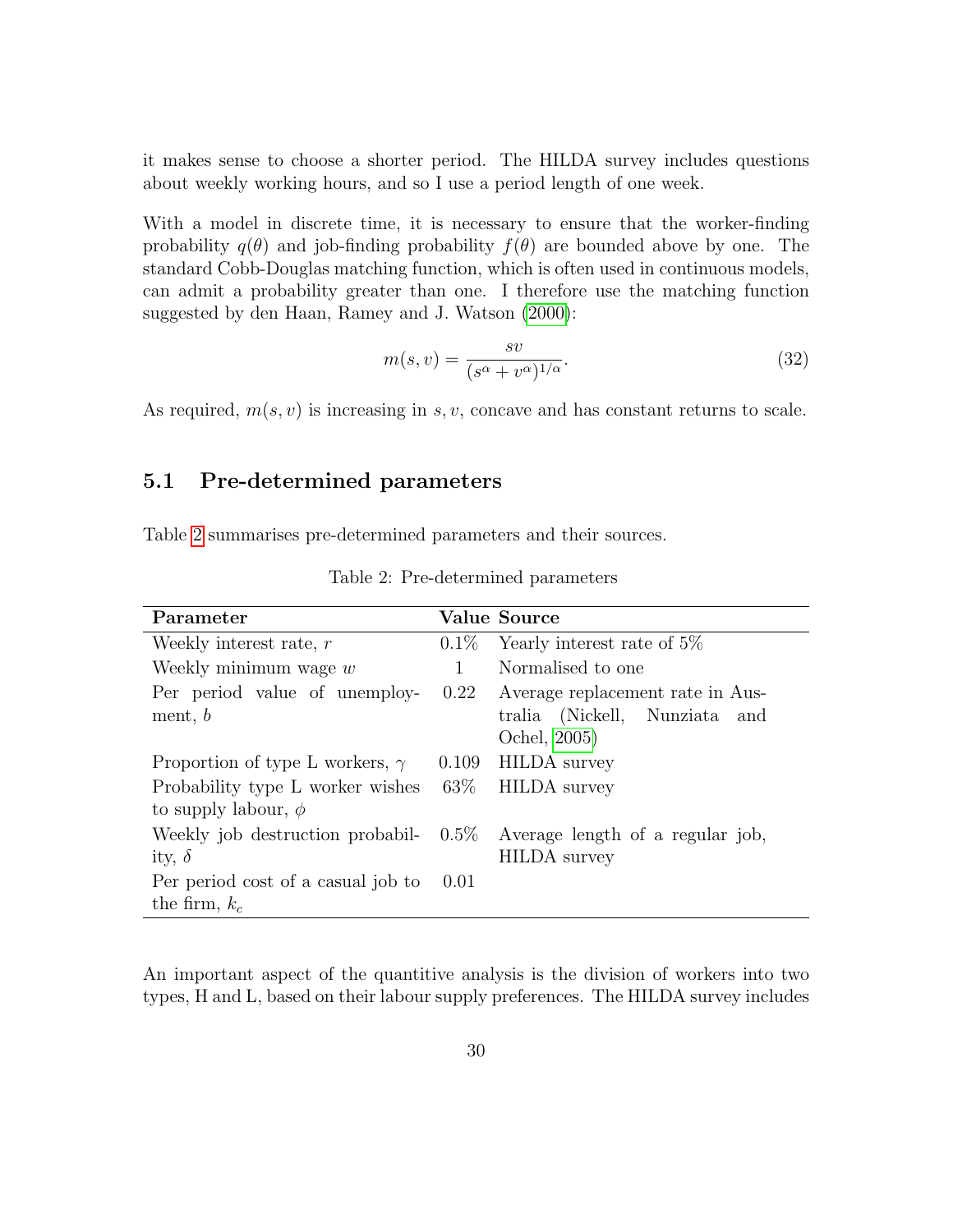questions about working hour preferences that I use to calculate an approximate proportion of type L workers. These are discussed in more detail in Online Appendix C. Using usual weekly working hours from the HILDA survey, I find that, on average, type L workers with casual jobs work 68% of the weekly hours of type H workers. I therefore set  $\phi$ , the probability that a type L worker wishes to supply labour, to 68%.

Another important element is the parameterisation of the distributions  $F(z)$ ,  $G(x)$ . I assume that the permanent productivity distribution  $F(z)$  is lognormal, so that  $\ln(z) \sim N(\mu, \sigma^2)$ . This is a common assumption, motivated by evidence that firm productivity is distributed lognormally (Oulton, [1998;](#page-41-13) Cabral and Mata, [2003\)](#page-40-6). For tractability, I assume that x has a uniform distribution so that  $x \sim U$ [ ¯  $[x, \bar{x}]$  with  $m_x = \bar{x} - \underline{x}$ x, and a midpoint of one.

It is not possible to associate each parameter in the model with a separate data moment. Instead, I choose the remaining parameters simultaneously to minimise the percentage distance between the models' predictions and the following moments:

- The measure of type H and type L unemployed workers, and of type H and type L casual workers, calculated from the HILDA survey.<sup>[23](#page-32-0)</sup>
- A job finding rate of 6.3%, from Elsby, Hobijn and Sahin  $(2013)$ .<sup>[24](#page-32-1)</sup>
- The average working hours of type H casual workers of 41% relative to regular workers, calculated using the HILDA survey.<sup>[25](#page-32-2)</sup>
- The average length of a casual job of 62 weeks, calculated using the HILDA survey.

<span id="page-32-0"></span><sup>&</sup>lt;sup>23</sup> This figure excludes anyone not searching for a job in the last 4 weeks and anyone in another type of non-standard job (e.g. flexitime), and so it is slightly higher than published unemployment figures in Australia.

<span id="page-32-1"></span> $^{24}$  This is higher than the implied job finding rate of 3.8% given by the average unemployment spell length in the HILDA survey. However, the HILDA data includes some respondents who claim to have been unemployed and still searching for a job for a very long time (over ten years in some cases).

<span id="page-32-2"></span> $25$  In the model labour demand is binary, so that a firm either wishes a worker to supply one unit of labour or none. In practice weekly hours vary among workers, but this provides a simplification that can be used to parametrise the distribution  $G(x)$ .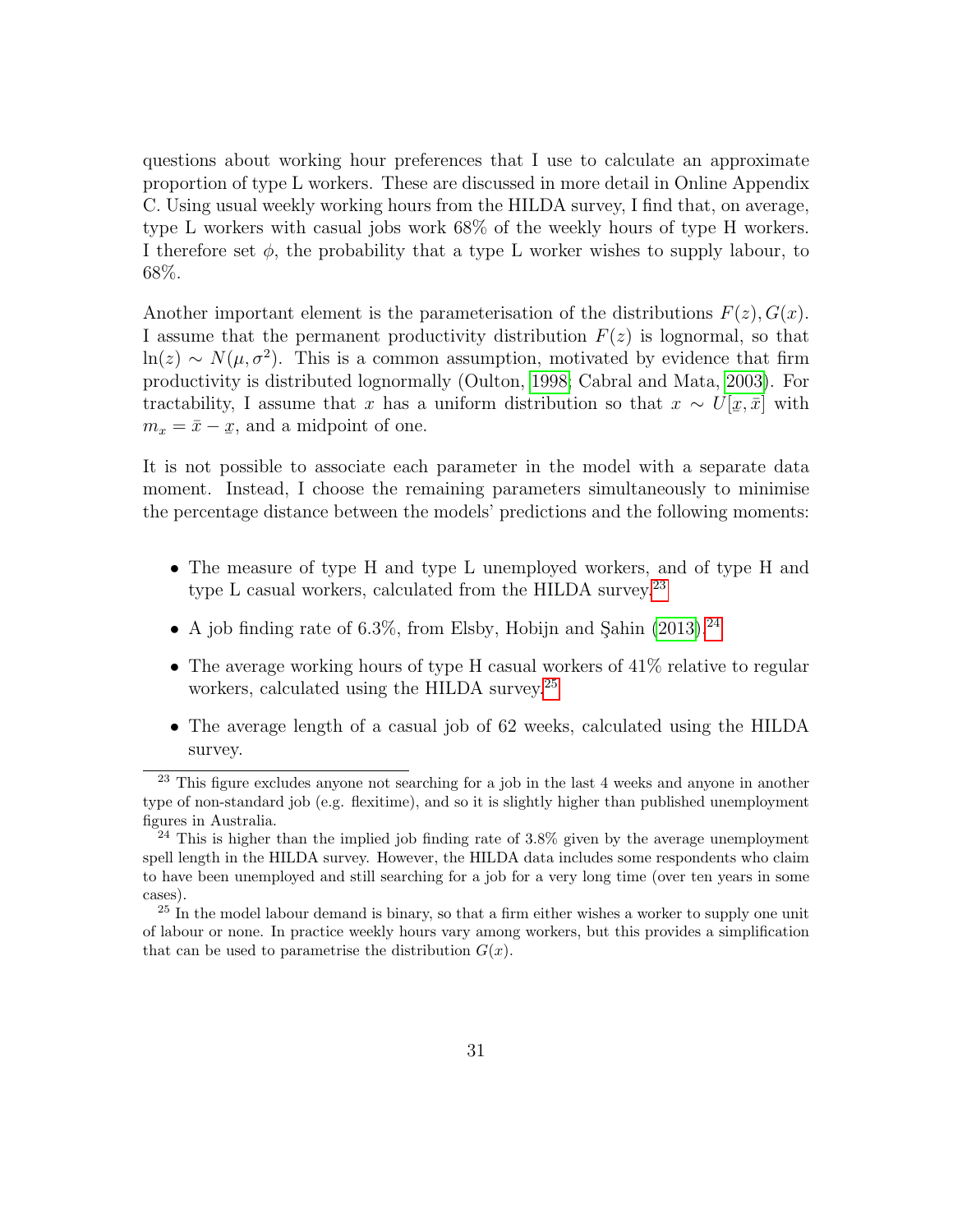| Parameter           | Value | Description                              |
|---------------------|-------|------------------------------------------|
| $\mu$               | 0.03  | Mean of the distribution of $\ln(z)$     |
|                     | 0.3   | Variance of the distribution of $\ln(z)$ |
| $m_x = \bar{x} - x$ | 3     | Width of the distribution of $x$         |
| $k_v$               | 3     | Per period vacancy cost                  |
| $\alpha$            | 0.32  | Matching function parameter              |
| $\bar{\epsilon}$    | 2     | Disutility of labour for type L workers  |
|                     | 0.65  | Coefficient of $z$ in the wage equation  |

Table 3: Calibrated parameters

# 5.2 Outcomes in the benchmark economy

Table [4](#page-33-0) summarises the labour market outcomes in the benchmark economy described above.

<span id="page-33-0"></span>

|                                  | Model   | Data    | Source                     |
|----------------------------------|---------|---------|----------------------------|
|                                  | value   | value   |                            |
| Outcomes used in calibration     |         |         |                            |
| Measure of unemployed workers    | 0.05    | 0.04    | <b>HILDA</b> survey        |
| (type H), $u_h$                  |         |         |                            |
| Measure of unemployed workers    | 0.01    | 0.02    | <b>HILDA</b> survey        |
| (type L), $u_l$                  |         |         |                            |
| Average job finding rate         | $7.2\%$ | $6.3\%$ | Hobijn and Şahin<br>Elsby, |
|                                  |         |         | (2013)                     |
| Measure of casual workers (type) | 0.08    | 0.08    | <b>HILDA</b> survey        |
| H), $N_{He}(\bar{z})$            |         |         |                            |
| Measure of casual workers (type) | 0.07    | 0.07    | <b>HILDA</b> survey        |
| $L), N_{Lc}(\bar{z})$            |         |         |                            |
| Average spell length casual job  | 62      | 62      | <b>HILDA</b> survey        |
| probability<br>Average<br>casual | 44\%    | 41\%    | <b>HILDA</b> survey        |
| worker offered work              |         |         |                            |

Table 4: Outcomes in the benchmark economy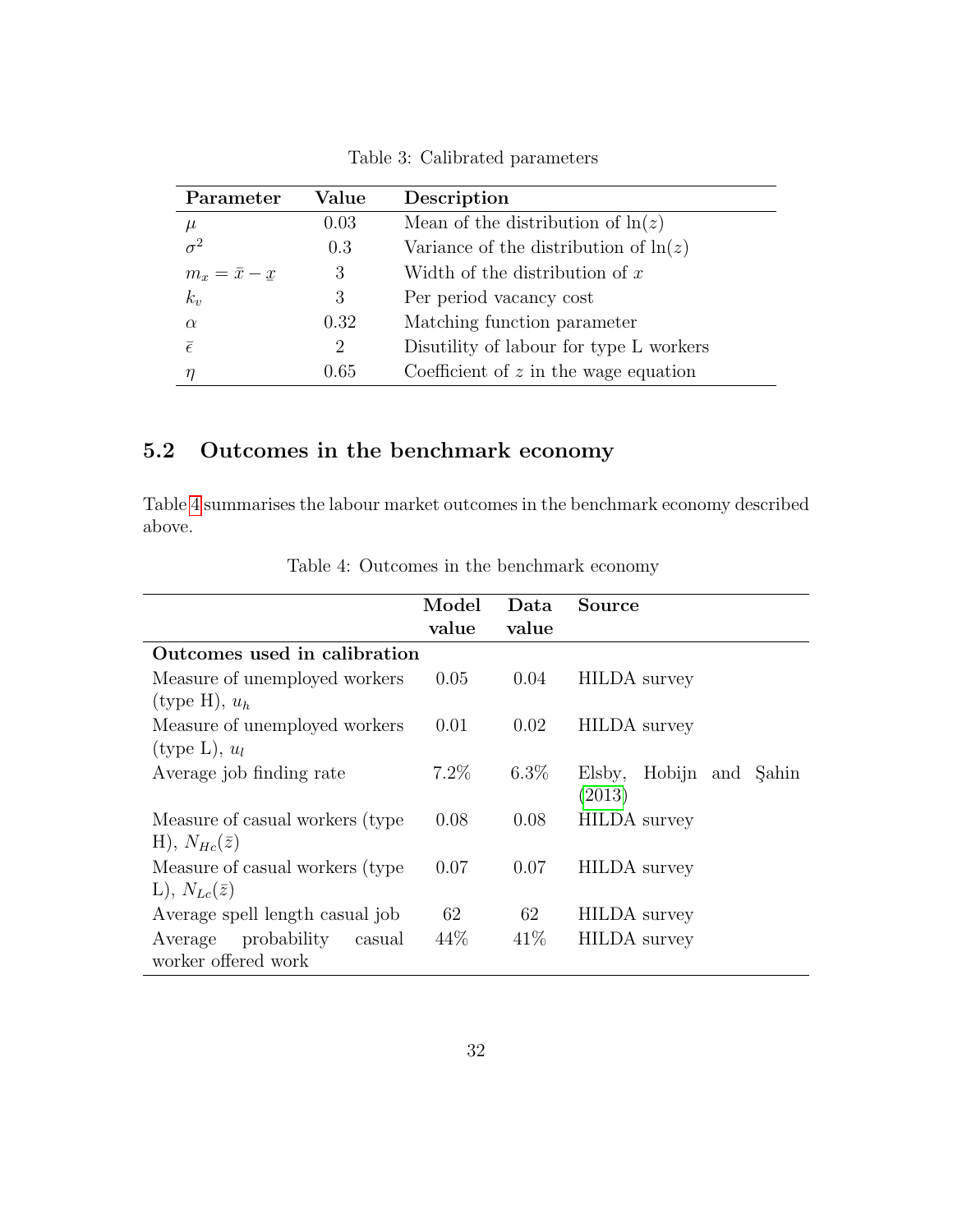The model matches the data moments reasonably well, given the data limitations and the model's simplifications, especially the division of workers into two discrete types, although both the job-finding rate and the probability that the firm calls-up a casual worker are slightly too high.

# <span id="page-34-0"></span>6 Results

This section presents a comparison of aggregate labour market outcomes in the casual and standard regimes described above, using the indicative calibration in Section [5.](#page-30-0) I also show the results of a policy experiment, varying the exogenous minimum wage for casual jobs relative to regular jobs.

## 6.1 Comparison of casual and standard regimes

Table [5](#page-34-1) compares the steady states of both regimes. The standard regime is equivalent to a ban on casual work. Such a ban has already been implemented, at least partially, in some countries, including Belgium, France and Germany.

<span id="page-34-1"></span>

|                                                  | Casual  | Standard |
|--------------------------------------------------|---------|----------|
|                                                  | regime  | regime   |
| Measure of unemployed workers                    | 0.06    | 0.07     |
| Job-finding rate                                 | $7.2\%$ | $6.8\%$  |
| Average measure of workers who are called-up and | 0.79    | 0.93     |
| accept work                                      |         |          |
| Average production                               | 1.14    | 1.38     |
| Average production, less vacancy costs           | 1.00    | 1.13     |
| Average workers' per period utility (type H)     | 0.87    | 0.99     |
| Average workers' per period utility (type L)     | 0.05    | 0.04     |
| Average workers' per period utility (total)      | 0.92    | 1.03     |

|  |  | Table 5: Steady state comparison |
|--|--|----------------------------------|
|  |  |                                  |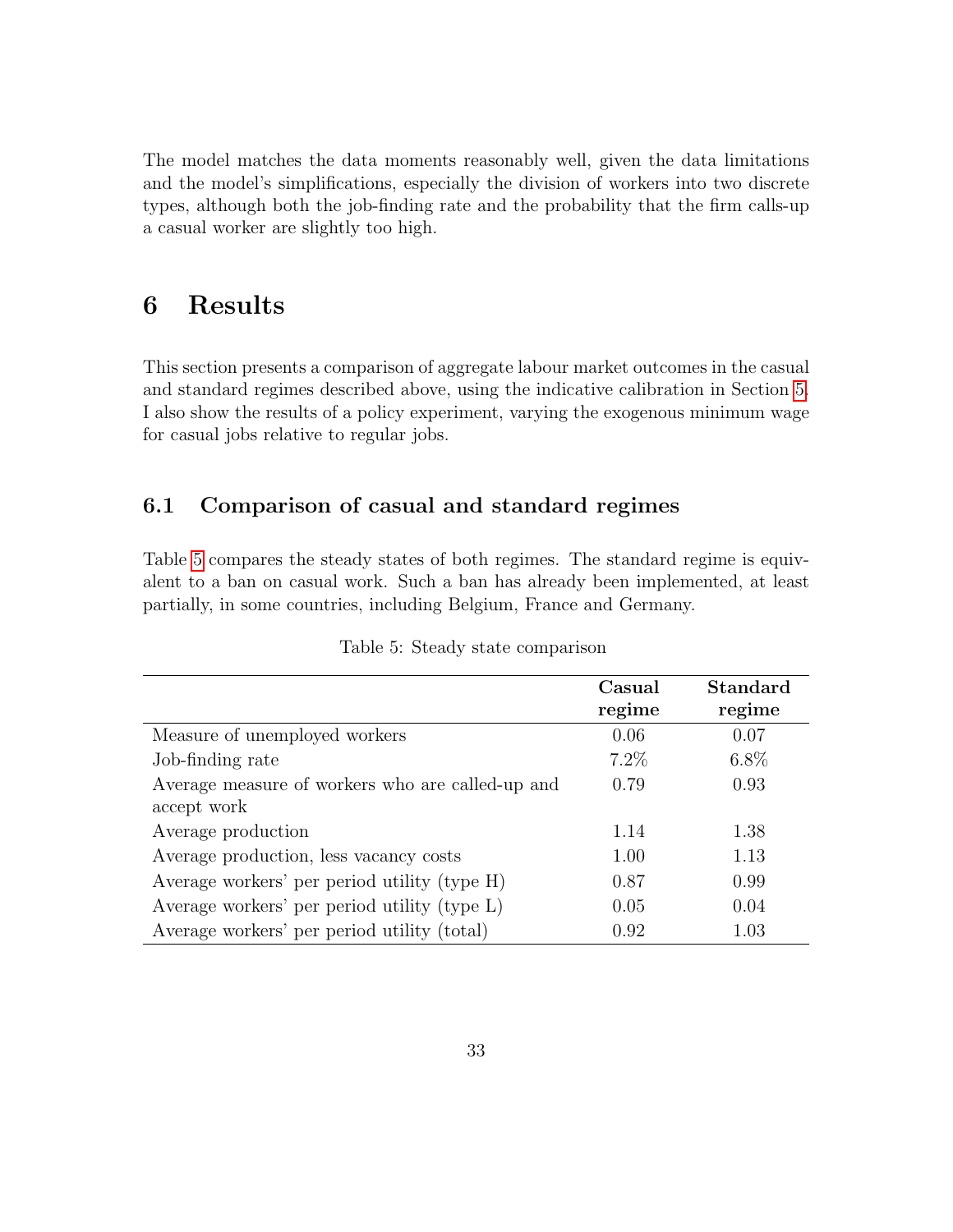### Result 1: Unemployment is higher, and the job-finding rate is lower in the standard regime

The intuition behind this result is simple: in the standard regime, if a firm draws a very low  $z$  it can no longer offer a casual job, and instead may dispose of the job. Thus the unemployment rate is higher. This illustrates the effect that casual jobs have on firm demand, as increased flexibility for firms increases their expected profits and they do not destroy low productivity matches.

#### Result 2: The average measure working is higher in the standard regime

This metric consists of all regular workers, plus casual workers who are called-up by the firm and accept the offer of work. This result initially appears counter-intuitive. However, it illustrates an important effect of casual jobs on labour supply. In the standard regime, employed workers are always called-up to work and must supply labour. In the casual regime, 15% of the workforce have casual jobs. These casual jobs are mostly those with low  $z$ , and hence casual workers are called-up infrequently (44% of the time, on average). In addition, type L workers in casual jobs only supply labour 63% of the time. On average, more workers are working in the standard regime, although the measure of unemployed workers is higher.

#### Result 3: Production is higher in the standard regime

This result is related to Result 2. In the standard regime, all workers have regular jobs, and are thus called-up to work in every period. In addition, in the standard regime type L workers are unable to turn down work. Since more workers are actually working, and the average productivity of a filled job is higher, production is higher in the standard regime. This effect is offset by a higher measure of vacancies in the standard regime. Overall, there is little difference in production less vacancy costs.

#### Result 4: Worker utility is (very slightly) higher in the standard regime

This result is also related to Result 2. Although the utility of type L workers is lower in the standard regime (since they would prefer a casual job), the utility of type H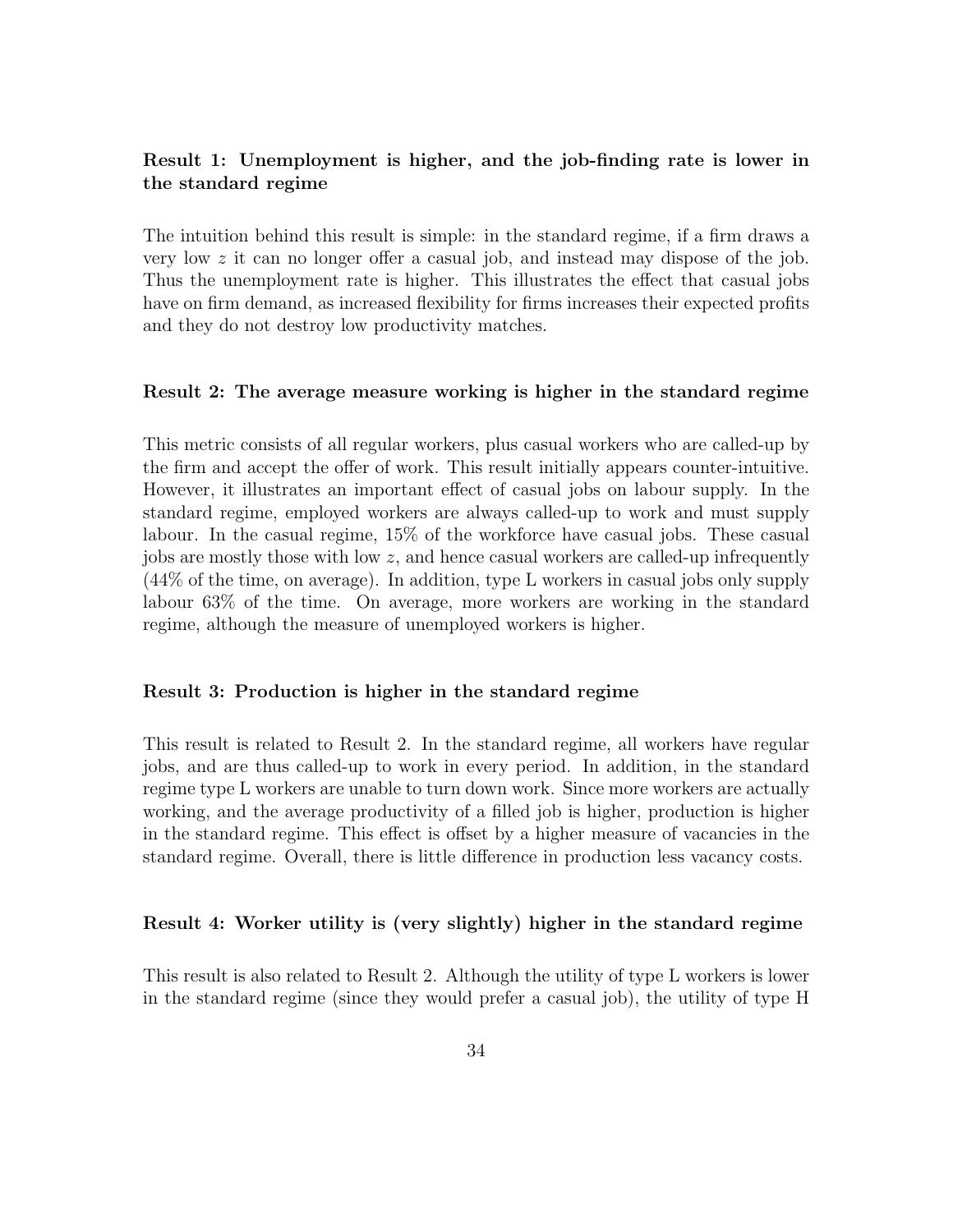workers is much higher (since they prefer regular jobs). The overall result is higher utility in the standard regime, as the type H workers are more numerous.

### 6.2 Varying wages

In this section I evaluate the effect of varying the minimum wage for casual jobs relative to regular jobs, so that for casual jobs,  $w_c(z) = \max\{\eta z + (1 - \eta)b, w_c\},\$ where  $w_c$  is the minimum wage for a casual job. The minimum wage for a regular job remains at  $\psi$ . This policy has been proposed in the United Kingdom where it was recommended by the authors of a report commissioned by the government on non-standard work (Taylor, [2017\)](#page-42-0). Figures [4](#page-36-0) to [6](#page-37-0) below show aggregate outcomes as  $w_c$  increases.<sup>[26](#page-36-1)</sup>

<span id="page-36-0"></span>Figure 4: Effects of varying  $w_c$  on unemployment and the job-finding rate



As the relative wage for casual jobs increases, unemployment increases and the jobfinding rate decreases. However, the increase in unemployment is fairly small, even with a substantial increase in the minimum wage for casual jobs. This sheds light on the first offsetting mechanism at work: in the casual regime, on-the-job search means that both employed and unemployed workers are attempting to match with vacancies in a labour market with search frictions. As  $w_c$  increases, firms offer more regular contracts. Since workers in a regular job cannot search on-the-job, there are fewer workers searching. In a market with search frictions, this makes it easier for unemployed workers to match with a firm.

<span id="page-36-1"></span> $26$  Note that Proposition 1 may not hold if the minimum casual wage is too high. With this calibration, the proposition holds when the minimum casual wage is less than 1.1 times the minimum regular wage.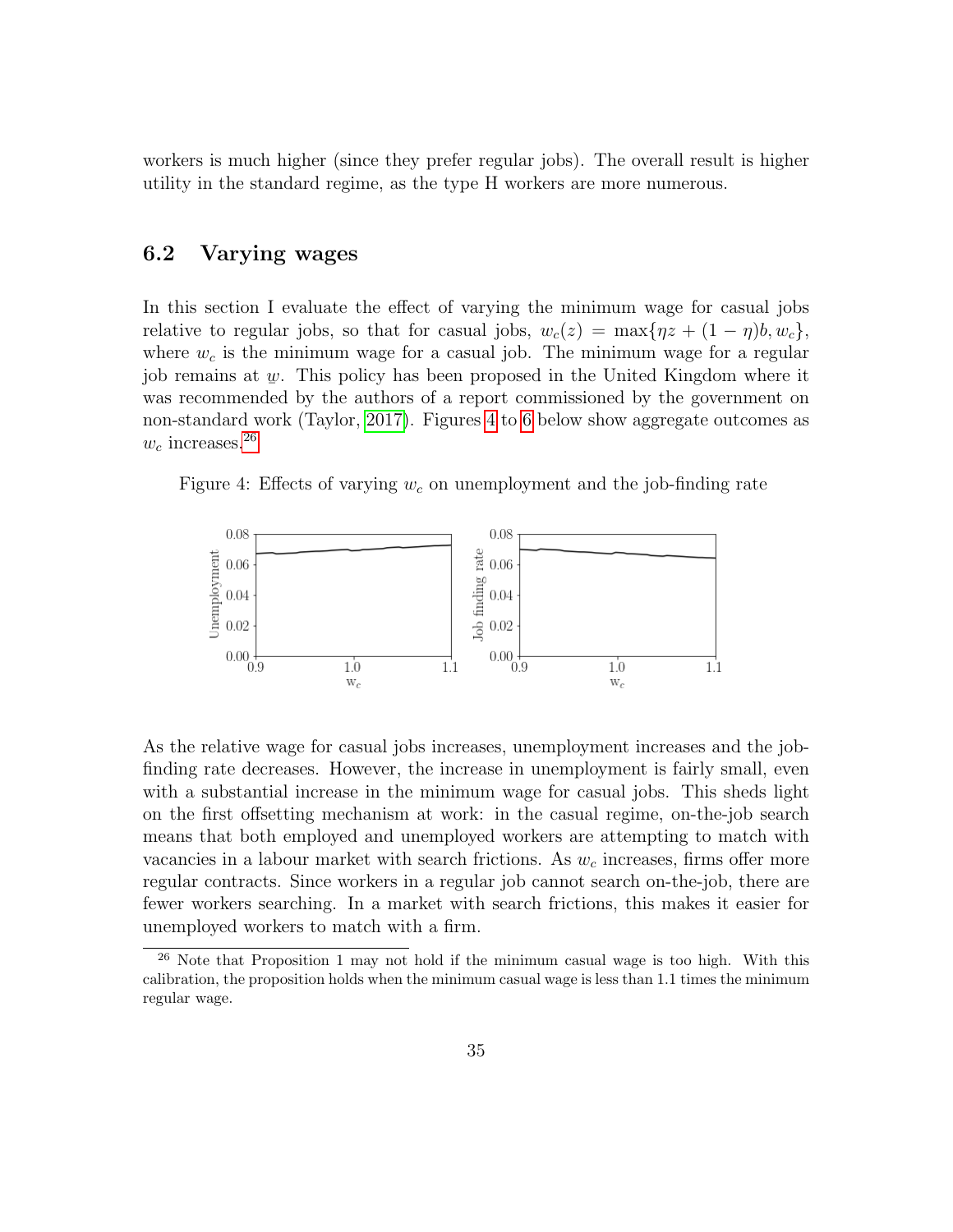<span id="page-37-1"></span>Figure 5: Effects of varying  $w_c$  on production and the measure working



As Figure [5](#page-37-1) shows, there is a small decrease in production as the minimum wage for casual jobs increases. As the minimum wage increases, firms offer fewer jobs and workers in casual jobs are called-up less frequently. However, there is also a small increase in the measure working. There is a second offsetting mechanism here: as  $w_c$  increases, firms offer more regular jobs, and more employed workers are called-up to work in each period, and fewer type L workers are able to turn down work. This offsets the slow increase in unemployment that occurs as the casual wage rises, as seen in Figure [4.](#page-36-0) The net effect is very little change in production or the measure working as  $w_c$  rises.

Figure 6: Effects of varying  $w_c$  on mismatched workers

<span id="page-37-0"></span>

As the casual wage rises, more type H workers are able to find regular jobs and so the extent of mismatch (type H workers in casual jobs) falls. At the same time however, unemployment increases, and the job-finding rate decreases. It becomes harder for workers to match with a new firm, and the tenure in casual jobs increases.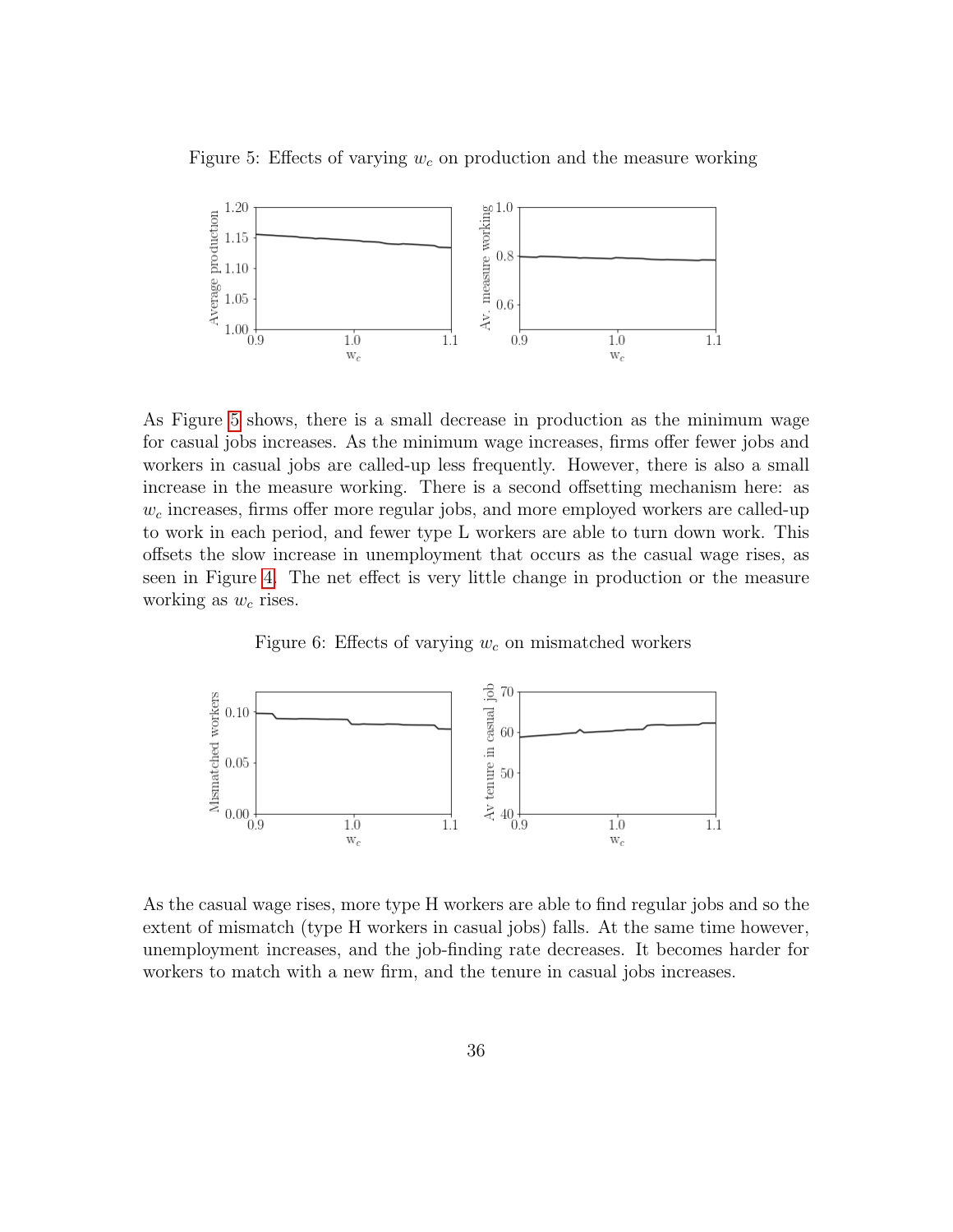

Figure 7: Effects of varying  $w_c$  on worker utility

As  $w_c$  increases, unemployment increases, which decreases utility for both types. However, there is a third offsetting mechanism: firms offer more regular jobs (increasing utility for type H workers) and casual jobs are more highly paid (increasing utility for both types). The net effect is a very small increase in utility for type H and a slightly larger increase for type L.[27](#page-38-0)

### 6.3 Discussion

These results suggest that, under certain conditions, a ban on casual jobs can improve worker utility slightly. There are two main reasons for this conclusion. Firstly, the existence of a group of workers with lower labour supply preferences. In the casual regime type L workers only accept offers of work 63% of the time, leading to lost production. This does not happen in the standard regime. Secondly, in the casual regime workers search on the job for higher productivity jobs which offer work more frequently and pay higher wages. In a model with search frictions this makes it harder for unemployed workers to match with a firm, and for a firm to match with an unemployed worker. A ban on casual work in the standard regime shuts down this on the job search, offsetting the negative effects of lower labour demand by firms.

Surprisingly, I find that an increase in the casual wage has little effect on aggregate outcomes. This is due to three key offsetting mechanisms that occur as  $w_c$  increases and firms offer more regular jobs:

<span id="page-38-0"></span> $27$  A higher fraction of type L than type H workers have casual jobs, as they are more likely to accept a casual than a regular job.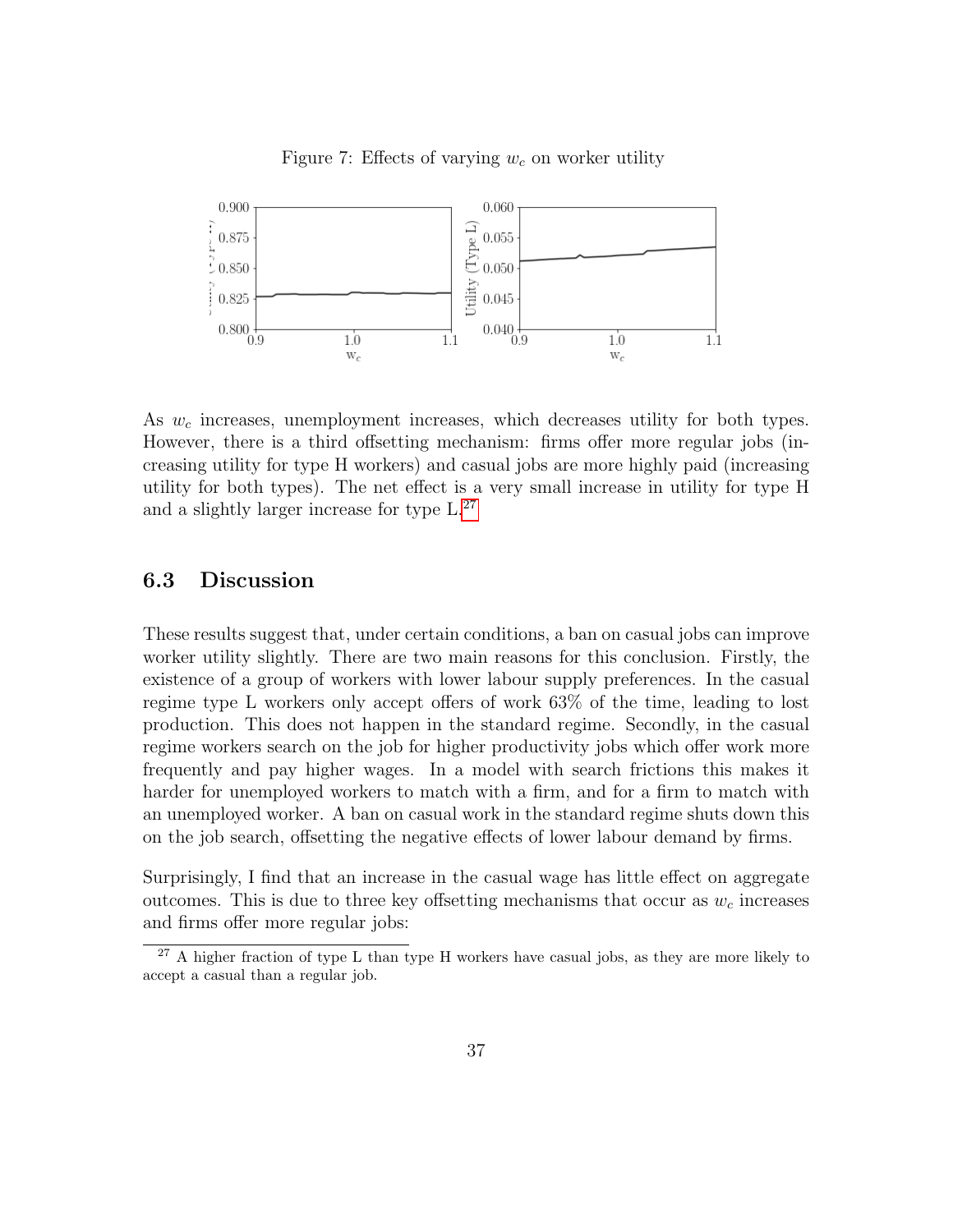- 1. Fewer workers search on-the-job.
- 2. Workers in a regular job supply labour for production in every period, regardless of x or  $\epsilon$ , offsetting decreases in production resulting from higher unemployment.
- 3. Workers in a regular job are called-up in every period, regardless of x or  $\epsilon$ , offsetting decreases in utility resulting from higher unemployment.

If firms and workers were able to bargain more flexibly over wages and renegotiate contracts, then workers would be able to search on-the-job, and use job offers from another firm to capture some of the increased surplus that the firm receives with a casual contract, arising from the flexibility over whether to offer work. Equally, a firm meeting an unemployed worker would be able to capture some of the surplus to a type L worker with a casual contract that arises from the flexibility to turn down work. It is not clear which effect would be stronger, and what the resulting effect on aggregate outcomes would be. Finally, it is important to note that both workers or firms in this model are risk neutral. As a result they make choices based only on the discounted income they expect from a match. If workers were risk averse then the uncertainty of income in a casual job would decrease their utility further relative to a regular job, and might further lower worker utility in the casual regime.

# <span id="page-39-0"></span>7 Conclusion

In this paper I first describe the characteristics of workers and firms with casual jobs. I show that casual workers are generally younger and less well-educated than regular workers. They are more likely to work for small firms, in industries where demand changes frequently. Low-skilled or service jobs are more likely to be casual, and on average wages for casual jobs are lower. There is evidence that a significant number of casual workers do not want full-time jobs and that their average preferred working hours are lower.

I develop a search and matching model of the labour market in which firms can offer casual or regular jobs, that reflects the facts described above. Firms face a trade-off between the certainty of a regular job and the flexibility of a casual job. The model shows that there exists a reservation productivity for the creation of a regular job. Thus firms drawing a low match-specific productivity offer a casual job and firms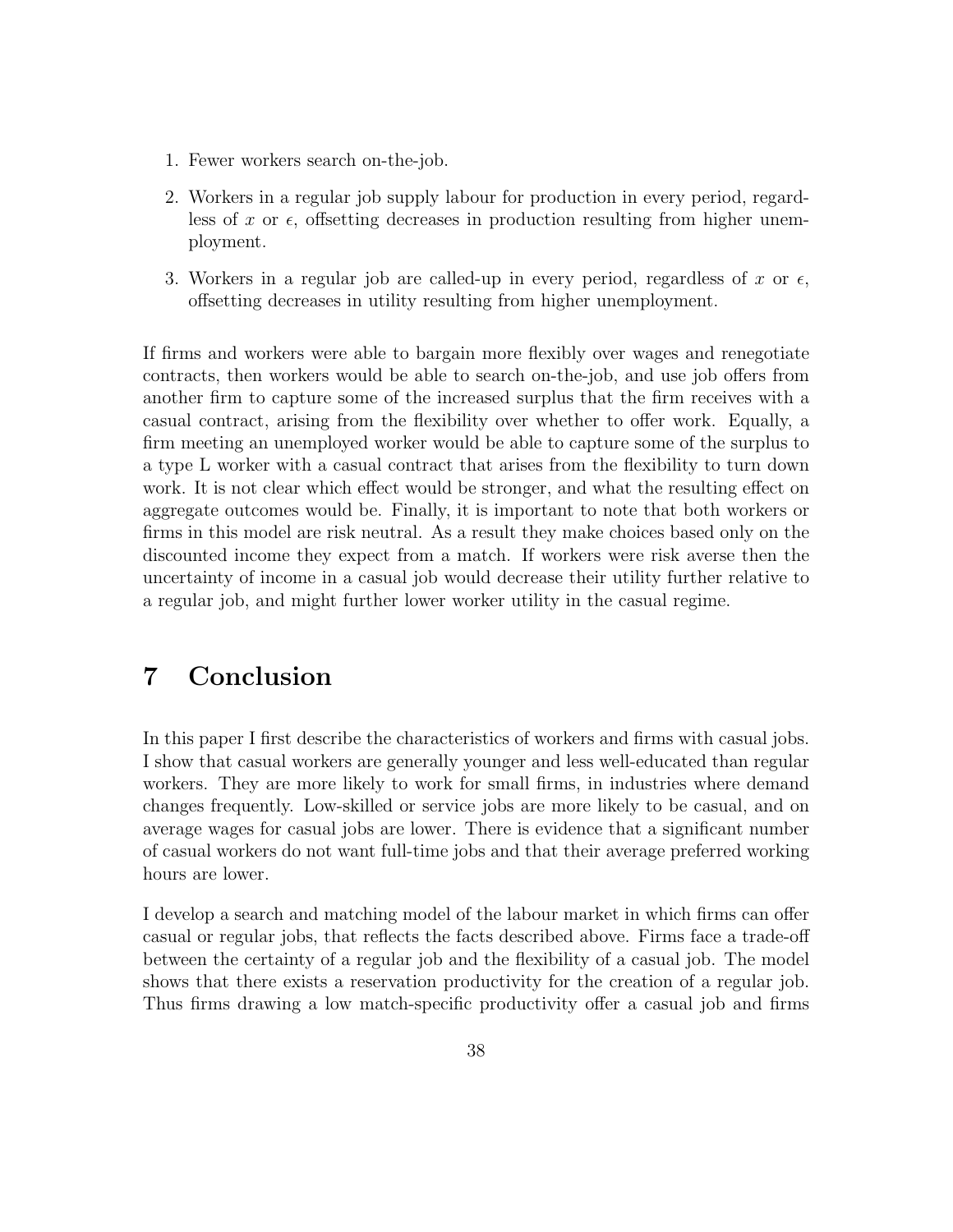drawing a high productivity offer a regular job. In the steady state both types of jobs coexist.

My model allows me to compare aggregate outcomes in this casual regime with a standard regime, in which casual jobs are banned. I find surprising effects of such a ban: in the standard regime workers' utility and production are slightly higher. There are two reasons for this result. Firstly, in the standard regime firms must offer work and workers must accept in every period. As a result, the average measure of workers actually working in any period is higher in the standard regime, and production is higher. Secondly, in the casual regime, casual workers search for jobs that will offer work more frequently and with a higher wage. This increases the pool of workers searching for a job and, combined with matching frictions, offsets some of the benefits of lower unemployment. I also present the results of another policy experiment, varying the minimum wage of casual relative to regular jobs. Due to the mechanisms described above, there is little change in outcomes when the casual wage increases.

# References

- <span id="page-40-5"></span>Albrecht, J., Navarro, L. and Vroman, S. (2009). "The Effects of Labour Market Policies in an Economy with an Informal Sector". The Economic Journal 119 (539), pp. 1105–1129.
- <span id="page-40-1"></span>Albrecht, J. and Vroman, S. (2002). "A Matching Model with Endogenous Skill Requirements". International Economic Review 43 (1), pp. 283–305.
- <span id="page-40-4"></span>Ball, M. et al. (2017). Agency workers and zero hours : the story of hidden exploitation. Derbyshire Unemployed Workers' Centre.
- <span id="page-40-3"></span>Berton, F. and Garibaldi, P. (2012). "Workers and Firms Sorting into Temporary Jobs". The Economic Journal 122 (562), F125–F154.
- <span id="page-40-2"></span>Buddelmeyer, H. and Wooden, M. (2010). "Transitions Out of Casual Employment: The Australian Experience". Industrial Relations: A Journal of Economy and Society 50  $(1)$ , pp. 109–130.
- <span id="page-40-0"></span>Burri, S., Heeger-Hertter, S. and Rossetti, S. (2018). On-call work in the Netherlands: trends, impact, and policy solutions. Conditions of Work and Employment Series No. 103. International Labour Office.
- <span id="page-40-6"></span>Cabral, L. M. B. and Mata, J. (2003). "On the Evolution of the Firm Size Distribution: Facts and Theory". American Economic Review 93 (4), pp. 1075–1090.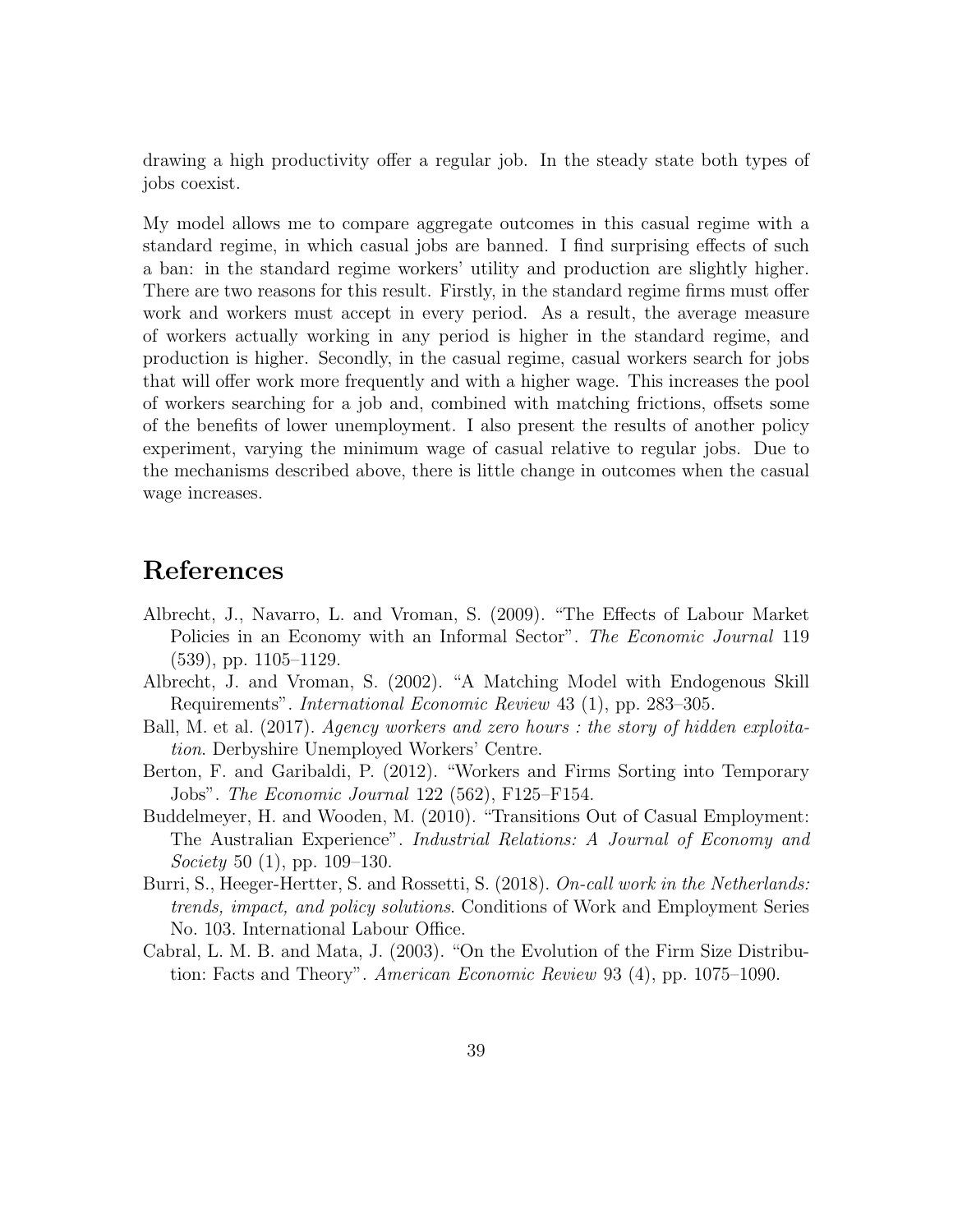- <span id="page-41-7"></span>Campbell, I. (2018). On-call and related forms of casual work in New Zealand and Australia. Conditions of Work and Employment Series No. 102. International Labour Office.
- <span id="page-41-6"></span>Cao, S., Shao, E. and Silos, P. (2010). Fixed-Term and Permanent Employment Contracts: Theory and Evidence. Working Paper 2010-13. Federal Reserve Bank of Atlanta.
- <span id="page-41-8"></span>Chandler, M. (2014). Labour Force Survey Estimates of People in Employment Reporting a Zero Hours Contract. Office for National Statistics, Labour Market Division. URL: <https://discover.ukdataservice.ac.uk/catalogue/?sn=7908> (visited on 11/07/2017).
- <span id="page-41-4"></span>Cooper, R. and Willis, J. (2009). "The Cost of Labor Adjustment: Inferences from the Gap". Review of Economic Dynamics 12 (4), pp. 632–647.
- <span id="page-41-0"></span>Datta, N., Giupponi, G. and Machin, S. (2018). Zero Hours Contracts and Labour Market Policy. Working Paper Economic Policy 68th Panel Meeting, 4-5 October 2018, Vienna.
- <span id="page-41-11"></span>den Haan, W. J., Ramey, G. and Watson, J. (2000). "Job Destruction and Propagation of Shocks". American Economic Review 90 (3), pp. 482–498.
- <span id="page-41-2"></span>Dolado, J. J., Jansen, M. and Jimeno, J. F. (2008). "On-the-Job Search in a Matching Model with Heterogeneous Jobs and Workers". The Economic Journal 119 (534), pp. 200–228.
- <span id="page-41-3"></span>Dolado, J. J., Lalé, E. and Turon, H. (2019). "Zero-hours Contracts in a Frictional Labor Market". Working Paper.
- <span id="page-41-14"></span>Elsby, M. W. L., Hobijn, B. and Sahin, A. (2013). "Unemployment Dynamics in the OECD". The Review of Economics and Statistics 95 (2), pp. 530–548.
- <span id="page-41-1"></span>Farina, E., Green, C. and McVicar, D. (2019). Zero Hours Contracts and Their Growth. IZA Discussion Paper Series DP No. 12291.
- <span id="page-41-5"></span>Galdon-Sanchez, J. E., Fernández-Villaverde, J. and Alonso-Borrego, C. (2004). Evaluating Labor Market Reforms : A General Equilibrium Approach. IZA Discussion Paper Series 1129. Institute for the Study of Labor.
- <span id="page-41-10"></span>Hall, R. and Milgrom, P. (2008). "The Limited Influence of Unemployment on the Wage Bargain". American Economic Review 98 (4), pp. 58–63.
- <span id="page-41-9"></span>Mortensen, D. and Pissarides, C. A. (1994). "Job Creation and Job Destruction in the Theory of Unemployment". Review of Economic Studies 61 (3), pp. 397–415.
- <span id="page-41-12"></span>Nickell, S., Nunziata, L. and Ochel, W. (2005). "Unemployment in the OECD Since the 1960s. What Do We Know?" The Economic Journal 115 (500), pp.  $1-27$ .
- <span id="page-41-13"></span>Oulton, N. (1998). "Competition and the Dispersion of Labour Productivity amongst UK Companies'". Oxford Economic Papers 50 (1), pp. 23–38.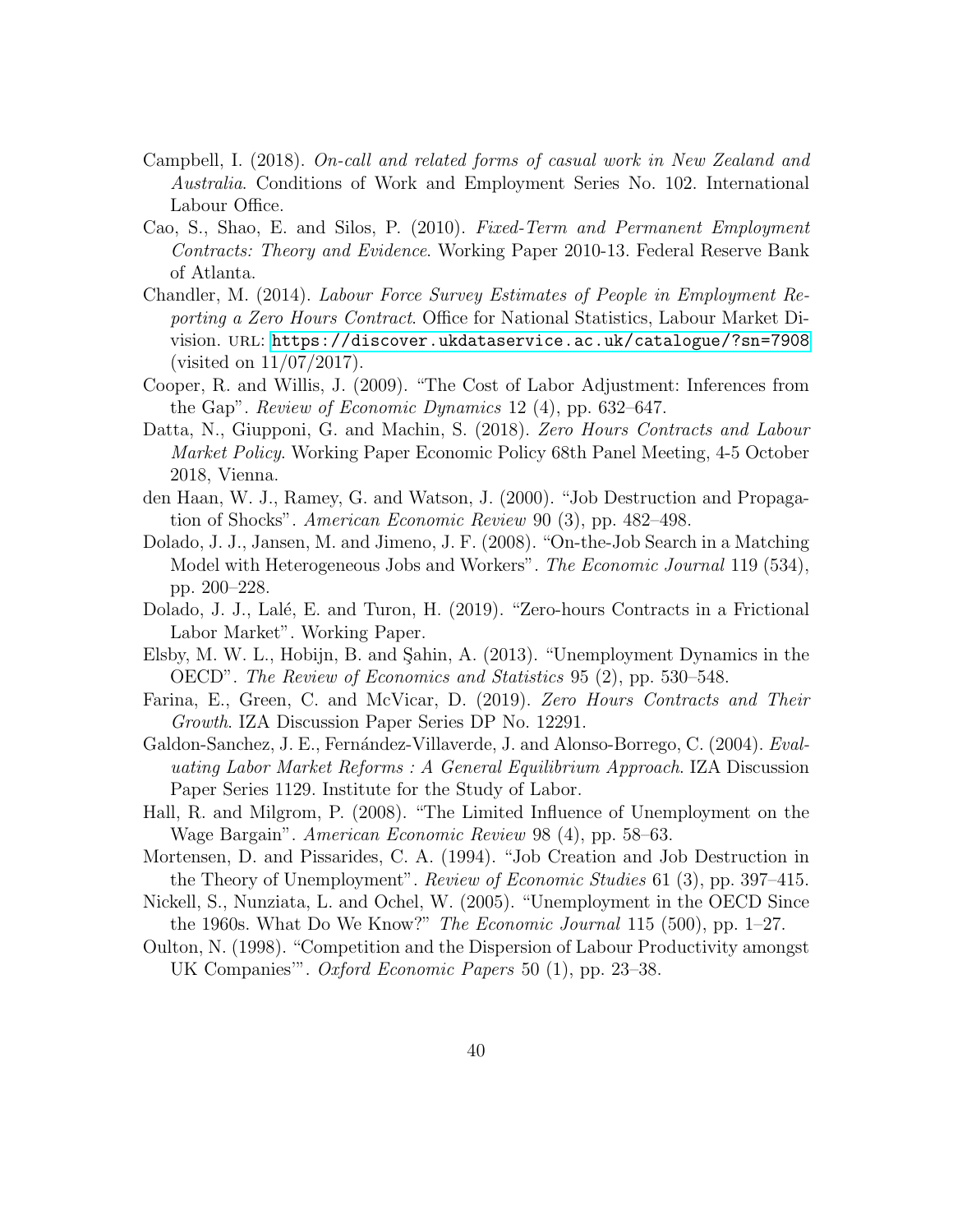- <span id="page-42-4"></span>Shimer, R. (2006). "On-the-job search and strategic bargaining". European Economic Review 50, pp. 811–830.
- <span id="page-42-0"></span>Taylor, M. (2017). Good Work: the Taylor Review of Modern Working Practices. Department of Business, Energy and Industrial Strategy,
- <span id="page-42-3"></span>Trapeznikova, I. (2017). "Employment Adjustment and Labor Utilization". International Economic Review 58 (3), pp. 283–305.
- <span id="page-42-1"></span>Watson, I. (2005). "Contented Workers in Inferior Jobs?Re-Assessing Casual Employment in Australia". The Journal of Industrial Relations 47 (4), pp. 371–392.
- <span id="page-42-2"></span>— (2013). "Bridges or Traps? Casualisation and Labour Market Transitions in Australia". Journal of Industrial Relations 55 (1), pp. 6–37.

# Online Appendices

# A Proofs

#### Proof of Proposition [1\(](#page-22-1)i)

In order that an unemployed type H worker will always accept a regular job if offered one, the minimum wage must be high enough to compensate the worker for the value of on-the-job search. The lowest value of a regular job to the worker occurs when the minimum wage ے۔<br>ا  $\psi$  binds, so that

$$
W_H(r, z) = \underline{w} + \beta \left( W_H(r, z) + \delta U_H \right)
$$
  
= 
$$
\frac{\underline{w} - \beta \delta U_H}{1 - \beta (1 - \delta)}
$$
 (33)

An upper bound for the value of unemployment is given when the worker finds a job after one period with probability one. In this case,

$$
\bar{U}_H = b + \beta \int_z^{\bar{z}} \int_x^{\bar{x}} \frac{w(z') - \beta \delta \bar{U}_H}{1 - \beta (1 - \delta)} dG(x') dF(z')
$$
(34)

A minimum wage  $\tilde{w}$  which solves  $W_H(r, z) = \bar{U}_H$  gives a lower bound for the minimum wage at which workers will always accept a regular job. If the minimum wage is at least as high as  $\tilde{w}$  then the worker will always prefer to work rather than search. Figures [8](#page-46-1) and [9](#page-46-1) below show the values of a job to workers.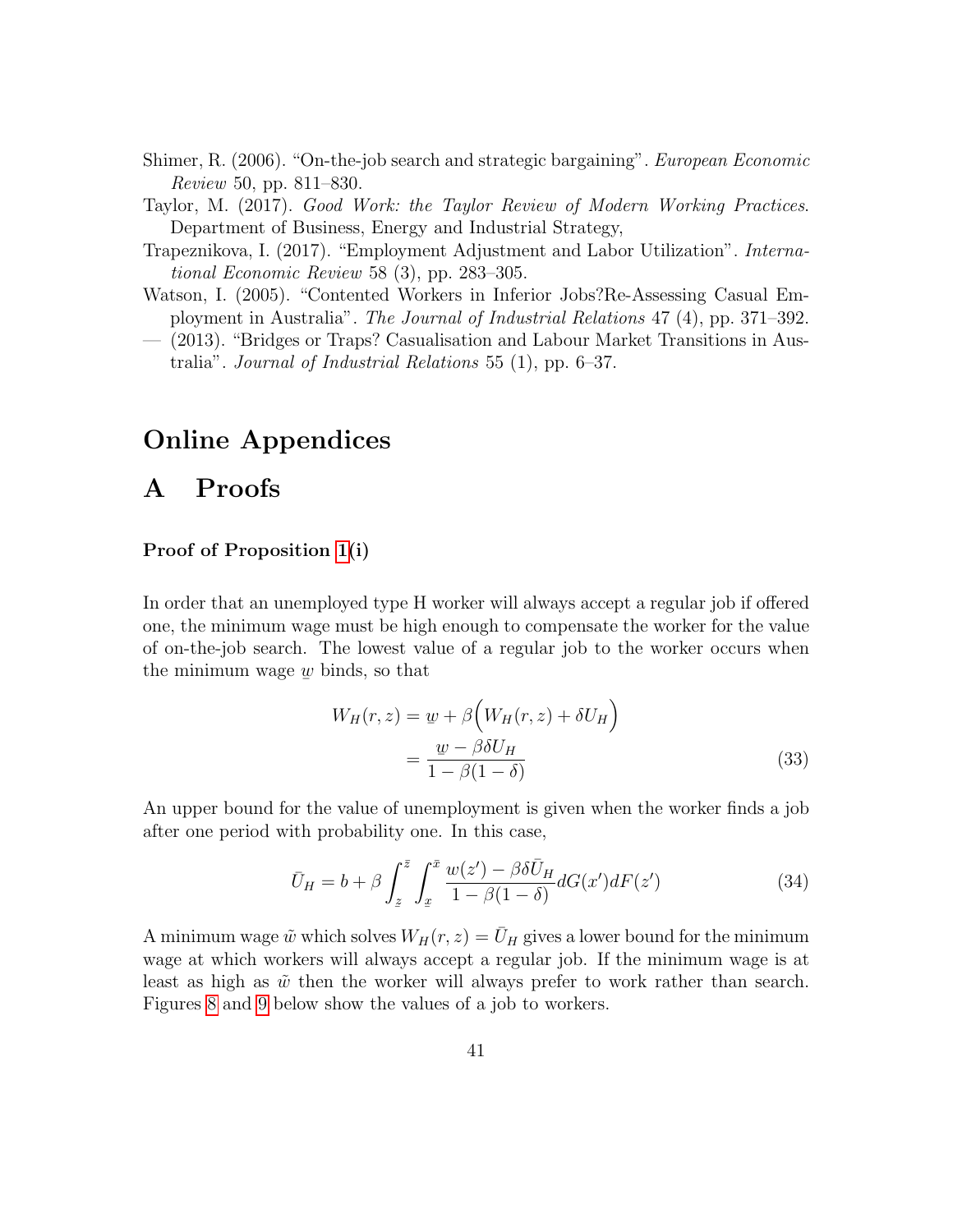#### Proof of Proposition [1\(](#page-22-1)ii)

The expected value of a casual job to a type H worker before learning the temporary productivity shock can be written as a linear combination of the value if the worker is offered and accepts work, denoted  $W_H^o(c, z, x)$ , and the value if they do not, denoted  $W_H^n(c, z, x)$ , so that

$$
\int_{\underline{x}}^{\bar{x}} W_H(c, z, x) dG(x) = (1 - G(\hat{x}(z))) W_H^o(c, z, x) + G(\hat{x}(z)) W_H^n(c, z, x)
$$
(35)

where  $(1 - G(\hat{x}(z)))$  is the probability that the worker is called-up by the firm to work,  $\hat{x}(z)$  is the lowest realisation of x where the firm calls-up the worker, and

<span id="page-43-0"></span>
$$
W_H^o(c, z, x) = w(z) + \beta((1 - \delta) \int_x^{\bar{x}} W_H(c, z, x) dG(x) + \delta U_H)
$$
(36)  

$$
W_H^n(c, z, x) = b + \beta \left( f(\theta) \int_z^{\bar{z}} \int_x^{\bar{x}} (1_{j=r}(z') \max\{W_H(r), W_H(c, z, x')\} + 1_{j=c}(z') \max\{W_H(c, z', x'), W_H(c, z, x')\} ) dG(x') dF(z')
$$

$$
+ (1 - \delta) \int_x^{\bar{x}} W_H(c, z, x) dG(x) + \delta U_H
$$
(37)

Note that  $W_H^o(c, z, x) \ge W_H^n(c, z, x)$  for all z. To see this, suppose that the converse were true. In this case the worker would always turn down an offer of work in favour of searching on-the-job. Hence the value of a casual job would be equal to the value of unemployment. However, the minimum wage  $\psi$  is set at a value that compensates the worker for the lost value of searching on-the-job. Therefore it must be the case that, at a wage  $\psi$ , the worker will always accept if called-up to work, and therefore  $W_H^o(c, z, x) \geq W_H^n(c, z, x)$  for all z.

Since the worker always prefers to work, the highest value of a casual job to the worker occurs when they are always called-up to work. Thus an upper bound for the value of a casual job is

$$
W_H(c, z, x) = \frac{w(z) - \beta \delta U_H}{1 - \beta (1 - \delta)}\tag{38}
$$

This is equal to the value of a regular job with match quality z. Thus the value of a casual job is always lower than the value of a regular job for a given z. If the parameters are such that all casual jobs are paid the minimum wage, then this is equal to the lowest value regular job. In this case, a type H worker will always quit a casual job for a regular job, regardless of the match quality of their current match.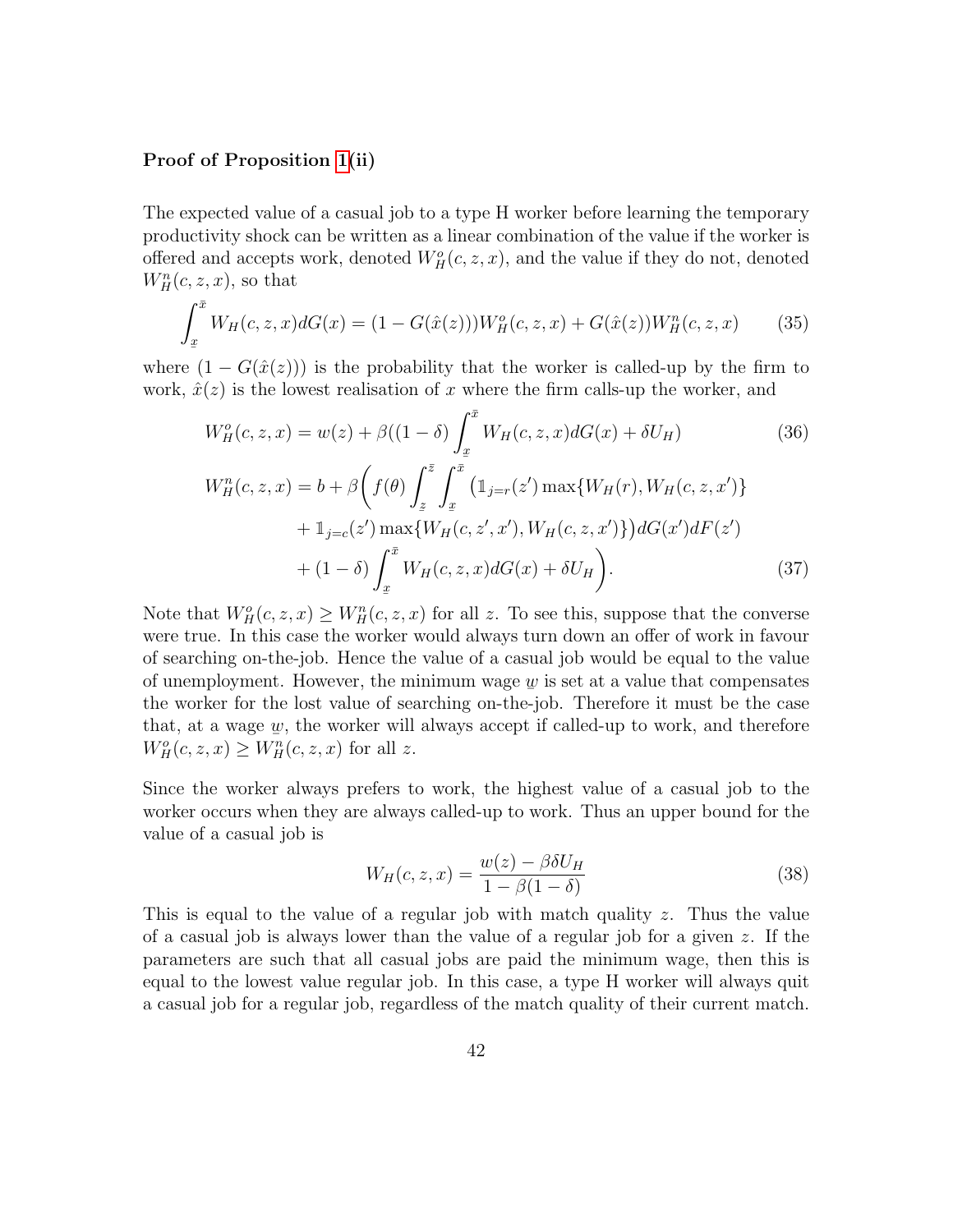#### Proof of Proposition [2](#page-22-2)

The expected value of a casual job to the worker is given by Equation [\(35\)](#page-43-0). From Proposition [3,](#page-24-4) the probability that the worker is called up to work is increasing in z. The weight on the larger term in Equation [\(35\)](#page-43-0) is increasing and thus the expected value of a casual job is increasing in z.

#### Proof of Proposition [3](#page-24-4)

As  $x$  is i.i.d, the expected value of a casual job filled with a type H worker before learning x to the firm is a linear combination of the value if the firm decides to call-up the worker, denoted  $J_H^o(c, z, x)$ , and the value if they do not, denoted  $J_H^n(c, z, x)$ , so that

$$
\int_{x}^{\bar{x}} J_H(c, z, x) dG(x) = (1 - G(\hat{x}(z))) J_H^o(c, z, x) + G(\hat{x}(z)) J_H^n(c, z, x)
$$
(39)

where

$$
J_H^o(c, z, x) = xz - w(z) + \beta(1 - \delta) \int_x^{\bar{x}} J_H(c, z, x) dG(x)
$$
 (40)

$$
J_H^n(c, z, x) = \beta(1 - \delta - f(\theta)(1 - F(\hat{z}_r))) \int_x^{\bar{x}} W_H(c, z, x) dG(x).
$$
 (41)

 $(1 - F(\hat{z}_r))$  is the probability that an employed worker that matches with a firm will receive a better job offer and will quit their current firm. The firm calls-up the worker when  $J_H^o(c, z, x) > J_H^n(c, z, x)$ , i.e. when

$$
zx - w > -f(\theta)(1 - F(\hat{z}_r))) \int_{\underline{x}}^{\bar{x}} J_H(c, z, x') dG(x'). \tag{42}
$$

If  $J_H(c, z, x')$  is decreasing in z, then the condition to call-up the worker becomes less strict as z increases, and the firm will call-up the worker less often. However, the flow profit from calling-up the worker  $xz - w(z)$  is increasing as z increases, and so the firm will wish to call-up the worker more often. This is a contradiction, and hence the expected value of a filled casual job must be increasing in z. Let  $\hat{x}(z)$ be the lowest value of x at which the firm will call-up the worker. If  $J_H(c, z, x')$  is increasing then  $\hat{x}(z)$  must be decreasing in z.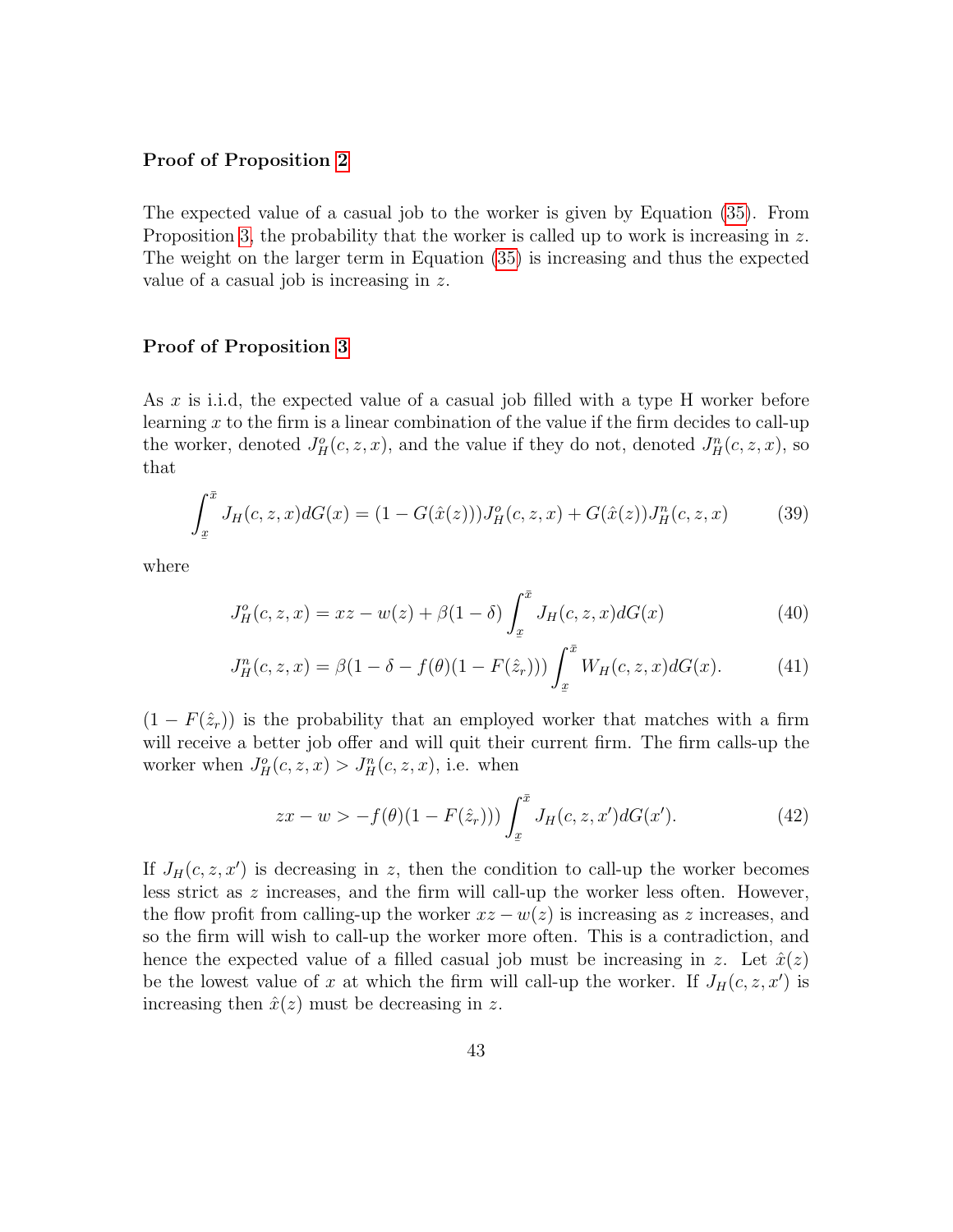#### Existence of the reservation productivity

The reservation productivity for type H workers must satisfy

$$
\frac{1}{1 - \beta(1 - \delta)} \bigg( \int_{\underline{x}}^{\bar{x}} (zx - w(z)) dG(x) \bigg) =
$$
\n
$$
\frac{1}{1 - \beta(1 - \delta - f(\theta)G(\hat{x}(z))(1 - F(\hat{z}_r)))} \bigg( \int_{\hat{x}(z)}^{\bar{x}} (zx - w) dG(x) - k_c \bigg). \tag{43}
$$

To show existence of  $z_H^*$ , it is sufficient to show that there exists at least one region in the domain of z where the expected value of a casual job, conditional on z (the left-hand side) is greater than or equal to the value of a regular job (the right-hand side), and vice versa. Firstly, note that if  $z < w/\bar{x}$  then for any realisation of x,  $xz < w$  and a firm with a casual job will never call-up the worker. The value of such a casual job is zero, and so the value of a filled casual job is bounded below by zero. However, a firm with a regular worker must still call-up and pay the worker in every period, and hence the value of a regular job is negative for  $z < w/\bar{x}$ . Therefore, for  $z < w/\bar{x}$  the expected value of a casual job is greater than a regular job.

Secondly, for  $z > w/x$  a firm with a casual job will always want to offer work, regardless of the realisation of x. The expected value of a casual job is

<span id="page-45-0"></span>
$$
\frac{1}{1-\beta(1-\delta)}\Bigg(\int_x^{\bar{x}}(zx-w(z))dG(x)-k_c\Bigg). \tag{44}
$$

The inclusion of the (small) administrative cost  $k_c$  ensures that this is always less than the expected value of a regular job, and hence there exists at least one reservation productivity  $z_H^*$ . Similar arguments ensure that there exists a reservation productivity  $z_L^*$ .

To prove uniqueness of  $z_H^*$  it is necessary to show that the left- and right-hand sides of Equation  $(43)$  are only equal for one value of z. It is therefore necessary to know the functional form of the distribution  $F(z)$ . It is possible to show that  $z_H^*$  is unique for certain distributions, including the uniform distribution.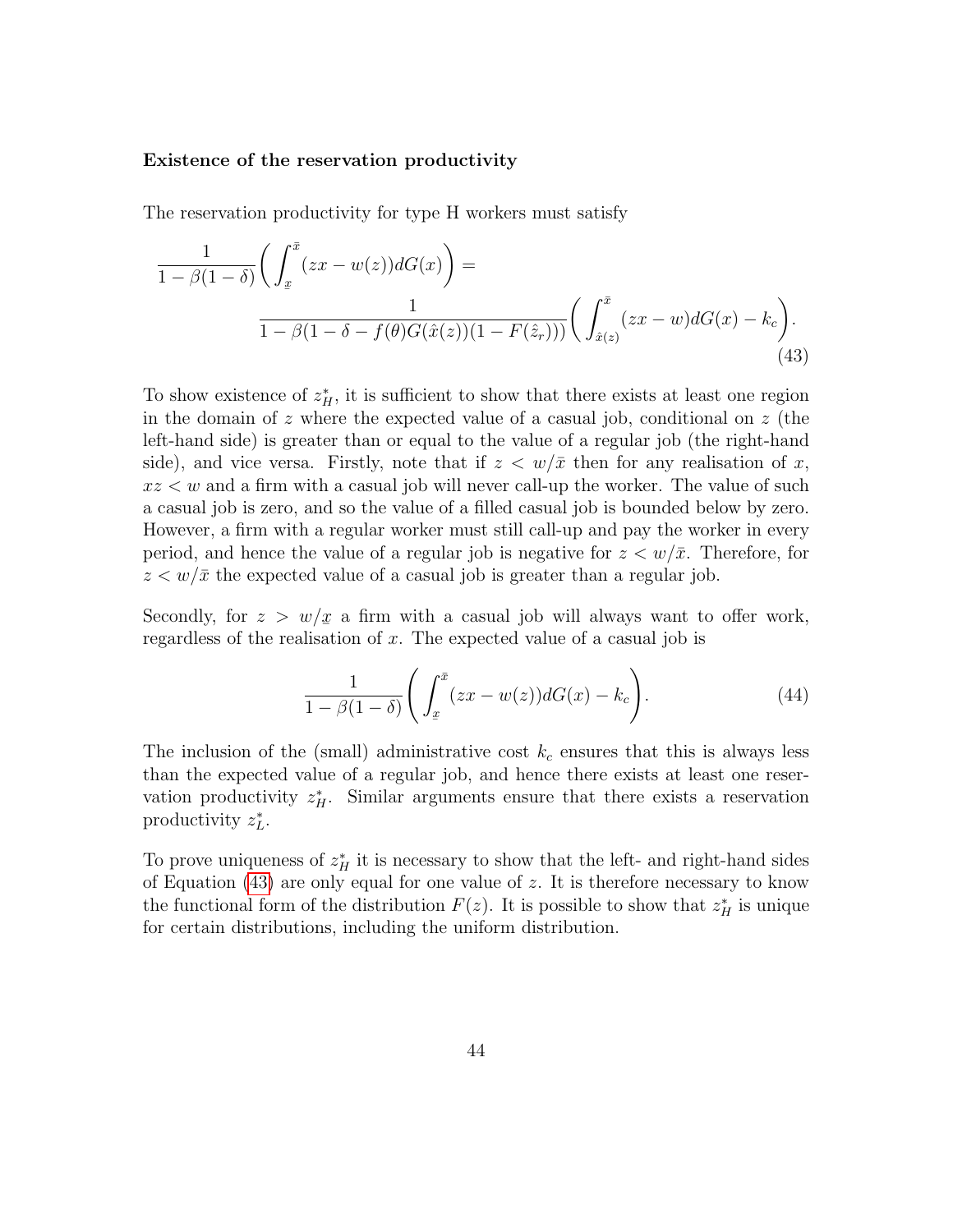Figure 8: Job values (type H worker)

<span id="page-46-1"></span>

Figure 9: Job values (type L worker)



# <span id="page-46-0"></span>B Algorithm for equilibrium solution

I use the following algorithm to find the equilibrium values of  $\theta^*, z_i^*$ , the steady state stocks  $u_i^*$  and distributions  $N_{ij}(z)$ :

- 1. Set an initial value for  $\theta^* = \theta_0$
- 2. Using a guess  $\theta_0$ , find the firm's expected values of a filled job after learning z  $J_{H0}(r, z, x), J_{L0}(r, z, x), J_{H0}(c, z, x), J_{L0}(c, z, x, \epsilon)$  using Equations [\(14\)](#page-24-3) to [\(16\)](#page-24-2).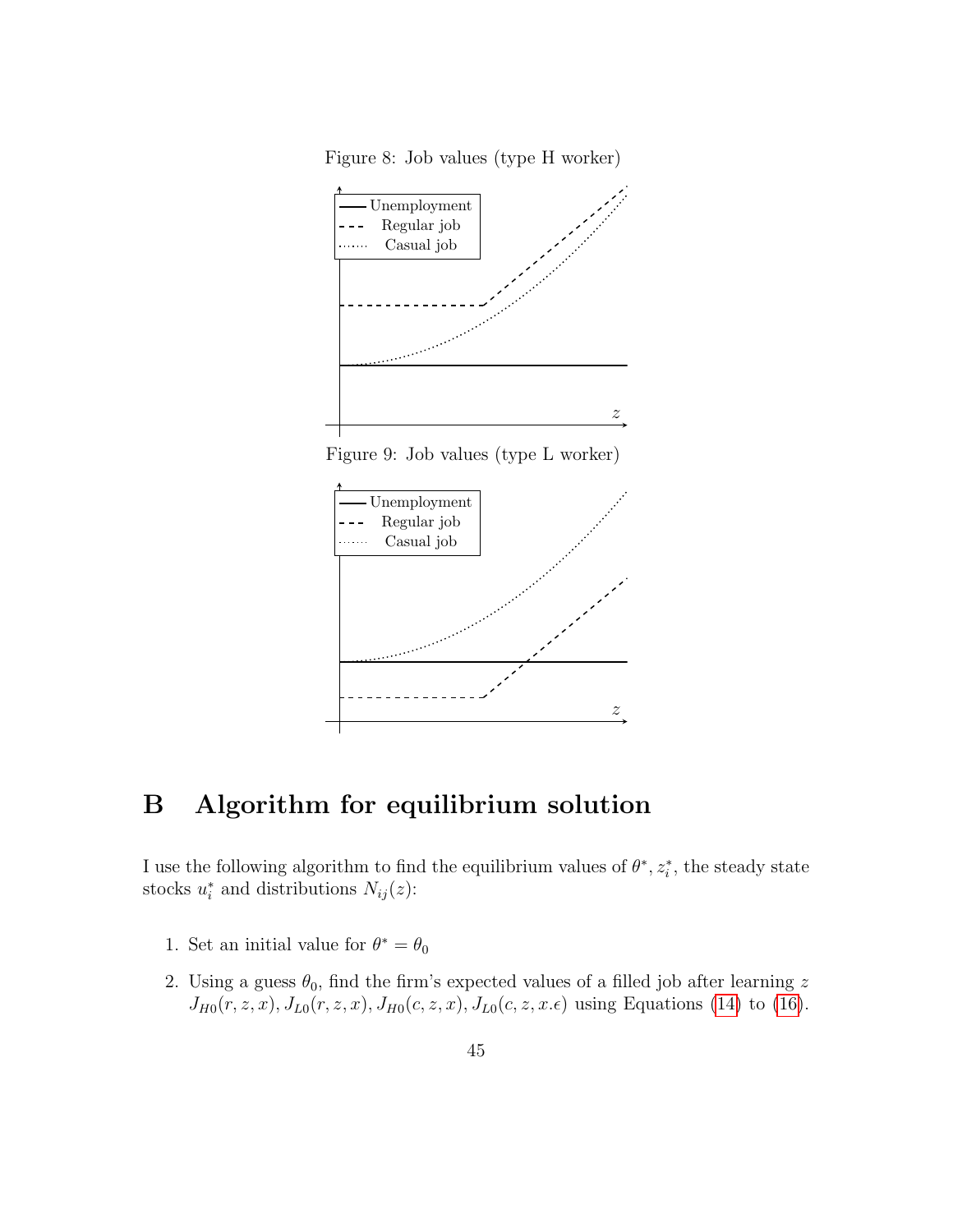From these values, find the reservation productivities  $z_{i0}^*$ 

- 3. Using the firm values, find the steady state stocks  $u_{i0}^*$  and distributions  $N_{ij0}^*(z)$ using Equations [\(20\)](#page-27-2) to [\(22\)](#page-28-1)
- 4. Given the firm's values of a filled job, and the stocks  $u_{i0}^*, S_{ij0}^*(z)$ , find the updated value  $\theta_1$  that satisfies the free entry condition Equation [\(19\)](#page-27-0)
- 5. Update the initial guess to the new guess  $\theta_0 = \theta_1$  and continue from Step 2
- 6. After each iteration calculate the difference between the current and previous guess for  $\theta^*$  (i.e. after *n* iterations, calculate  $|\theta_{n+1} - \theta_n|$ ). Continue until the difference is lower than some  $\epsilon$ . Stop when  $|\theta_{n+1} - \theta_n| < \epsilon$
- 7. If  $w_c > w_r$ , confirm that all type H workers in casual jobs would prefer regular jobs. It is sufficient to check that  $z_H^*$  occurs when the minimum wage is binding i.e. that  $z_H^* < (\underline{w} - (1 - \eta)b)/\eta$ . In this case, all casual workers will be paid the minimum wage, and will prefer regular jobs (with a wage at least as high and the guarantee of work).
- 8. Confirm uniqueness of reservation productivities  $z_H^*, z_L^*$

# C Worker types

The HILDA survey contains the following questions about preferred working patterns for employed and unemployed workers:

(A) Please pick a number between 0 and 10 to indicate how satisfied or dissatisfied you are with [the hours you work/ the flexibility to balance work and non-work commitments].

(B) You have said that (currently) you usually work fewer than 35 hours per week. What is the main reason for your working part-time hours?

- (i) Own illness or disability
- (i) Caring for children/ disabled or elderly relatives
- (iii) Other personal or family responsibilities
- (iv) Could not find full-time work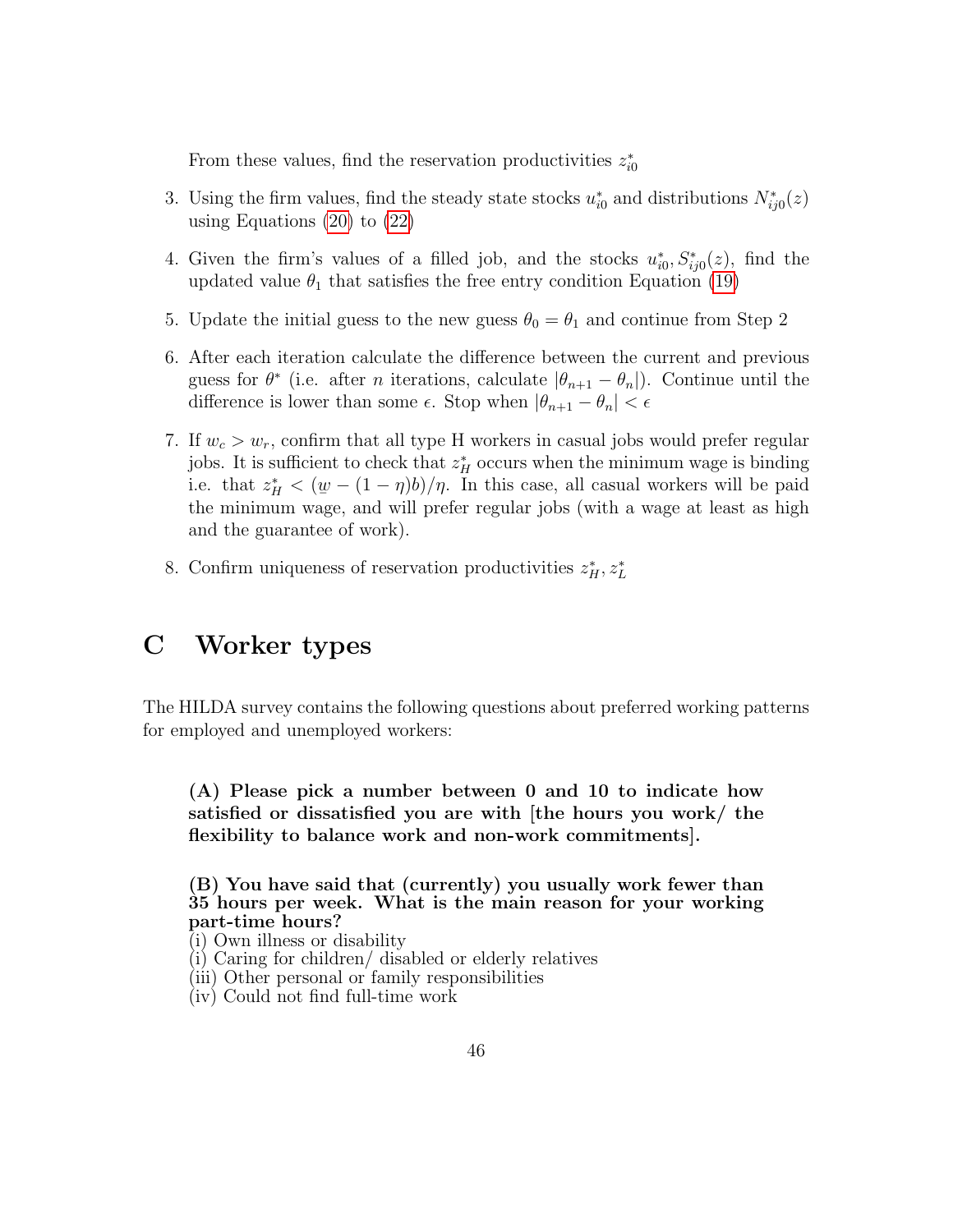(v) Prefer part-time work

(vi) Involved in voluntary work

(vii) Attracted to pay premium attached to part-time or casual work/Welfare payments or pension may be affected by working full-time

(viii) Getting business established

(ix) Prefer job and part-time hours are a requirement of the job

(x) Other

### (C) At any time during the last 4 weeks have you looked for paid work?

(i) No, have not looked for work in last 4 weeks

(ii) Yes, looked for full-time work only

(iii) Yes, looked for part-time work only

(iv) Yes, looked for any work, FT or PT

# (D) What is the main difficulty you have had in getting a job?

(i) Hours were unsuitable

(ii) Difficulties in finding child care

(iii) Other family responsibilities (not child care difficulties)

(iv) [Variety of other reasons]

Source: HILDA survey (edited for clarity).

As Figure [10](#page-49-0) shows, there are noticeable differences in reported satisfaction with hours and flexibility between regular and casual workers. I am therefore able to use these questions to identify workers who have a strong preference for flexibility as follows:

### Casual workers

Type L: satisfaction with hours and flexibility of at least 5; would prefer to work fewer than 30 hours (4 days) per week; and any answer to question B, other than  $(iv), (vii), (ix)$ 

Type H: satisfaction with hours and flexibility of below 5; answered (iv), (vii), or (ix) to question B; or would prefer to work more than 28 hours a week

#### Regular workers

Type L: satisfaction with hours and flexibility of below 5; and would prefer to work fewer than 28 hours a week

Type H: all other regular workers

#### Unemployed workers

Type L: answered (i), (ii) or (iii) to question D; or answered (iii) to question C